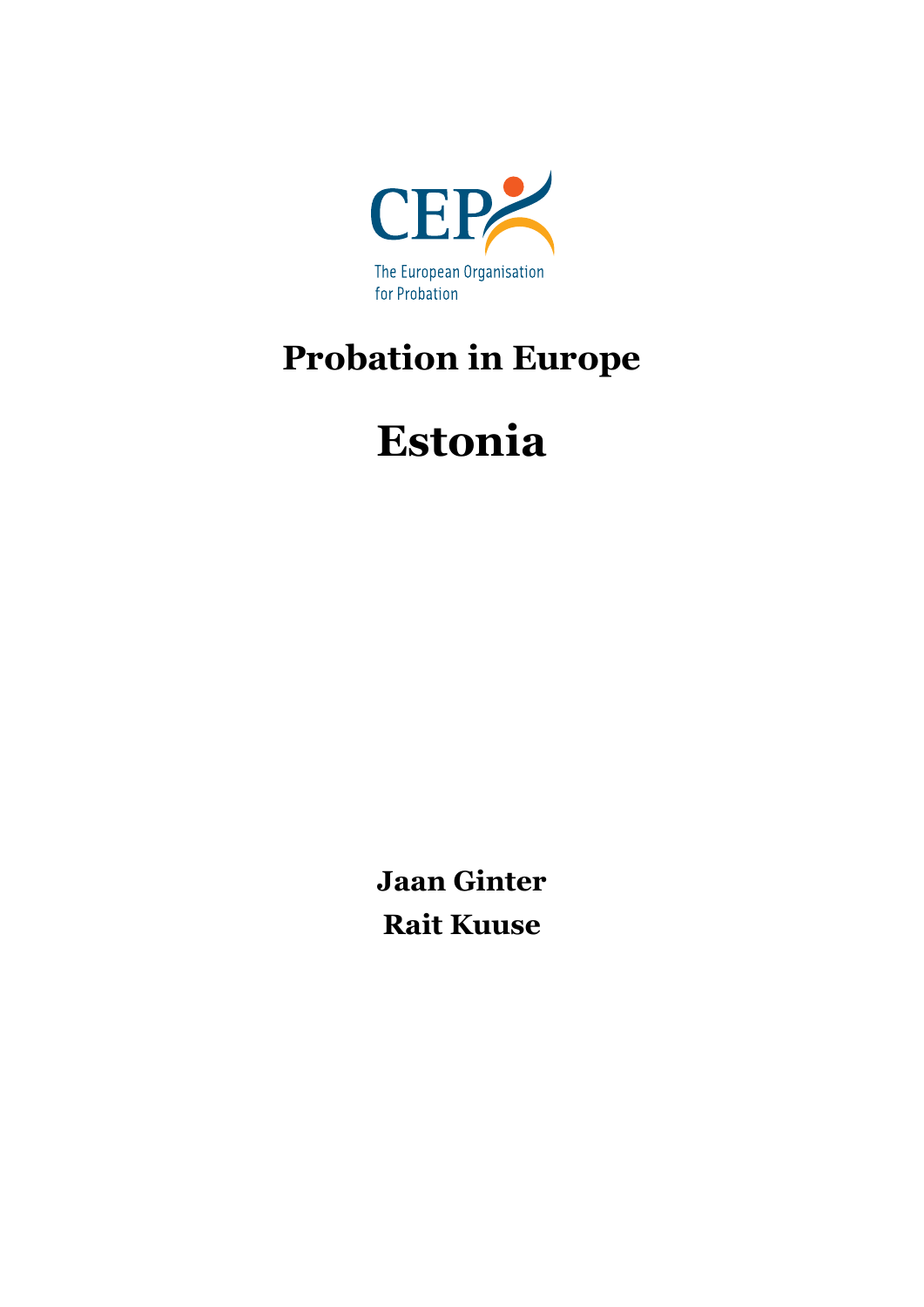

## **Probation in Europe** Estonia

#### **Professor Jaan Ginter**

Dean Faculty of Law University of Tartu Näituse 20 Tartu 50409 Estonia jaan.ginter@ut.ee +372 516 4273

**Rait Kuuse** Director Tallinn Prison Magasini 35 rait.kuuse@just.ee +372 6 127 530

December 2012

Edited by: **Anton van Kalmthout Ioan Durnescu**

ISBN/EAN: 978-90-820804-0-7

This publication was funded by the Ministry of Justice and Safety of the Netherlands and the Dutch foundation *Stichting Nationale Reclasseringsactie*

Published by:

CEP, Conférence Permanente Européenne de la Probation P.O. Box 8215 3503 RE Utrecht The Netherlands www.cep-probation.org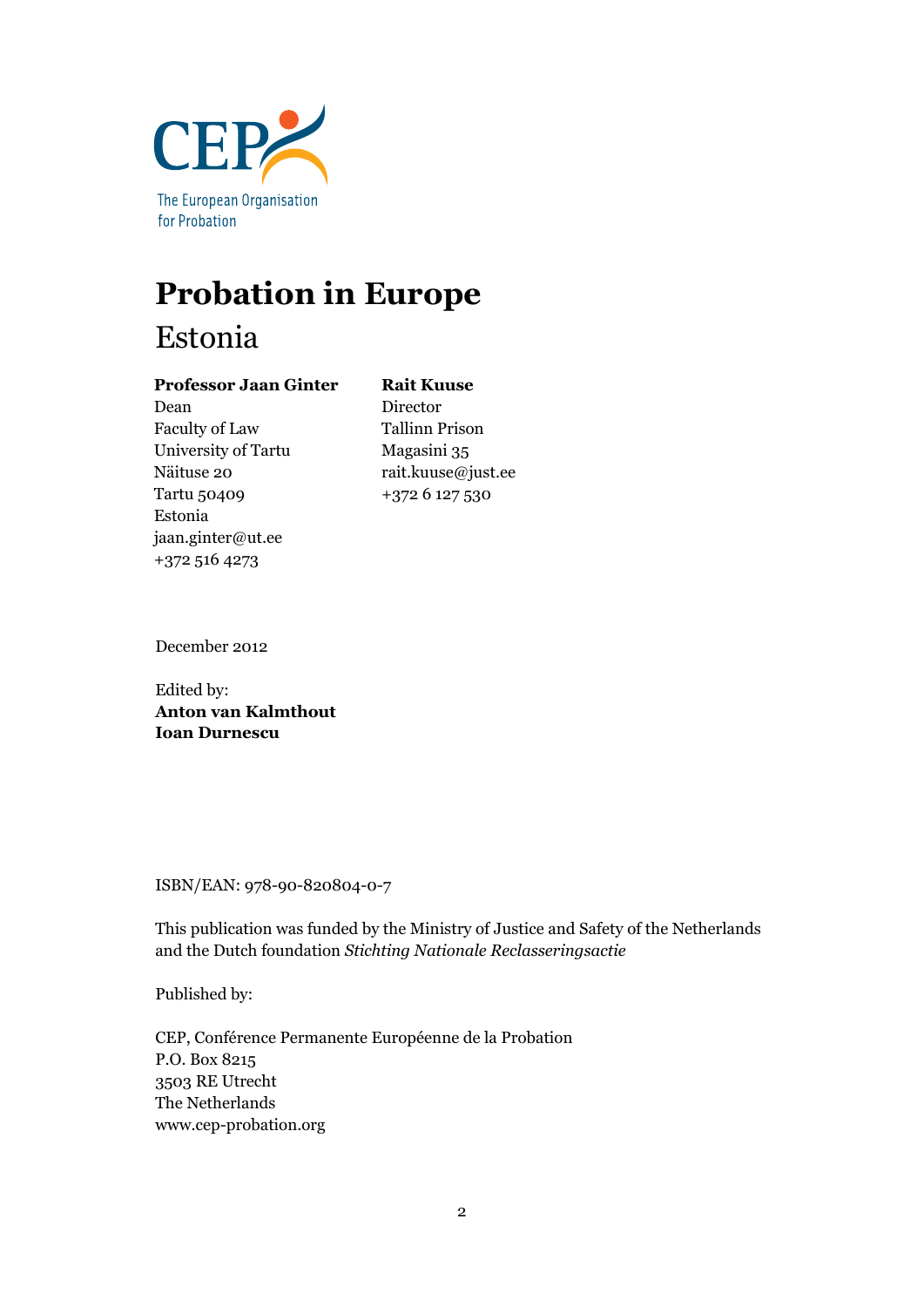## **Table of contents**

| 1. Introduction                                                         | $\overline{4}$ |
|-------------------------------------------------------------------------|----------------|
| 2. Historical Development of the Probation System                       | 6              |
| 3. Legislative Basis of the Probation System                            | 8              |
| 4. The Organization of Probation Services                               | 14             |
| 5. Different Stages of the Criminal Justice Process                     | 19             |
| 6. Probation Methodology                                                | 36             |
| 7. Finances, Accounting, Registration Systems and Evaluation Procedures | 41             |
| 8. Societal Support and Clients' Views                                  | 44             |
| 9. Probation Clients Rights                                             | 45             |
| 10. Developments to be expected                                         | 47             |
| 11. Important Publications                                              | 48             |
| 12. Main Addresses, Phone & Fax Numbers, E-mail Addresses, Home Pages   | 50             |
| Annex 1                                                                 | 52             |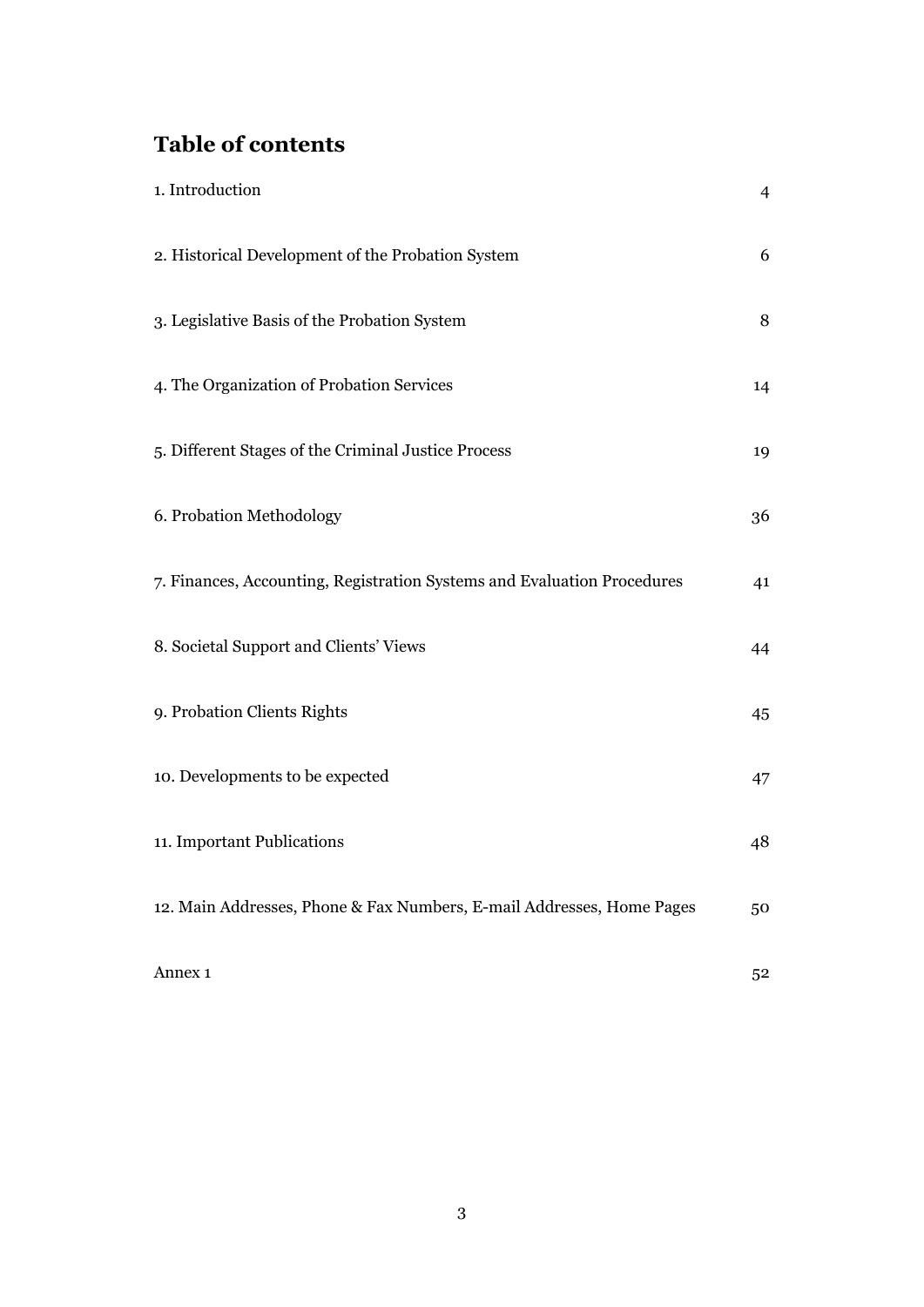## **1. Introduction**

#### **1.1 Probation organizations**

Since the creation of the Estonian probation system, there have been several significant changes and developments in the organizational structure and practice. However, probation officers have always remained to be in a governmental structure. Probation work falls under the coordination of the Ministry of Justice since its establishment.

The Prisons Department of the Ministry of Justice is a central body of the Prison Service with relevant administrative power. Prisons Department is led by a Deputy Secretary-General, who is also acting as a Director of the Prison Service. The department has four divisions with heads of divisions acting as deputy heads of the Prison Service in relevant field. Probation issues are dealt by the Social Rehabilitation Division of the Prisons Department.

Probation service providers - probation departments of prisons and regional divisions thereof – cooperate within the structure of the Prison Service. Four regional probation departments function in the structures of three regional prisons. Prison Governor is responsible for both – enforcement of custodial and non-custodial sanctions and measures in respective region.

#### **1.2 Probation activities in a nutshell**

Probation service was in the beginning years more oriented on the social work activities and support of offenders. In today's practice the risk-assessment is forming a cornerstone of the probation officers' work and therefore the focus is on the management of risks with aim to prevent criminal behaviour of offenders and to protect public safety. This development has shifted the focus of probation practice during the relatively short history of probation in Estonia.

Probation officers are responsible for implementing all CSMs (community sanctions and measures) in Estonia. The activities involve pre-sentence reports, community service, probation order (supervision of conduct), probation order as a measure for juveniles, supervision of parolees and electronic monitoring schemes. None of the services are outsourced, but different organizations can participate in the process providing their services to respective client groups. Nowadays probation officers are also working more and more in the prisons to deliver risk-assessments and group work programmes.

Probation officers everyday work in general has two major parts: control and assistance. Probation officers base their control and assistance activities on the results of the risk and needs assessment, which is carried out in the beginning of the sentence and periodically during serving the sentence. Risk and needs assessment is developed into core methodology guiding practitioners in their everyday decisions and being a tool for profiling offenders for courts and other relevant authorities. Therefore it can be also seen separately as a third core direction of probation work.

The basis for the activities is the court's decision or ruling, which sets the framework for the probation officers practice. The content of the work varies in details dependant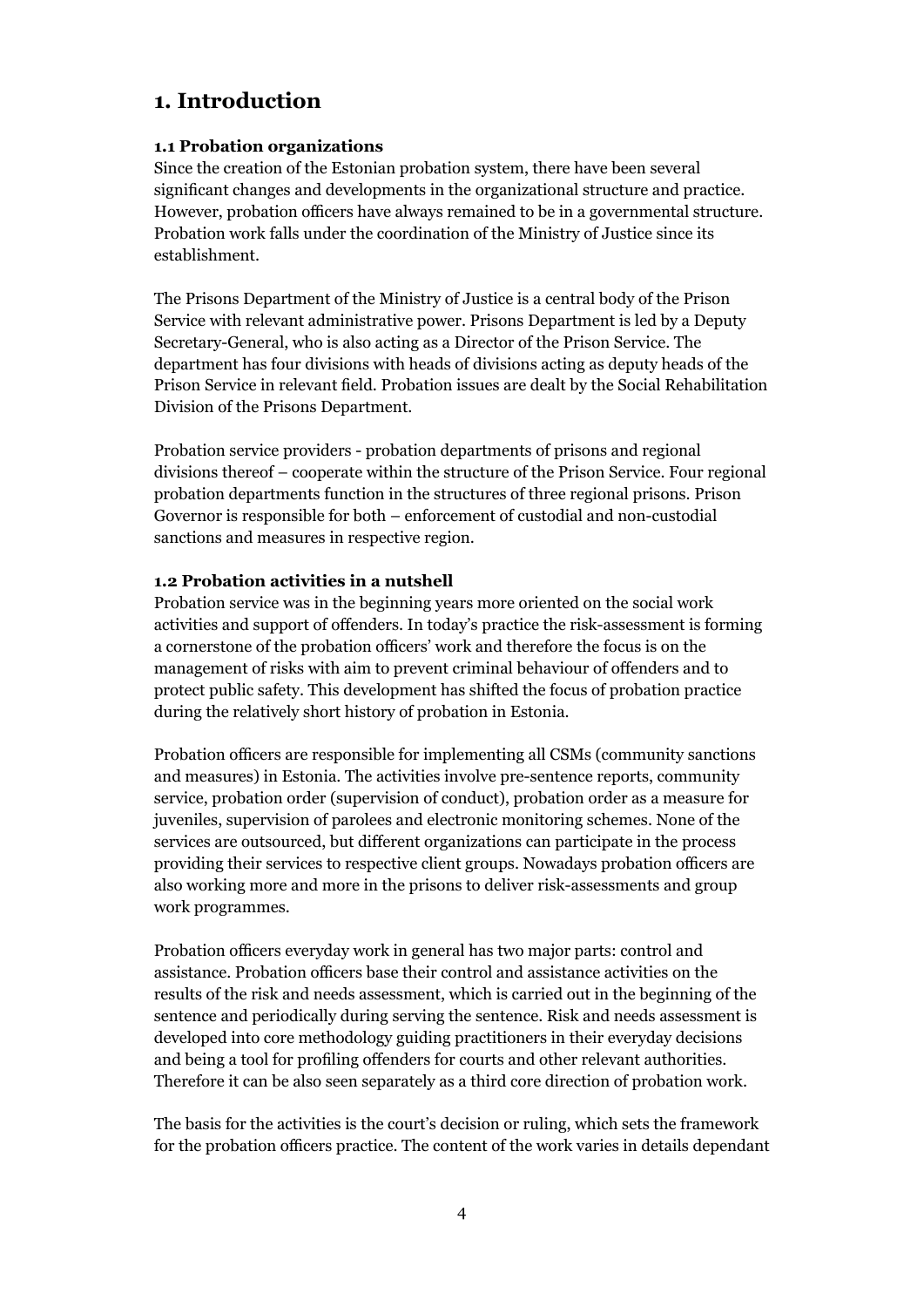on the type of sanction or measure. As a rule only courts have authority to change the sanction or obligations attached to them and continuous communication with judges is inevitable.

The methods used by officers vary from individual face to face contacts with offenders to different group work techniques. Mostly the group work techniques are used in relation to the delivery of social rehabilitation programs (e.g., anger management etc.). The cooperation with different partners at local and state level is an important part of the daily practice and is usually organized locally.

Although the list of CSMs implemented by probation officers is relatively diverse, the internal organisation of probation is not such a complex one as it seems to be in some other countries. Probation officers and senior probation officers are dealing with offenders on everyday basis. Some of them are specialized to deal with some distinct groups of offenders or sanctions. The everyday management of staff is carried out by head of regional Probation department.

#### **1.3 General remarks about the implementation of the European Probation Rules**

Estonian Probation system has from its creation developed in compliance with the values and principles defined in the Council of Europe Probation Rules. The recent European Rules on Probation are therefore fully implemented by existing legislative framework, practice and values. Some comparative examples are given below.

The Probation officers are civil servants under jurisdiction of the Department of Prisons and are carrying out all the tasks in accordance with national law. The outsourcing of this service has not been considered despite the fact that there is a limited history of engaging third parties on a contractual basis (delivery of interventions etc). There are some special provisions in the Probation Supervision Act (§ 21 and 22), which state the possibility to outsource probation work to nongovernmental organisations if such wish would arise. It has to be mentioned that the regulation itself is out of date and does not comply with some other respective legal acts.

Probation officers must have higher education in social sciences, law or corrections. In addition to that in-service training programme is provided in order to comply with everyday tasks. According to the annual training plan the probation officers participate in two kinds of training programmes. First, the training programmes which are aiming at the improvement of general skills and knowledge. Secondly, training programmes according specialisation (including different group work programmes). Main target groups for specialisation are juveniles and young offenders, offenders on community service, sex-offenders, ex-prisoners, offenders under electronic monitoring scheme. Needs for training are assessed regularly at the end of every calendar year and provided annually.

Community service is regulated by the Penal Code (§69), Code of Criminal Procedure and a regulation of the Minister of Justice. According to the law, community service is a sentence imposed only with the consent of the convicted offender. Other community sanctions and measures (with exception of substitution of imprisonment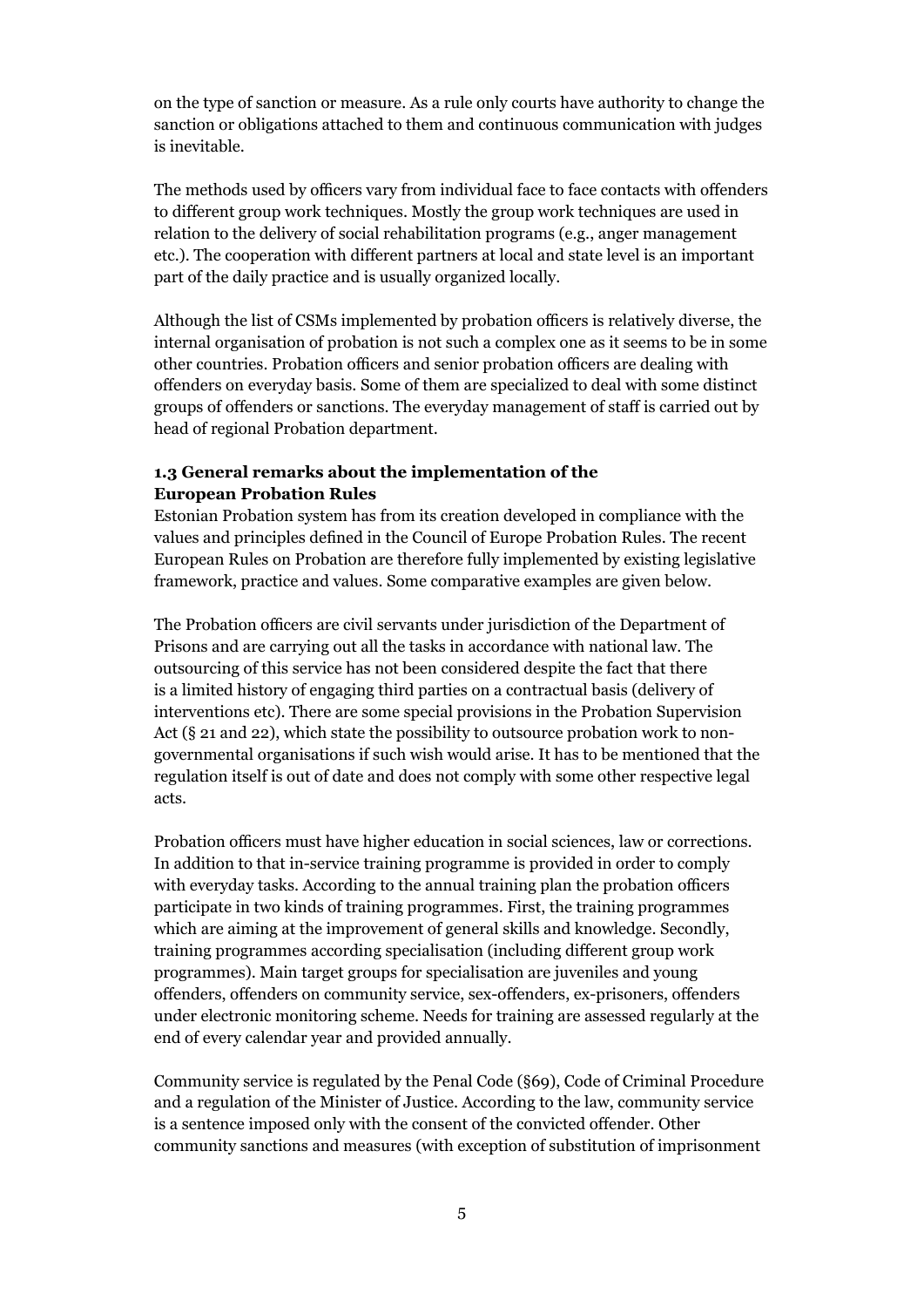by addiction treatment and interventions before guilt has been finally established) do not need consent of the offender and are imposed by the court on the basis of the circumstances of the concrete case. Community service hours have to be done bearing in mind the compensation of the damage caused by offender to the victim or society in general. There are no monetary requirements or obligations attached to the sanction and everything is based on principle of voluntariness and public good.

Offenders are consulted regarding possible workplaces and decision is made by a probation officer according to offender's skills, knowledge and obligations imposed on the convicted offender by the court.

According to the Data Protection Act every person is entitled to have access to all data which state has in different databases about him/her. This general rule applies also to probationers. The file of probationer is kept confidential as it includes delicate private information and is shown to the judge or prosecutor by their lawful request.

Offender is consulted in the process of writing reports or making decisions regarding probation period. There is a possibility to challenge the decision of a probation officer by filing a motion to the supervisor. In that case decision is made within 30 days and offender has a right to appeal on it to a court. If there is a hearing on the violation of probation terms in the court which may result with imprisonment, offender must be present. There is also a possibility to write a complaint to ombudsman, Ministry of Justice or directly to a court.

## **2. Historical Development of the Probation System**

#### **2.1 History from the origins to 2008**

Due to the large number of convicts in prisons after regaining independence from the Soviet occupation there was a need to start search for new techniques and methods to guarantee the security of society. Evidently also the fact that the system of punishments was not sufficient to meet new situation caused the need for changes. The wish to decrease the number of prisoners became one of the main arguments in justifying the need for the creation of the probation system.

In 1991 under the leadership of the Ministry of Justice the penal law reform was started, in the framework of which there were plans for substantial amendments of legislation concerning the Criminal Code, criminal procedure and execution of criminal punishments. In 1993 at the request of the Ministry of Justice the initial visions of the possible Estonian probation service were discussed.

In 1996 the Ministry of Justice began with drafting the Probation Supervision Act, preparing in parallel all the legal acts relating to the implementation of the Act and also preparing an implementation plan and the budget. The Probation Supervision Act was adopted in 1997 and entered into force on 1 May 1998. In drafting the Act, laws of other countries regulating similar systems were used as a basis. The probation service started to work all over the Estonia on 1 May 1998.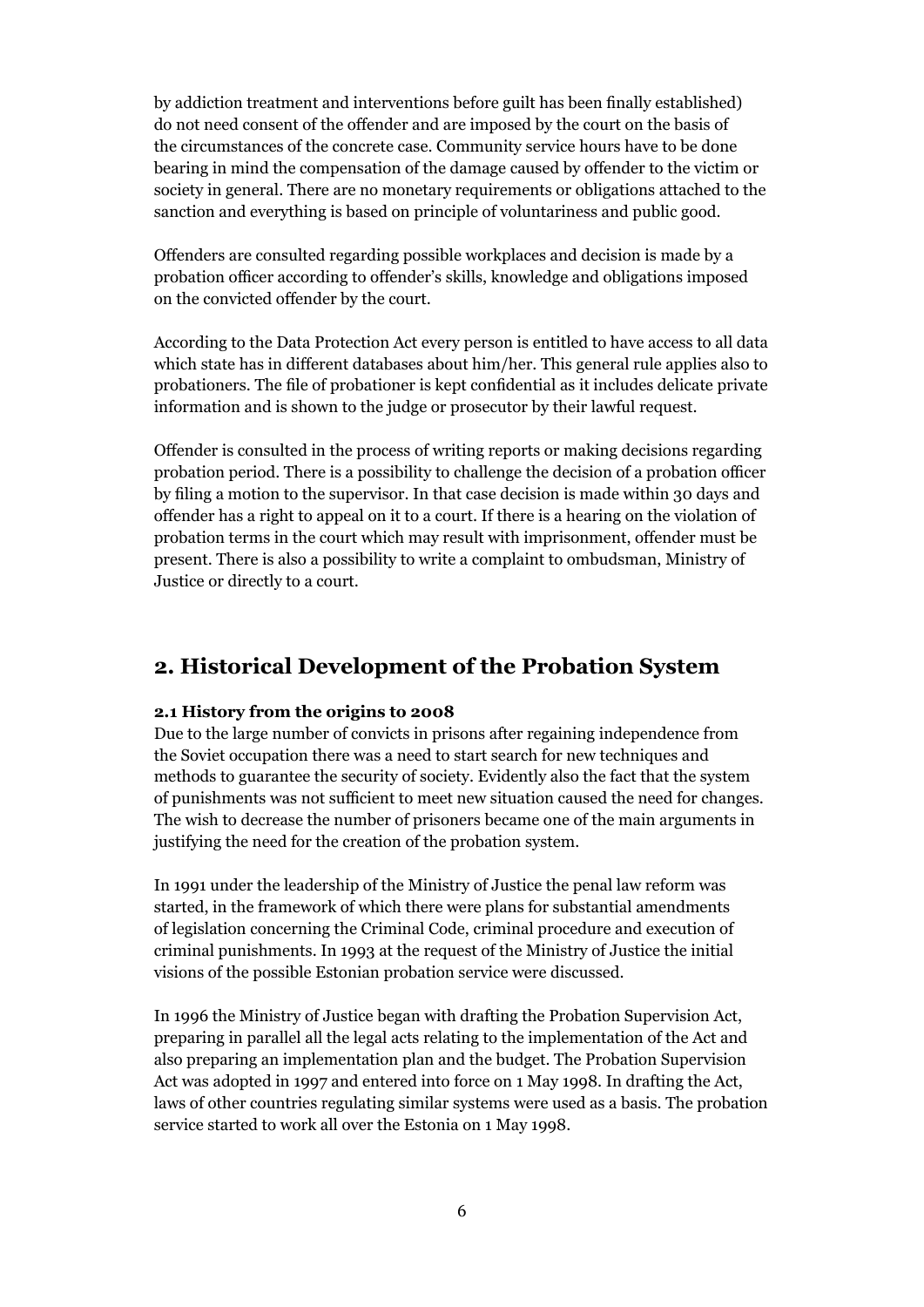Throughout Estonia 13 probation departments started to work at county and city courts. Counties and larger cities were divided into districts having separate probation offices each. 35 offices employed 110 people who had been trained by the Ministry of Justice in cooperation with foreign experts. The second stage was launched in 1999 when 54 more officials were hired and trained and were appointed to office on 1 October 1999. After that one more recruitment campaign has been organized without organizing a special preliminary training programme for the newly started profession.

Since the creation of the probation system, there have been several changes in probation organisation and practice. The penal system of Estonia has been in continuous development during past decade, which also meant changes in the sanction system. Probation officers started in 1998 to prepare the pre-trial reports and to implement court decisions regarding parole and probation order, in 2002 community service was added to probation officers tasks and in 2007 the electronic monitoring commenced.

Probation departments are currently in the structure of the prisons. The organisational changes were aiming at the improvement of the management of criminal executive system and at the better implementation of penal sanctions and measures. However, comparing with significant changes in its tasks, the inner administrative structure of probation system remained pretty much the same as it was before.

#### **2.2 Recent history from 2008 to 2011**

Since 2008 many aspects have been changed in terms of the probation system.

First and somewhat of continuous change took place regarding the target groups of the probation system. The effective implementation of electronic monitoring of parolees brought widening of the target groups. Electronic monitoring is since 2011 applicable also for remand prisoners and as an alternative to detention before and during trial. Since 1 January 2011 electronic monitoring is also applicable as a substitute for short (up to 6 months) prison sentences and can also be added to a probation period as a supplementary obligation. Probation officers deal mainly with home curfew scheme, but GPS-tracking is also used in cases of some high-risk offenders.

Since April 2011 another group of offenders was added to the list of tasks of probation officers – drug addicts placed on rehabilitation scheme. According to the changes in the Penal Code it is possible to apply the state funded drug-rehabilitation treatment as a substitute for imprisonment (from 6 months up to 2 years). During the treatment the person is placed under supervision of probation officer. Nowadays the discussions about medical treatment as a substitute for imprisonment of sexual offenders are going on and respective act is in the process of drafting. If that Act will be adopted links between the medical treatment and probation practice become more and more evident.

In April 2011 the new Probation Standards were introduced, which renewed former standards from the year of 2003. The Standards itself are more precise and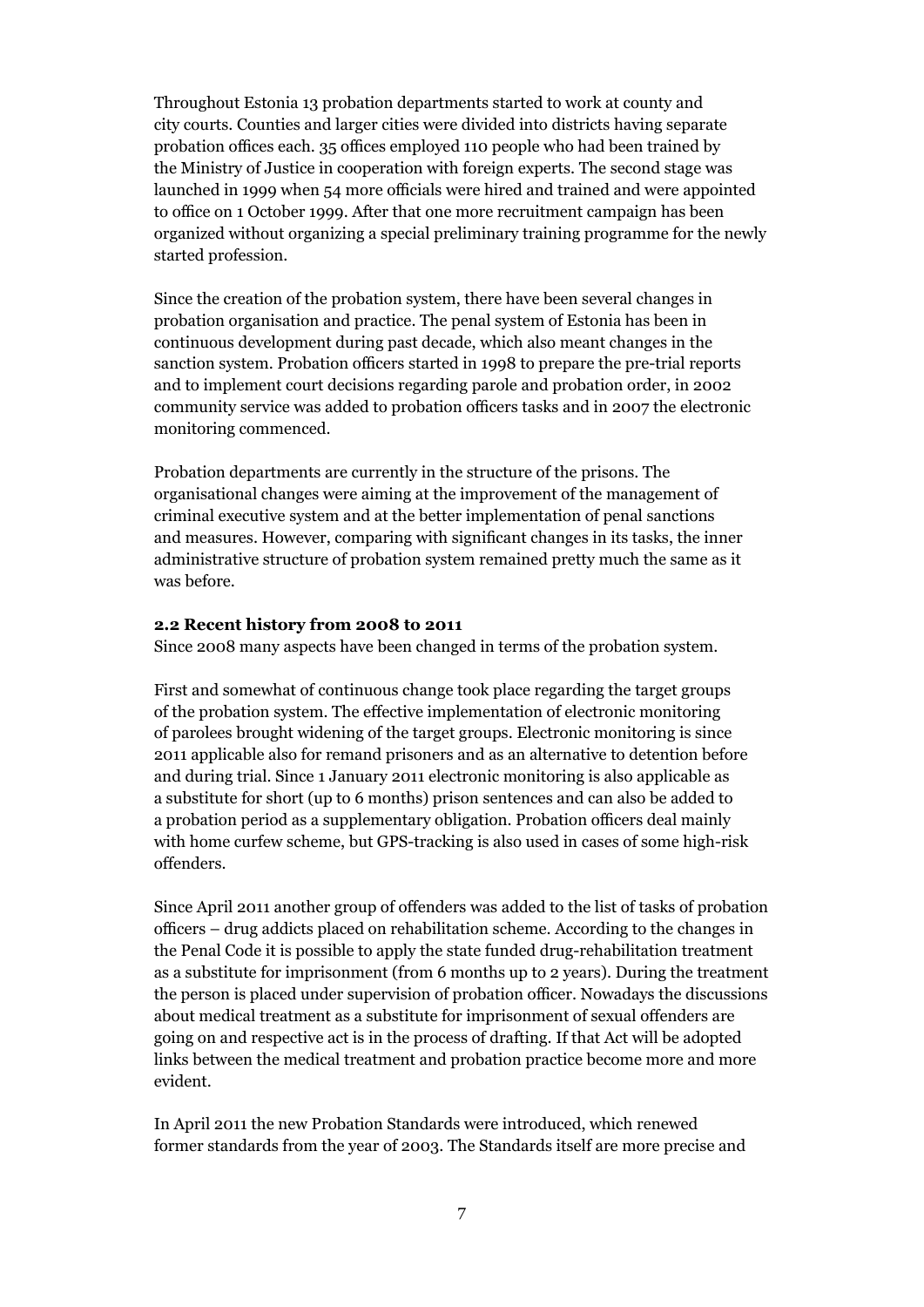emphasize the risk-assessment related practice. The beginning phase of probation period is intensive, minimum interval is set to report once a week at the probation supervision department up to the approval of probation plan. After that the intensity of contacts is lower in low risk cases.

One novelty in the probation work introduced by current standards is the informing of victims of more serious crime about their possibility to inform probation officers about their concerns. In the beginning of probation period the probation officer is responsible to contact a victim with aim to receive victim's feedback. This is a first attempt in probation to start to work with victims. It must be mentioned that victimoffender mediation scheme is run by social welfare specialists not by probation workers.

There is also a development towards improvement of exercise of the control tasks of probation officers. Since 2009 there are major improvements in the information exchange between probation officers and police, e.g., probation, receives regularly information about the offences committed by probationers outside the country.

Also the standards regarding interpretation of the fulfilment of different obligations and requirements by a probationer has been amended. Started in 2010 as a pilot nowadays alcohol breathalysers are used daily to monitor offender's compliance with the obligations. In case of violation the case is sent to the court for assessment and resentencing if necessary.

One of the priorities is the concentration on the quality of the work done with juveniles and young offenders. All probation officers dealing with offenders between 14-21 years work under the management of the Viru Prison Juveniles Unit where juvenile prisoners serve their sentence. This direction of work is since 01.03.2012 managed separately across Estonia, one could even say that within the Prison Service separate structure for dealing with young offenders is functioning. As a result every young prisoner has a probation officer at their original place of residence. Probation officers dealing with young offenders have less cases and higher pay, their task is also to participate actively in the local crime prevention network.

## **3. Legislative Basis of the Probation System**

**§ 1 of the Probation Act describes the mission statement of the probation service as follows:** *"In probation supervision, the behaviour of probationers and their performance of obligations imposed on them by a court or prosecutor are monitored and probationers are assisted in social adjustment with a view to deterring them from committing criminal offences."*

According to the § 4 of the Probation Act state agencies and local government agencies shall provide probation supervisors with social welfare assistance necessary for the performance of probation supervision functions.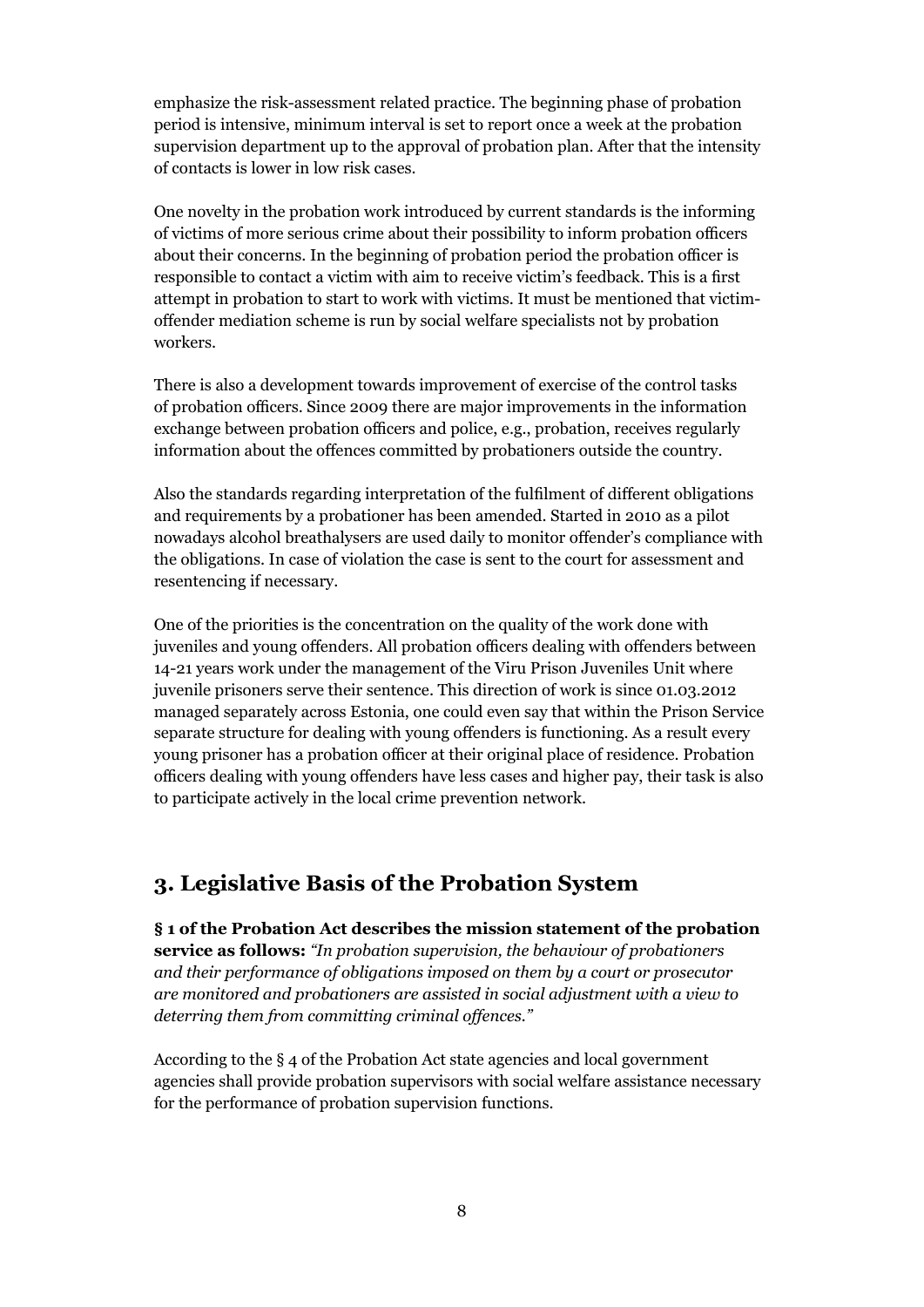Chapter 4 of the Probation Act allows involvement of volunteers in the probation work. According to the regulation one probation officer can supervise up to five volunteers and each volunteer probation officer is allowed to supervise not more than five probationers.

Work with victims is not among the core tasks of the probation system. However, relevant changes about the victim's right to be informed about enforcement of the sentence by a probation officer are currently prepared and discussed in the Parliament. According to that bill a victim will have a right to be informed about the stage and the results of the offender's rehabilitation and behaviour during sentence.

Probation officers play a role in the local and regional level crime prevention actions and have a wide collaboration network . Probation officers and experts are also regularly involved in the process of defining and implementing strategic development plans of the ministry of Justice. At the level of Penitentiary Service the Probation Officers Council is established with purpose to advise senior management about of the probation officers work and its quality.

#### **3.1 Legislative Basis**

The fundamental principles of the operation of the Estonian probation system have been defined in the Penal Code<sup>1</sup> (hereinafter PC), the Code of Criminal Procedure<sup>2</sup> (hereinafter CCP) and the Probation Supervision Act<sup>3</sup> (hereinafter PSA).

#### **3.1.1 The Penal Code**

PC (entered into force 1 September 2002) establishes the system of alternative sanctions implemented by the probation system and the set of supervision measures and obligations applicable to the probationers and parolees during the probation/ parole period; and by that defines the main aspects of the probation officers work during probation period.

<sup>1</sup> Penal Code, Official Gazette, RT I 2001, 61, 364 as amended by RT I, 04.04.2012, 1. Available: https:// www.riigiteataja.ee/akt/13326359?leiaKehtiv (4 July 2012). Translation into English available: http:// www.legaltext.ee/et/andmebaas/tekst.asp?loc=text&dok=X30068K8&keel=en&pg=1&ptyyp=RT&tyyp =X&query=penal+code (4 July 2012).

<sup>2</sup> Code of Criminal Procedure, Official Gazette RT I 2003, 83, 558, as amended by RT I, 17.04.2012, 4. Available: https://www.riigiteataja.ee/akt/117042012006?leiaKehtiv (4 July 2012) Translation into English available: http://www.legaltext.ee/et/andmebaas/paraframe.asp?loc=text&lk=et&sk=en&dok= X60027K6.htm&query=kriminaalmenetluse&tyyp=X&ptyyp=RT&pg=1&fr=no (4 July 2012).

<sup>3</sup> Probation Supervision Act, Official Gazette RT I 1998, 4, 62, as amended by RT I, 23.02.2011, 2. Available: https://www.riigiteataja.ee/akt/123022011021?leiaKehtiv (4 July 2012). Translation into English available: http://www.legaltext.ee/et/andmebaas/tekst. asp?loc=text&dok=X2010K2&keel=en&pg=1&ptyyp=RT&tyyp=X&query=ooldusse (4 July 2012).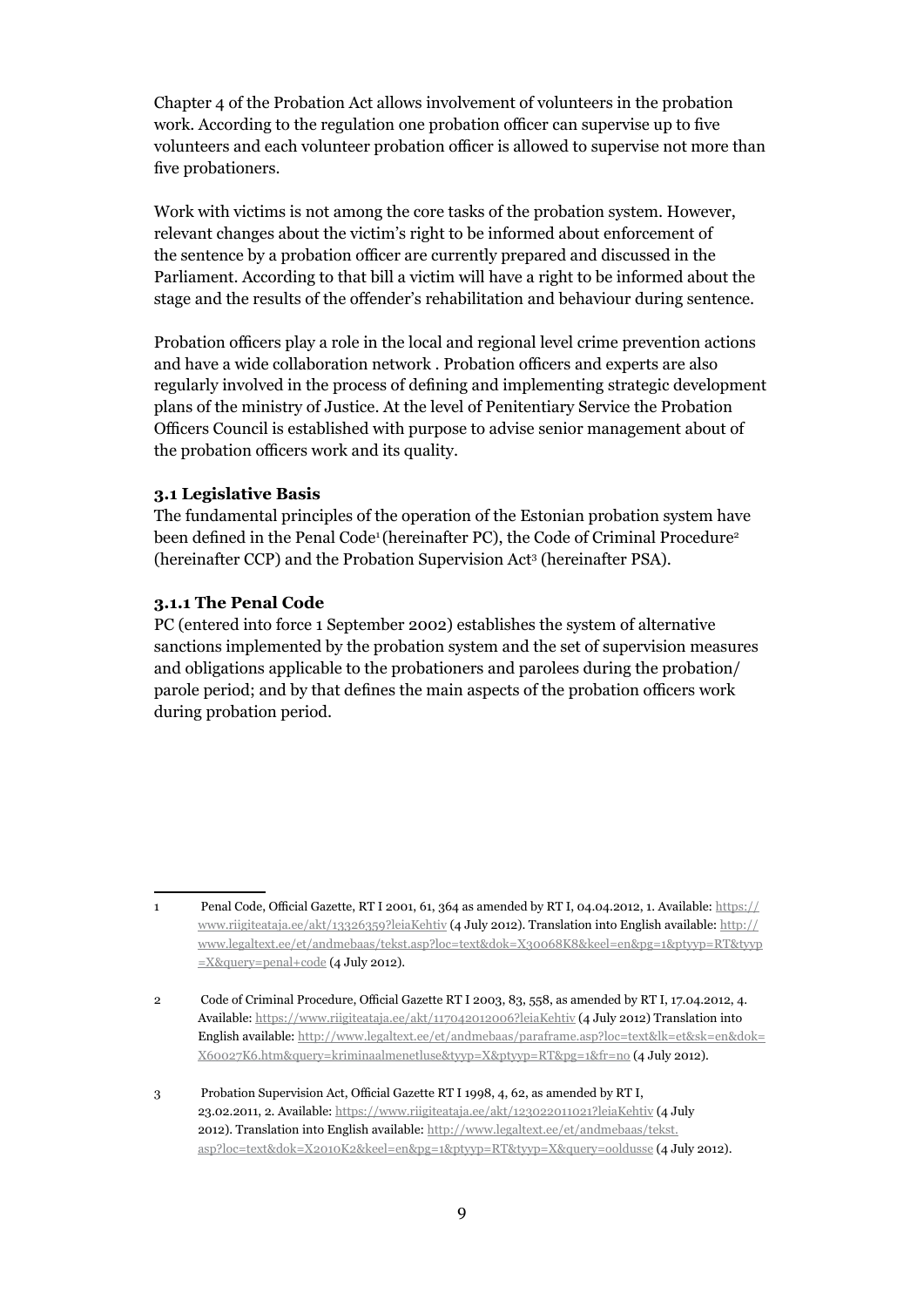#### **3.1.2 The Code of Criminal Procedure**

CCP (entered into force 1 July 2004), defines the functions of a probation officer in pre-trial and court procedure. According to the present regulation the first function of a probation officer in pre-trial procedure is to draw up a pre-trial report to assess the pros and contras of the possible punishments on the request of a judge or a prosecutor. The second function is to organize the implementation of community service in case of termination of criminal proceedings in event of lack of public interest in proceedings and in case of negligible guilt.

The other functions of the probation officers are regulated in the Probation Supervision Act

#### **3.1.3 The Probation Supervision Act**

PSA (entered into force 1 May 1998) regulates the organisational make-up of the probation system, requirements for probation officers, and sets forth the activities of probation officers in exercising probation supervision. PSA provides in principle for all work-related functions of a probation officer and the general organisation of the probation supervision system, being thus one of the most important legal acts for the probation supervision system.

#### **3.1.4 Other legal acts**

In addition to the above-mentioned acts, the Ministry of Justice has issued several secondary legal acts in the form of regulations of the Minister of Justice which regulate the activities of probation officers in more detail than laws. The most important of them are:

Statutes of the Tallinn Prison, Tartu Prison and Viru Prison<sup>4</sup> (approved by the Minister of Justice regulations no. 23 of 16 May 2008; no. 26 of 26 May 2008; and no. 24 of 19 May 2008) – define the location and structure of the probation supervision departments and the functions and responsibilities of probation staff;

Rules of Procedure for the Prearrangement, Implementation and Supervision of Community Service<sup>5</sup> (approved by the Minister of Justice regulation no. 49 of 25 June 2004) – defines probation officers powers and duties in implementation of community service, including choice of jobs, designating the convicted persons to certain jobs, as well as the principles of supervision and means of reacting to violations and its consequences.

<sup>4</sup> Official Gazette RTL 2001, 133, 1929 as amended by RT I, 27.04.2012, 1. Available: https://www. riigiteataja.ee/akt/127042012007?leiaKehtiv ; Official Gazette RTL 2001, 133, 1924 as amended by RT I, 27.04.2012, 1. Available: https://www.riigiteataja.ee/akt/127042012005?leiaKehtiv ; Official Gazette RT I, 08.12.2010, 4 as amended by RT I, 27.04.2012, 1. Available: https://www.riigiteataja.ee/ akt/127042012009?leiaKehtiv

<sup>5</sup> Official Gazette RTL 2004, 89, 1406, 4 as amended by RTL 2008, 90, 1262. Available: https://www. riigiteataja.ee/akt/13067721?leiaKehtiv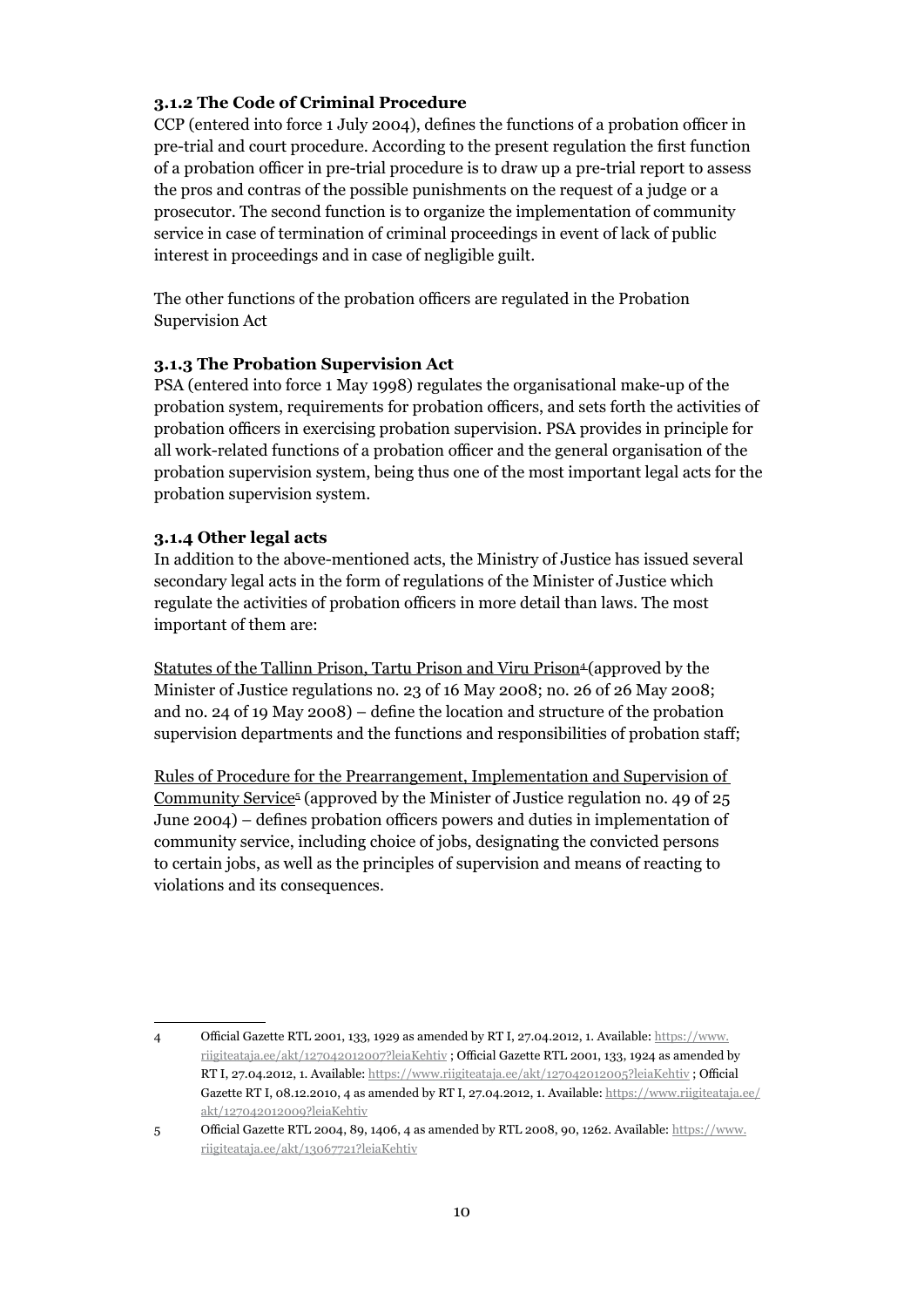Rules of Procedure for the Implementation and Supervision of Electronic Surveillance of Convicted Offenders<sup>6</sup> (approved by the Minister of Justice regulation no. 15 of 22 February 2007) – defines process of implementation of the electronic surveillance of offenders and responsibilities of the probation officers;

Statutes of Probation Register<sup> $7$ </sup> (approved by the Minister of Justice regulation no. 51 of 1 July 2004) establishes a register for gathering, storing and processing data regarding probationers.

Additional Qualification Requirements<sup>8</sup> (approved by the Minister of Justice regulation no. 37 of 7 May 2004) establishes the requirements for education, experience and skills of probation officers. Probation officers are required to have practical (equal to bachelor in Bologna model) or academic (equal to master in Bologna model) education in one of the following disciplines:

- 1) psychology of social pedagogy;
- 2) psychology;
- 3) social work;
- 4) organization of social work;
- 5) special education;
- 6) social pedagogy;
- 7) social pedagogue vocational trainer;
- 8) teacher training;
- 9) corrections.

Or have practical or academic education including at least 480 hours of education in social work theory and methods, law and psychology of communication.

Day-to-day work of probation officers is governed by the Probation Standards<sup>9</sup> adopted by the meeting of the directors of prisons on 22 February 2011.

<sup>6</sup> Official Gazette RT I 2007, 20, 334 as amended by RT I, 12.01.2011, 5. Available: https://www. riigiteataja.ee/akt/112012011007?leiaKehtiv

<sup>7</sup> Official Gazette RTL 2004, 95, 1491 as amended by RT I, 29.03.2011, 15. Available: https://www. riigiteataja.ee/akt/129032011020?leiaKehtiv

<sup>8</sup> Official Gazette RTL 2004, 63, 1048 as amended by RT I, 06.12.2011, 1. Available: https://www. riigiteataja.ee/akt/106122011002?leiaKehtiv

<sup>9</sup> Available: http://www.vangla.ee/orb.aw/class=file/action=preview/id=53802/Kriminaalhoolduse+sta ndardid+2011.pdf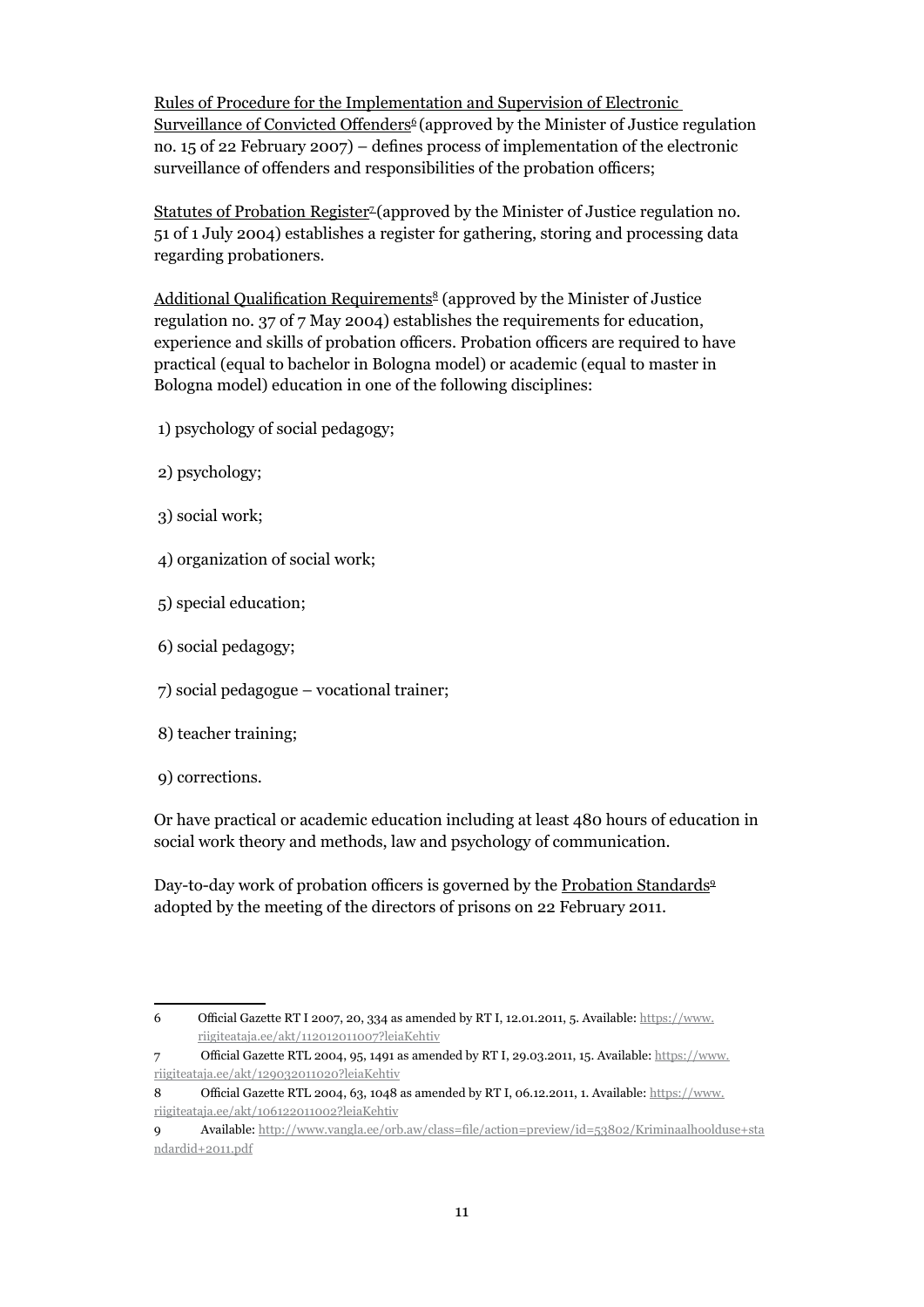#### **3.2 Mission and Mission statement**

The probation system deals mainly with persons sentenced to suspended imprisonment and persons released on parole. The age of criminal liability in Estonia begins from the age of 14, probation deals with both, adults and juveniles. Probation commences with receipt of a court decision by a probation department or receipt of a request for drawing up a pre-trial report or a plan for serving a sentence.

Probation system in Estonia is within the area of administration of the Ministry of Justice. Probation Departments are organized in prisons and are managed by the directors of prisons.

PSA § 1 states that probation service's mission is to supervise the behaviour of probationers and their performance of obligations imposed on them by a court or prosecutor and assistance of probationers in social adjustment with a view to deterring them from committing criminal offences.

The main challenge associated with probation service in the criminal policy field is responding to the problem of high number of offenders. The Estonian imprisonment rate is one of the highest ones among European countries and this problem is addressed by different measures including wider use of probation through the better use of alternatives and parole. The major strategic objectives concerning probation service are the development of the system of risk assessment of offenders and probation and prison rehabilitation programmes aimed at the prevention of reoffending. Since 1 June 2008 probation service is a part of prison service improving the administrative capacity of criminal justice system.

#### **3.3 Crime Prevention**

Crime prevention on the national level has been organised in Estonia by means of cooperation of six ministries – the Ministries of Justice, Interior, Social Affairs, Culture, Finance, and Education and Research. The Ministry of Justice plays the coordinating role. The responsible structural unit in the Ministry of Justice is the Criminal Policy Department. With the aim to bring together different interest groups to establish priorities for crime prevention the Government has convened the Crime Prevention Council (CPC) the aim of which is to increase the security of the population through organisation of crime prevention on national, local and grassroots level. The CPC meets four times a year and at its meetings it discusses topical problems in connection with crime. Council offers its opinions and makes proposals to the Government in the field of formulation and implementation of criminal policy.

The Crime Prevention Council acts as an advisory committee to the Government of the Republic since 1993. During its existence the Council has functioned as a committee of experts, involving all levels of society related to crime prevention: the state (relevant ministries), the local government (representatives of local authorities), and the population (non-profit sector, private sector, representatives of stakeholders).

If various ministries in their crime prevention activities have focused mainly on primary level prevention, the mission of the probation supervision system includes prevention of repeated offences, according to which probation supervision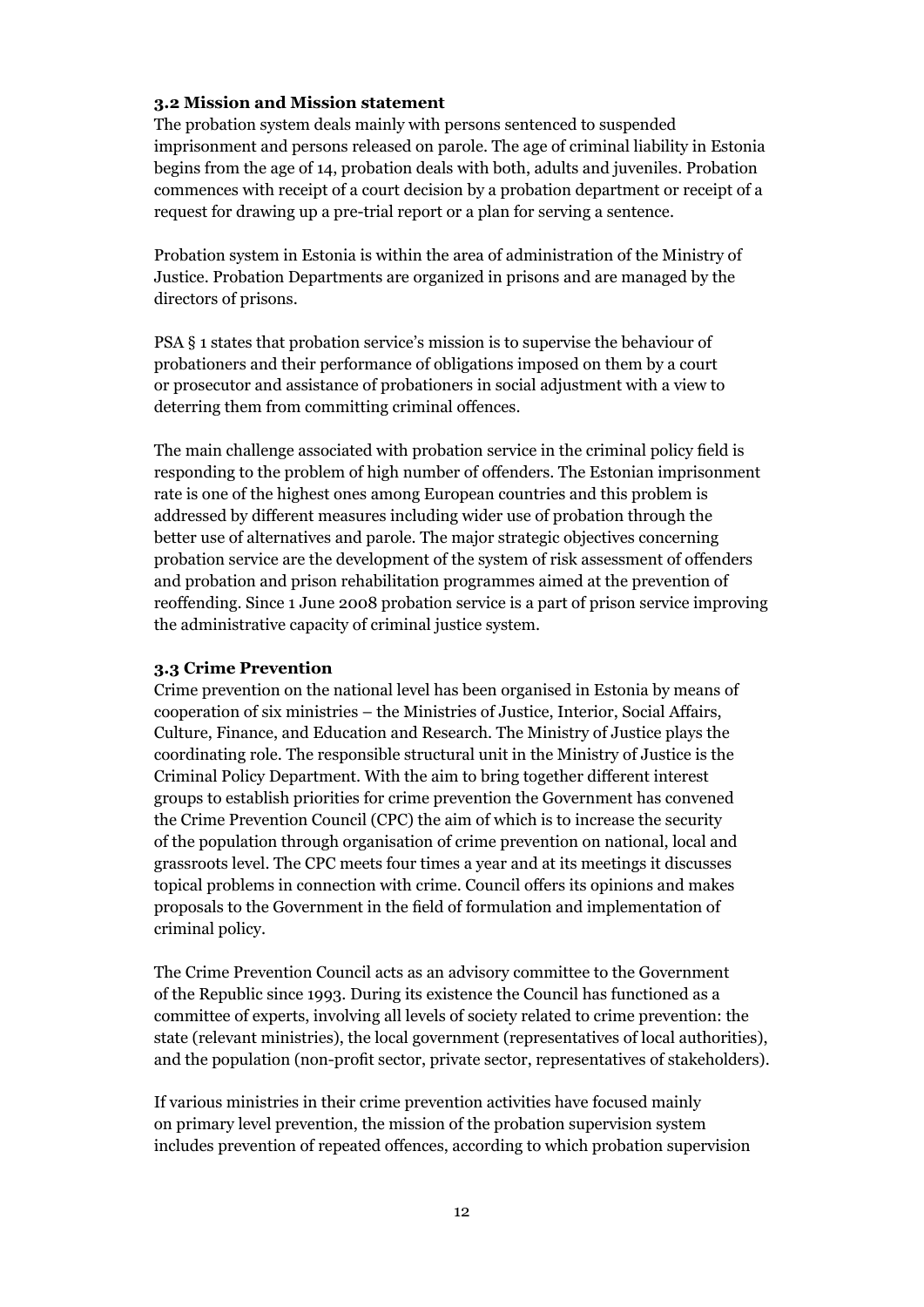departments through their daily work deal mainly with the prevention of reoccurring crime, i.e. tertiary prevention. In addition to direct work with clients the probation supervision system carries out various crime prevention projects for different risk groups of crime. However, the success of such projects depends first of all on finding of financing sources and therefore the proportion of the projects within the probation supervision system has remained insignificant.

The probation officers are active in arranging local level cooperation including organising and attending seminars on local level, organising information days and lectures at schools, participation in local committees, etc. The main cooperation partners of the probation supervision system in crime prevention are the police, local governments and education establishments. There is also close cooperation with the non-profit sector.

#### **3.4 Victim assistance**

Probation service is not in charge of applying mediation or dealing with victim support, which is within the area of administration of the Ministry of Social Affairs. The mediation is organized through the system of professional mediators and victim support has been organised through the involvement of church organisations and the non-profit sector. However, in their work probation officers cannot ignore the victims of crimes; in some cases a probation officer needs to cooperate with the victim, approach of mediation can be used as the part of probation work. Since the adoption of renewed Probation Standards (22.02.2011) probation officers notify and inform victims of crime against persons, victims of sexual assault about the possibility to inform probation officer about their possible concerns and views regarding probationer and probation period. Probation officers notify about such possibility also those who have applied for restriction order for probationer. Close cooperation in that respect is carried out with victim support services.

The assistance to victims is guaranteed by the Victim Support  $Act^{10}$ . Victim support service is regarded as a public service aiming at maintaining or enhancing the ability to cope of persons who have fallen victim to negligence, mistreatment or physical, mental or sexual abuse. Victim support services consist of providing counselling and assistance to victims in communicating with state and local government authorities and legal persons. Victim support services are provided in every county of Estonia and as telephone services via a national short code as emergency care. Information concerning the possibilities of using the victim support service is available at local government, police, rescue, health care and social welfare and other relevant authorities. The provision of victim support services are ensured by the Social Insurance Board in accordance with the principle of regionality. The Social Insurance Board co-operates with state and local government authorities and legal persons in providing victim support services, involve and supervise victim support volunteers and organise training for such volunteers. The Social Insurance Board may transfer the provision of victim support services to a legal person or local government in part or in whole by a contract under public law.

<sup>10</sup> *Official Gazette*, RT I 2004, 2, 3 as amended by RT I 2010, 22, 108. Available: https://www.riigiteataja. ee/akt/13318673?leiaKehtiv (in Estonian). Translation into English available: http://www.legaltext.ee/et/ andmebaas/tekst.asp?loc=text&dok=X80012K1&pg=&tyyp=&query=&ptyyp=&keel=en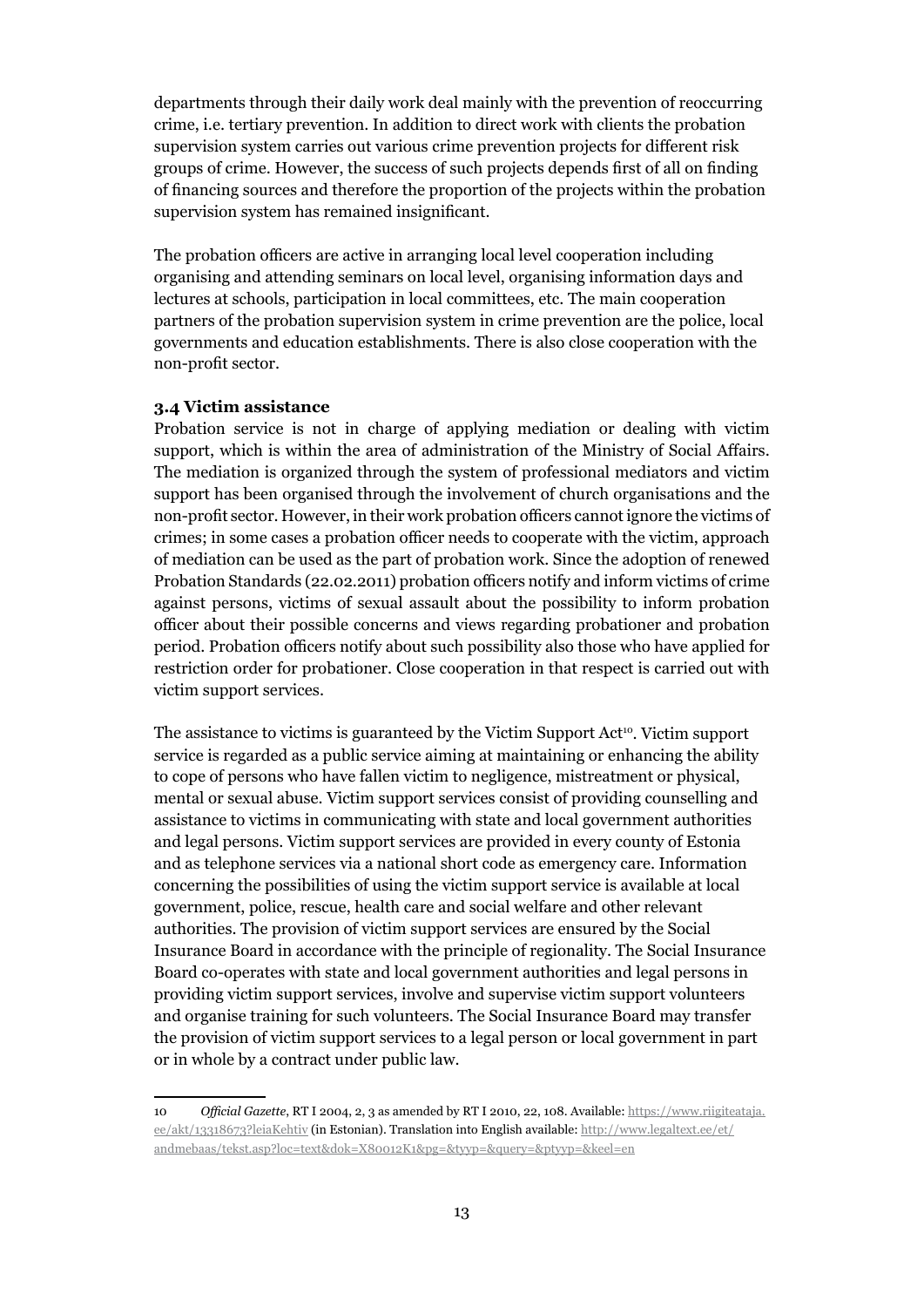Officials of the Victim Support Department of the Social Insurance Board serve as conciliators. They have received special training for the assignment.

The conciliators contact the victim and the suspect or the accused and the legally incompetent person's legal representative. The mediator checks the parties consent to conciliation and explains the parties the objective and procedure of conciliation and there rights in the procedure and effects of the breach of conciliation agreement. The first meeting of the parties is organized within one month. $11$ 

The purpose of the conciliation procedure is to reach an agreement between the suspect/accused and the injured party to achieve conciliation and to remedy the damage caused by the offence. Conciliation allows increasing the involvement of the injured party in the decision-making process and reducing the stress, fear, anger and similar feelings entailed by an offence. The conciliation procedure is carried out with due respect to the interests of the injured/victim. Conciliation enhances the value of the injured/victim and increases his/her involvement. Conciliation deals with both parties to the offence.<sup>12</sup>

A conciliation agreement between the parties is concluded in writing within two months.<sup>13</sup>

#### **3.5 Volunteers involvement**

According to the PSA § 17 the Probation Service can use voluntary probation assistants who perform the functions of probation in their spare time and without pay. A voluntary probation assistant is supervised by probation officers. As a voluntary probation assistant can serve any person who has expressed the desire and is suitable for probation work. To assess the suitability of an applicant documents are examined and an interview with the applicant is conducted to examine the personal characteristics, education, CV and professional activities of the applicant. Probation Department provides voluntary probation assistants training before they take up their probation tasks. Voluntary probation assistants costs related to probation work are reimbursed in an amount not exceeding 10 per cent of the remuneration paid to a probation officer.

## **4. The Organization of Probation Services**

Probation officers required educational background and competences are foreseen in the Probation Act and secondary legislation issued accordingly. Recruitment process is following the rules established by the Public Service Act. Usually every new probation officer gets a personal supervisor from senior staff right after appointment. As a rule practical training regarding risk-assessment, sentence planning and probation standards will follow. The test period for a probation officer is six months after which evaluation is made by line manager. After that appraisal interviews are conducted at least annually.

<sup>11</sup> Conciliation Procedure Regulation, § 3.

<sup>12</sup> Social Insurance Board. Victim support and conciliation service 2012

<sup>13</sup> Conciliation Procedure Regulation, § 4.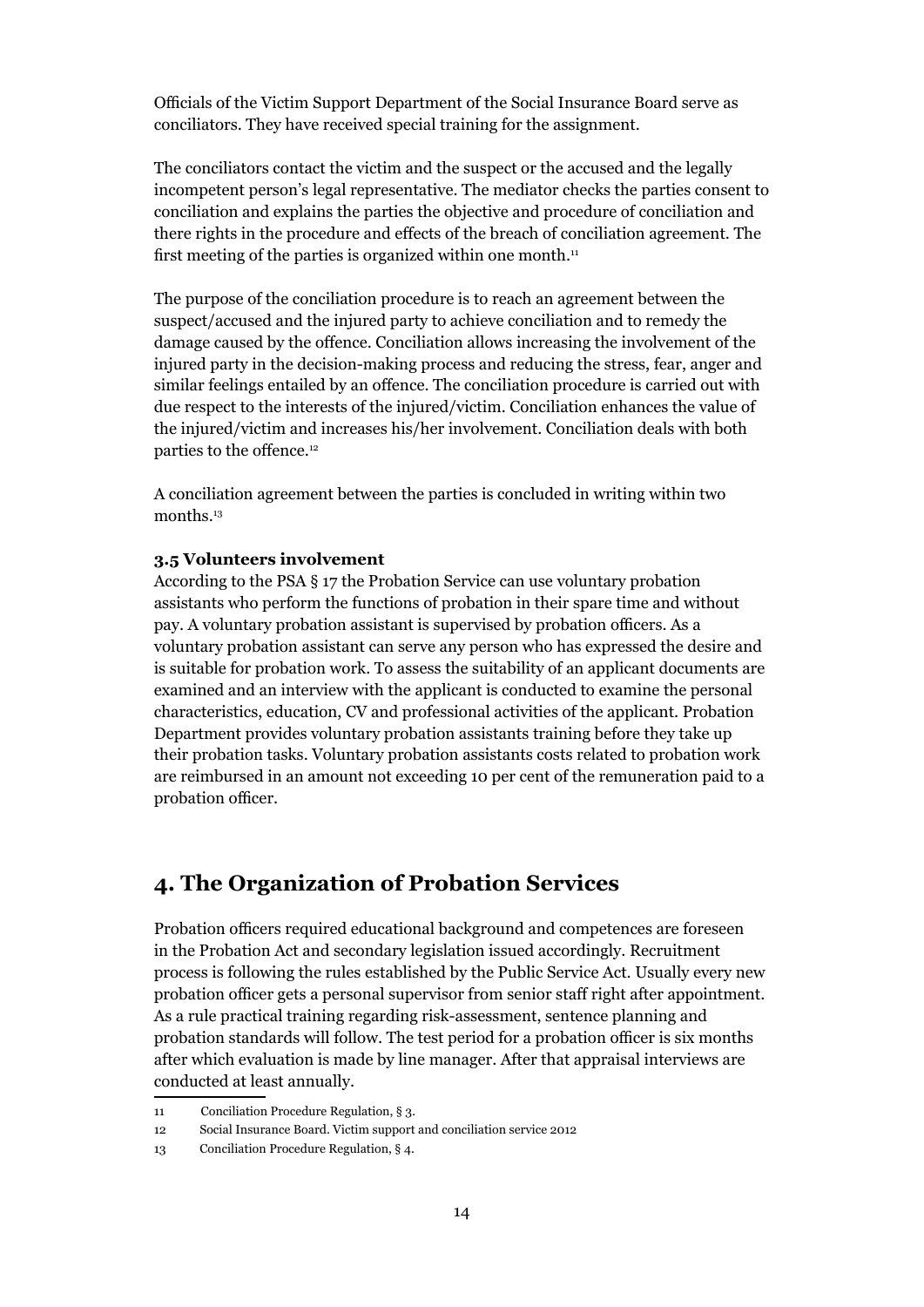There are several possibilities for specialization. Every direction has slightly different focus and therefore also a training package. The case load is monitored regularly and is dependent on the expected weight of the cases of specialization. There aren't many probationer of foreign nationality, but if such case appears then at the appointment of probation officer the issue of language skills is one important criteria.

#### **4.1 Main characteristics**

The Estonian probation system is a centralized national structure which has been incorporated into the Prison Service and the coordination and development of its activities is in the competence of the Ministry of Justice. In the Ministry of Justice the Prison Department is responsible for the development of the probation service.

The Prison Department of the Ministry of Justice is a central body of the Prison Service with relevant administrative power. Prison Department is lead by a deputy secretary general, who is also acting at the same time as the Director of the Prison Service. Department has four divisions with heads of divisions who are acting as a deputy head of the Prison Service in respective field.

Main responsible division for probation activities is the Social Rehabilitation Division. The division was reorganized from social welfare and probation division in the beginning of 2008 when probation officers moved from courts to prison structure. Since then the unit deals with CSMs implementation and case management and rehabilitative interventions throughout criminal executive process including imprisonment and probation.

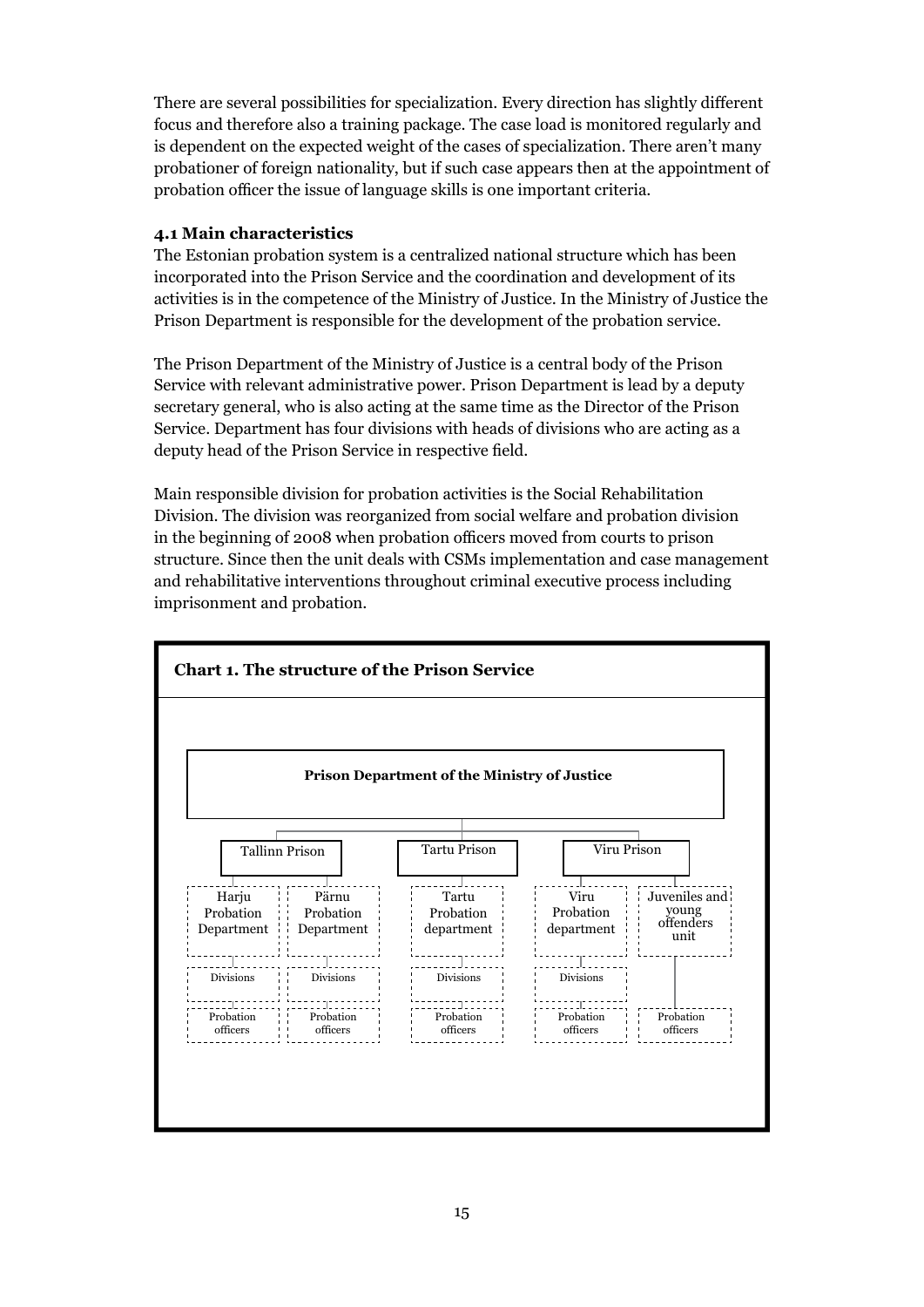There are altogether four probation departments in three regional prisons. Each probation department is divided into smaller units according to the specialization (Harju) or on the basis of regional presence (Tartu, Pärnu and Viru). Probation officers dealing with juveniles and youth (up to 21 years) are united into one centralized countrywide structure under juveniles and youth unit of Viru Prison.

#### **4.2 Internal organization**

Probation departments are employing 225 probation officers who supervise over 7,000 probationers. The caseload is regulated by the Probation Standards, which state that up to 50 cases per Probation officer is considered to be appropriate. In addition to that pre-sentence reports and parole reports are prepared by probation officers.

Probation standards require the heads of divisions to have a caseload, which is in smaller units equal to probation officers average, in the units with 11-14 probation officers 2/3 of general caseload and in the units with at least 15 probation officers at least half of the probation officers average caseload. The Head of a Probation department can, but is not required to, have 1-2 probationers' cases to work with.

A probation department is administered by a head that manages the work of probation officers and a secretariat. Departments are divided into smaller divisions and reception points that are necessary for guaranteeing the availability of service throughout the country.

Specialization to certain target groups or activities is possible and promoted. There are specialized probation officers dealing with pre-sentence reports and juveniles, community service implementation, electronic monitoring, sex-offenders, parolees etc. There is also a group of probation officers who have a task to provide group work programs (e.g. anger management, drunk-driving prevention etc) throughout the system.

Probation departments also have voluntary probation workers, currently there are around 15 volunteers all over Estonia.

#### **4.2.1 Probation workers**

Probation staff is divided into following categories:

- Probation officer 159
- Senior probation officer  $-31$
- Senior probation officer (methodology) 10
- Head of a Probation Division 15
- Head of a Probation Department 4
- Administrative staff 17,3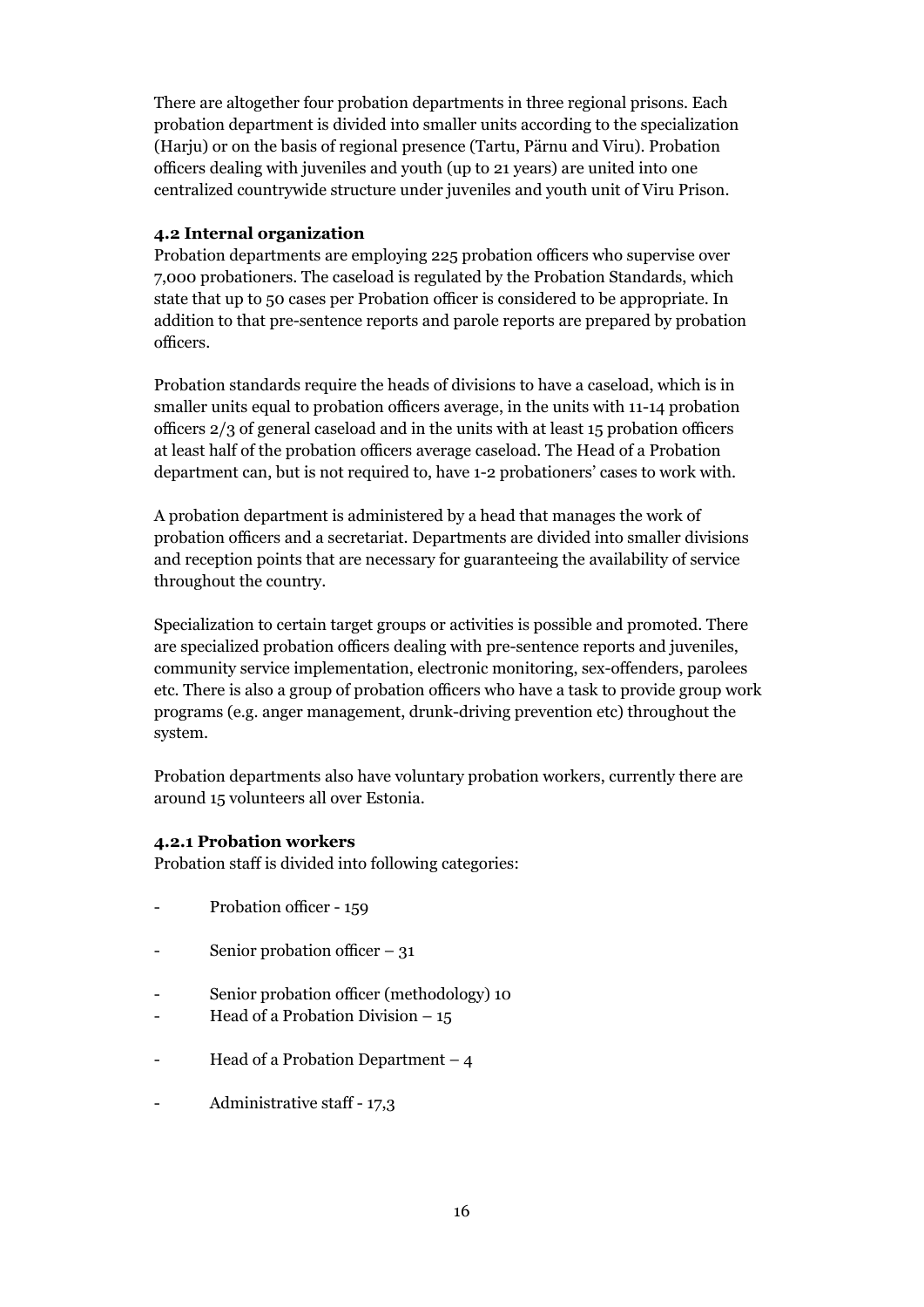Probation officers are working directly with probationers and also prisoners, they may specialize to some category of probationers or programmes, but it's not compulsory. Senior probation officers are more experienced workers who are able to develop probation practice and programmes and advise others as well. To become a senior probation officer one has to meet higher educational requirements, has to have worked in probation service for at least two years and has to be specialized to certain group of probationers.

There is a special new category of senior probation officers who deal with quality assurance issues. Their task is to support management in assessing and improving the probation and prison officers work. Their main task is to examine on-going practice in terms of meeting the existing standards and quality requirements, to assist officers in fulfilling their tasks. They are also requested to train officers in the use of different working methods like risk-assessment, sentence planning, reporting etc.

Head of a probation division is responsible for administration of a smaller structural unit of a probation department. By definition of the Probation Supervision Act, they are probation officers who are also having some responsibilities of administration and coordination in certain field or regional district.

Head of a Probation Department is responsible for coordination and supervision of a probation department and officers work in relevant region. Probation departments are supported by administrative workers who assist probation officers in paperwork, registration of documents etc.

#### **4.2.2 Education, training requirements and opportunities**

At the creation of probation service in 1998 and 1999 probation officers were appointed to office on the basis of the implementing provisions of the Probation Supervision Act, which allowed to hire people with secondary education. Such implementing period was necessary as in the given time period Estonia lacked the possibility to find immediately a large number of suitable social educators or social welfare workers with higher education.

All officers hired in 1998 and 1999 received basic training that lasted for two months and that was the first introduction to the topic of probation and helped to unify knowledge in the field of law, social pedagogy, psychology. Since 2000 only persons with higher education in social work, social pedagogy, psychology, pedagogic, law or corrections are hired. Probation officers recruitment follows the procedures and principles of the Public Service Act. This act regulates requirements, recruitment processes and working conditions and procedures for entire civil service. The Probation Act supplements the Public Service Act and adds the requirement of suitable educational background and testing period of six months. Also, the in-service training programs regarding specific working methods are followed after appointment.

At present Additional Qualification Requirements<sup>14</sup> (approved by the Minister of Justice regulation no. 37 of 7 May 2004) establishes the requirements for education, experience and skills of probation officers. Probation officers are required to have practical (equal to

<sup>14</sup> Official Gazette RTL 2004, 63, 1048 as amended by RT I, 06.12.2011, 1. Available: https://www.riigiteataja.ee/akt/106122011002?leiaKehtiv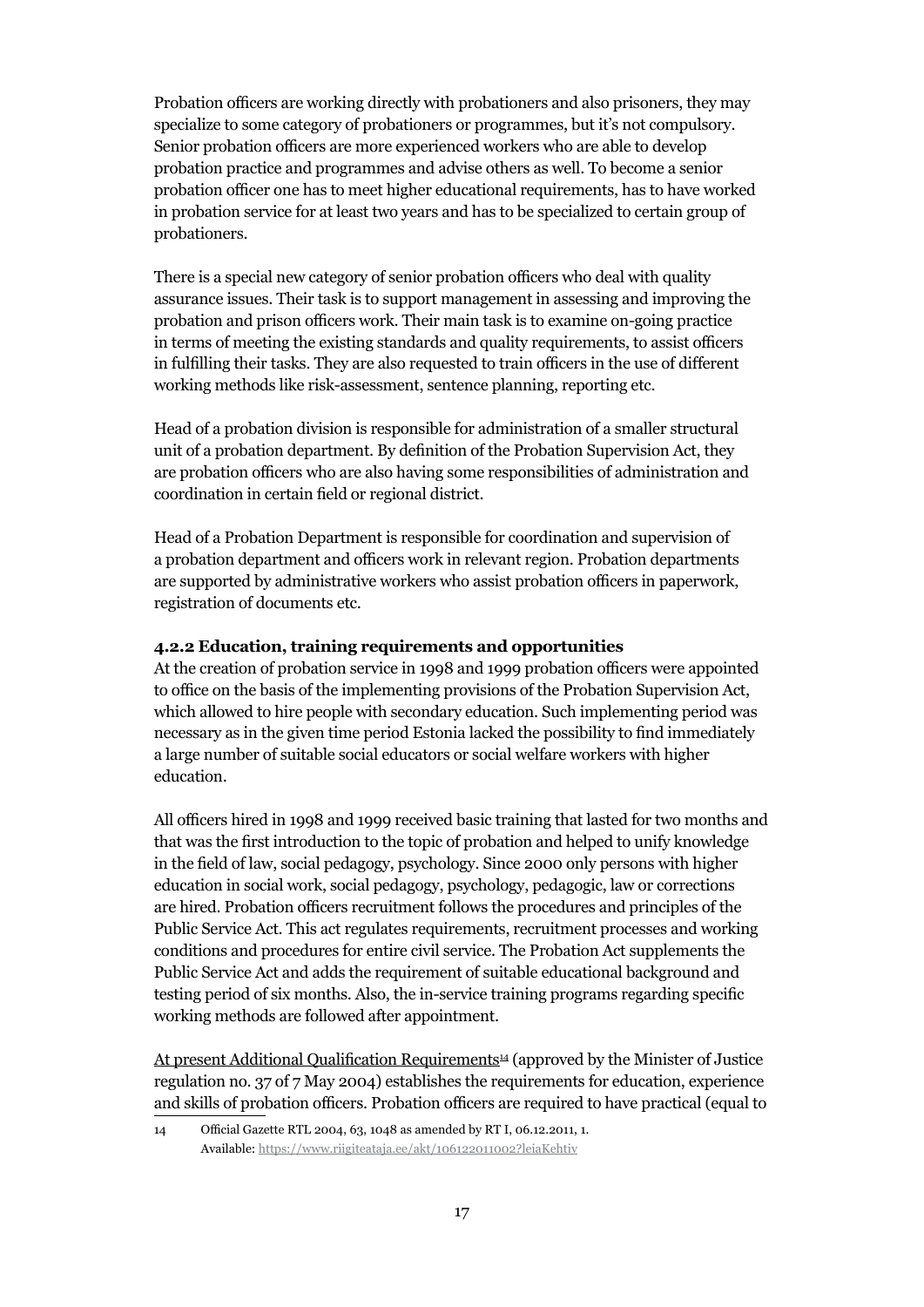bachelor in Bologna model) or academic (equal to master in Bologna model) education in one of the following disciplines:

- 1) psychology of social pedagogy;
- 2) psychology;
- 3) social work;
- 4) organization of social work;
- 5) special education;
- 6) social pedagogy;
- 7) social pedagogue vocational trainer;
- 8) teacher training;
- 9) corrections.

Or have practical or academic education including at least 480 hours of education in social work theory and methods, law and psychology of communication.

The Ministry of Justice allocates funds for in-service training programs for probation officers. The annual training plan is drawn up and implemented largely by the Correctional College of the Estonian Academy of Security Sciences. The Correctional College deals with both – the education of correctional workers and delivery of annual training programs for the whole Penitentiary Service. Probation departments, as sub-structures of regional prisons, are involved in drawing up the annual training plan. There are also training programs available from other sources.

#### **4.2.3 Other organizations involved in probation work**

Probation officers cannot carry out their duties without cooperation. Probation officer has a responsibility to offer the offender information about resources available and to motivate the person for using them.

Other state agencies and local municipalities are responsible for providing relevant services to offenders on the same grounds as services are available for other target groups. For example the accommodation has to be provided by the local municipality, dealing with the problems of unemployment is the task of labour board. From governmental services police, local municipalities and labour board can be named as main partners.

Several NGOs are active in the field of crime prevention and social welfare. Probation officers cooperate with the NGO sector regionally on the basis of a need. NGOs usually work on a project basis and therefore the cooperation depends on mutual interests, needs and resources.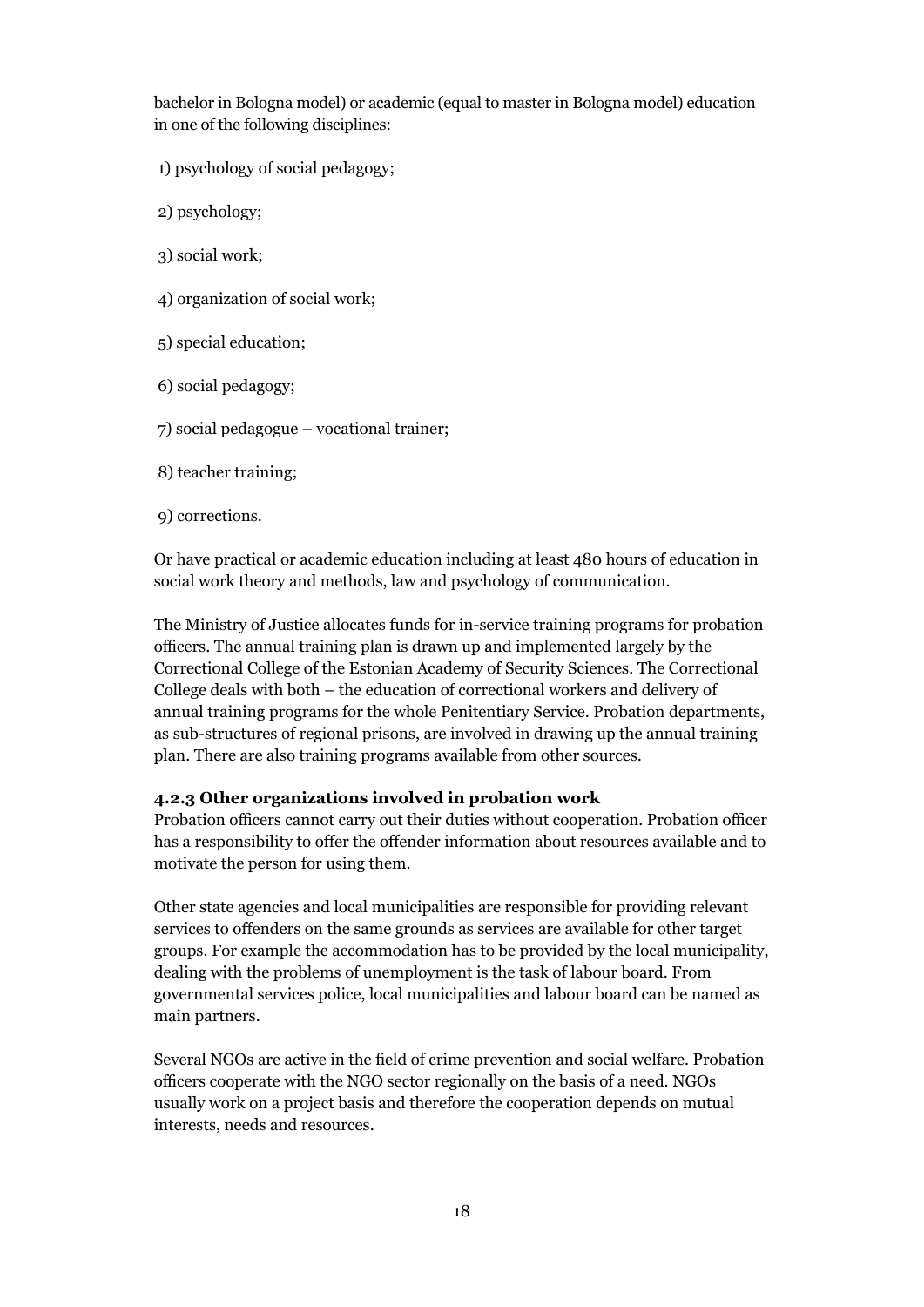#### **4.3 Probation and offenders abroad**

There is not any distinction on the basis of nationality. Probation standards are applied to all categories of probationers in the same manner. Main prerequisite for probation is a living place in the territory of Estonia. Permissions to leave the country for probationers are given only after careful considerations. There is a plan for legislative amendment to ban any kind of international travel without permission from a probation officer. Currently a probationer may leave his/her place of residence for up to 15 days without notifying probation officer.

There have currently been no cases where national offenders convicted to probation or alternative sanctions have been transferred to the country of residence. However, when Councils Framework Decision 2008/947 will be applied then after prescribed procedures probation officers are responsible for dealing with carrying out the probation period of transferred persons.

## **5. Different Stages of the Criminal Justice Process<sup>15</sup>**

According to the Code of Criminal Procedure interventions before guilt has been finally established aren't possible without the offenders' informed consent. For example in case of mediation both parties need to confirm that they agree with such option.

The role of the probation agencies in the criminal procedure is mostly aimed at preparation of pre-sentence report about accused behaviour and social circumstances. During that process cooperation in the form of information exchange with relevant state and local authorities is at place. Offender's views and cooperation are reflected in such report and its findings and suggestion to the prosecutor or the court are presented to the offender before it is submitted to the prosecutor or the court.

Community Service has since its start in 2002 found its place in the family of CSMs. According to the national legislation the community service is a community sanction or measure which involves organising and supervising of unpaid labour for the benefit of the community as real or symbolic reparation for the harm caused by the offender. Probation officers must look for jobs where offender's personal skills could be an asset. There are hundreds of jobs in the database and in each case suitable options together with probationers are selected.

None of the CSMs implemented by the probation officers involves personal monetary contribution or a risk to be fined. Probation Service is funded from the governmental budget.

Probation period can be combined with the electronic monitoring scheme. In that case electronic monitoring is additional measure and does not substitute social

<sup>15</sup> Working with suspects and offenders, this includes actions with regard to mediation schemes and victim support schemes.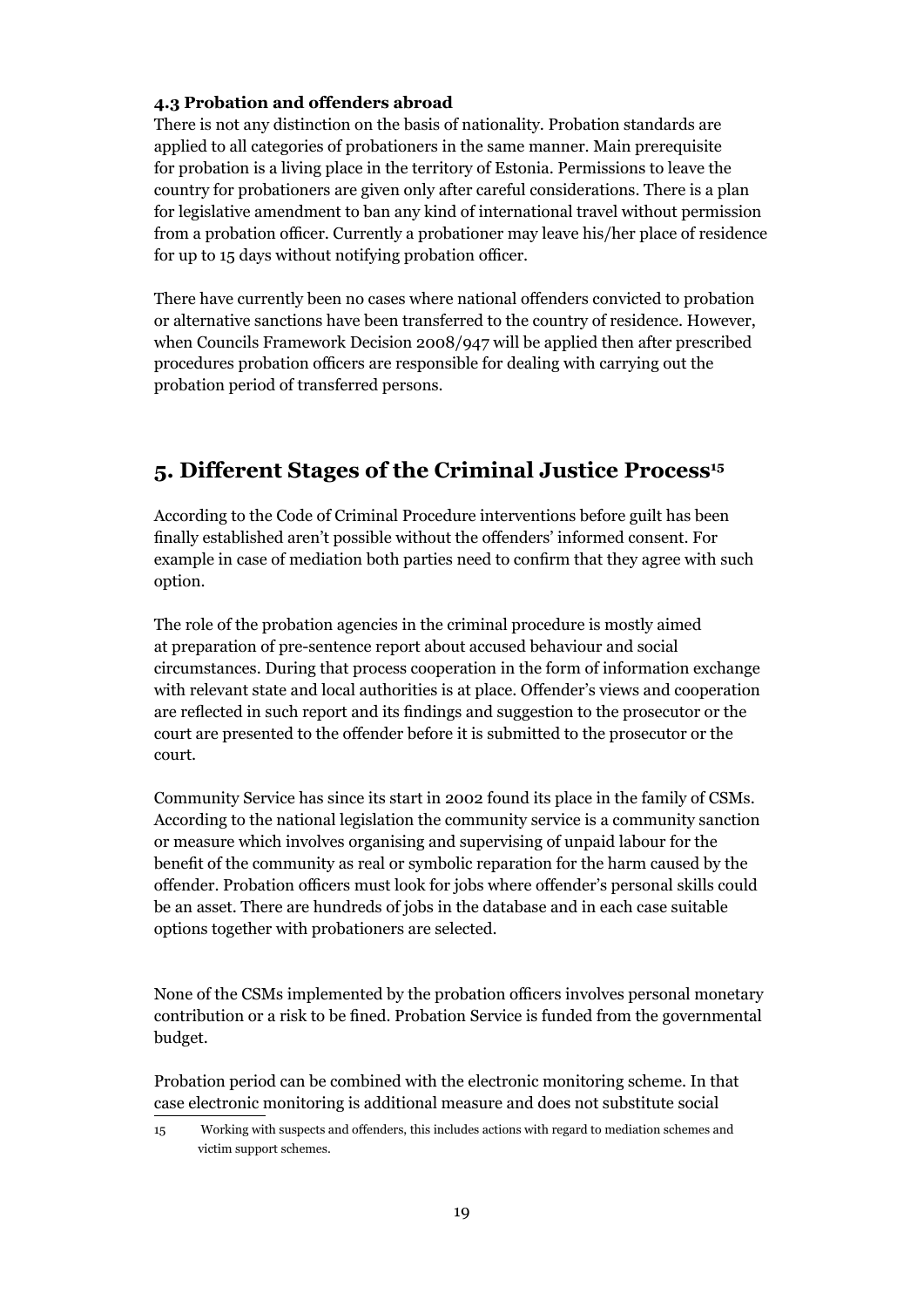rehabilitation work carried out as an integral part of the supervision. Electronic monitoring includes as the other CSM-s the relevant visits to the probation agency and/or other locations in order to reintegrate probationer.

Probation service as a part of the Prison system is working in close collaboration with prison staff. It starts with mutual exchange of information and ends with regular joint implementation of group work programmes. Probation officers are more and more involved with prisoners already during imprisonment, for example young offender's imprisonment is carried out with involvement of their probation officer.

As a rule the offender's active involvement during the probation period is expected. Offenders are made fully aware of what is required of them, of the duties **a**nd responsibilities of the probation staff and of the consequences of non-compliance right at the first meeting with officer.

#### **5.1 Pre-trial/remand/trial stage**

Legislative base–Code of Criminal Procedure provides the rules for the pre-trial procedure and court procedure for criminal offences.16 The involvement of the probation officer is mainly through pre-sentence report, but probation service has the role also in case of termination of criminal proceedings.

<sup>16</sup> Code of Criminal Procedure, Official Gazette RT I 2003, 83, 558, as amended by RT I, 17.04.2012, 4. Available: https://www.riigiteataja.ee/akt/117042012006?leiaKehtiv (4 July 2012) Translation into English available: http://www.legaltext.ee/et/andmebaas/paraframe.asp?loc=text&lk=et&sk=en&dok =X60027K6.htm&query=kriminaalmenetluse&tyyp=X&ptyyp=RT&pg=1&fr=no (4 July 2012).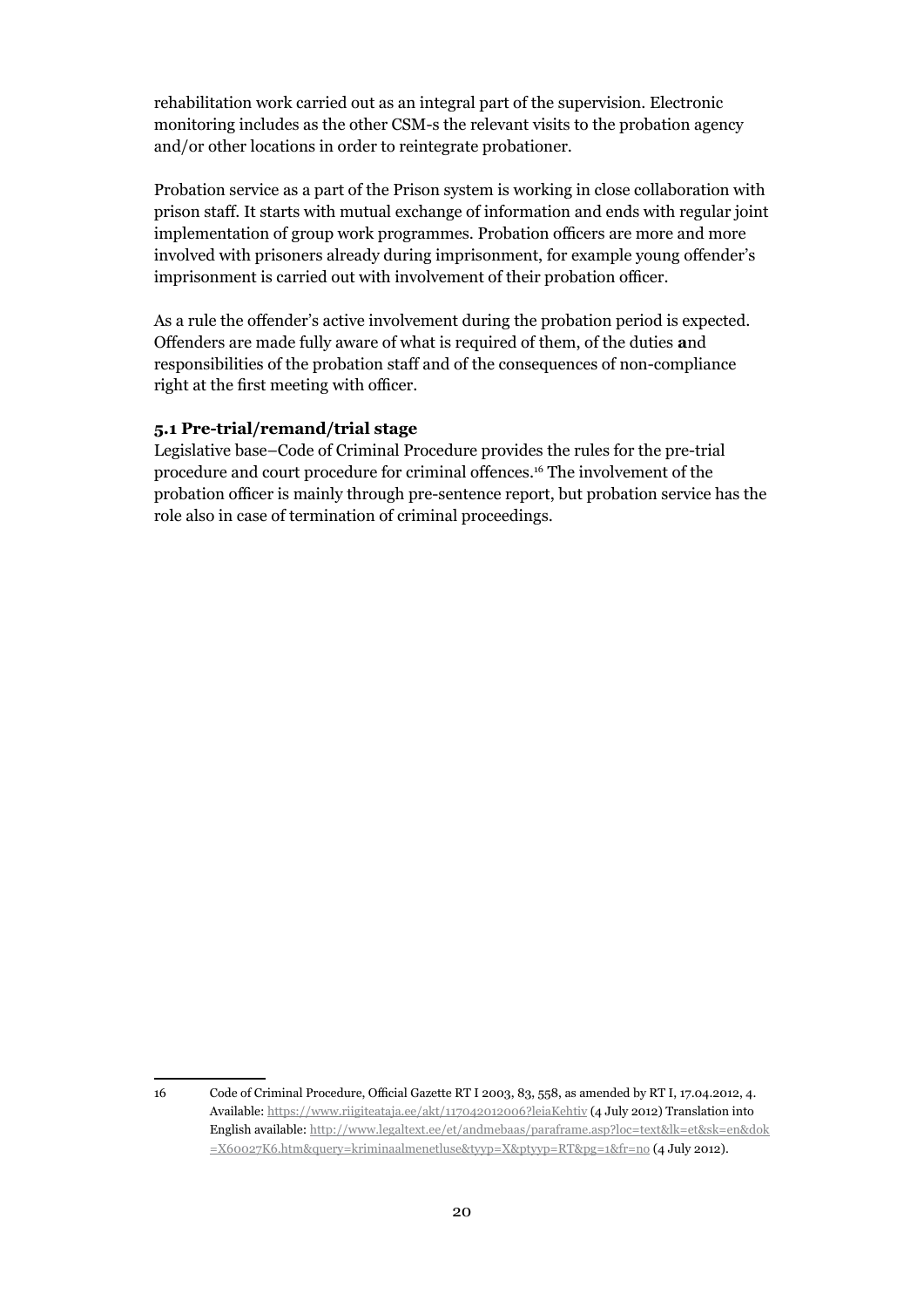## **Table 1***. Sanctioning system and probation involvement in the pre-trial/ trial stage*

| Sanctions/<br>Measures/<br>Penalties/<br>Conditions<br>attached to a<br>conditional<br>decision or<br>sentence | Provision in legislation | Probation service<br>involvement | referral, help & support<br>Main characteristics of<br>he probation activit<br>coordination, repor<br>e.g. supervision                                                                                                                                                                                                                                                                                                                                                                                                                                                                                                                                                                                                                                             |
|----------------------------------------------------------------------------------------------------------------|--------------------------|----------------------------------|--------------------------------------------------------------------------------------------------------------------------------------------------------------------------------------------------------------------------------------------------------------------------------------------------------------------------------------------------------------------------------------------------------------------------------------------------------------------------------------------------------------------------------------------------------------------------------------------------------------------------------------------------------------------------------------------------------------------------------------------------------------------|
| Unconditional<br>waiver by the<br>public prosecutor                                                            | X                        |                                  |                                                                                                                                                                                                                                                                                                                                                                                                                                                                                                                                                                                                                                                                                                                                                                    |
| Conditional waiver<br>by the public<br>prosecutor                                                              | $\mathbf X$              |                                  |                                                                                                                                                                                                                                                                                                                                                                                                                                                                                                                                                                                                                                                                                                                                                                    |
| Conditional<br>suspension of the<br>pre-trial/remand<br>detention                                              | $\mathbf X$              | X                                | Electronic monitoring as an alternative to<br>pre-trial detention:<br>If a preliminary investigation judge or<br>a court has received an application for<br>substituting electronic monitoring for<br>an arrest he/she has to ask a probation<br>officer to offer his/her opinion concerning<br>applicability of electronic monitoring.<br>Before a court can order electronic<br>monitoring he/she has to present the<br>opinion of a probation officer concerning<br>possible application of electronic<br>monitoring.<br>If a suspect or an accused does not obey the<br>rules of electronic monitoring a preliminary<br>investigation judge or a court substitutes<br>arrest for electronic monitoring on the basis<br>of the proposal by a probation officer. |
| Pre-trial/remand<br>detention                                                                                  | X                        |                                  |                                                                                                                                                                                                                                                                                                                                                                                                                                                                                                                                                                                                                                                                                                                                                                    |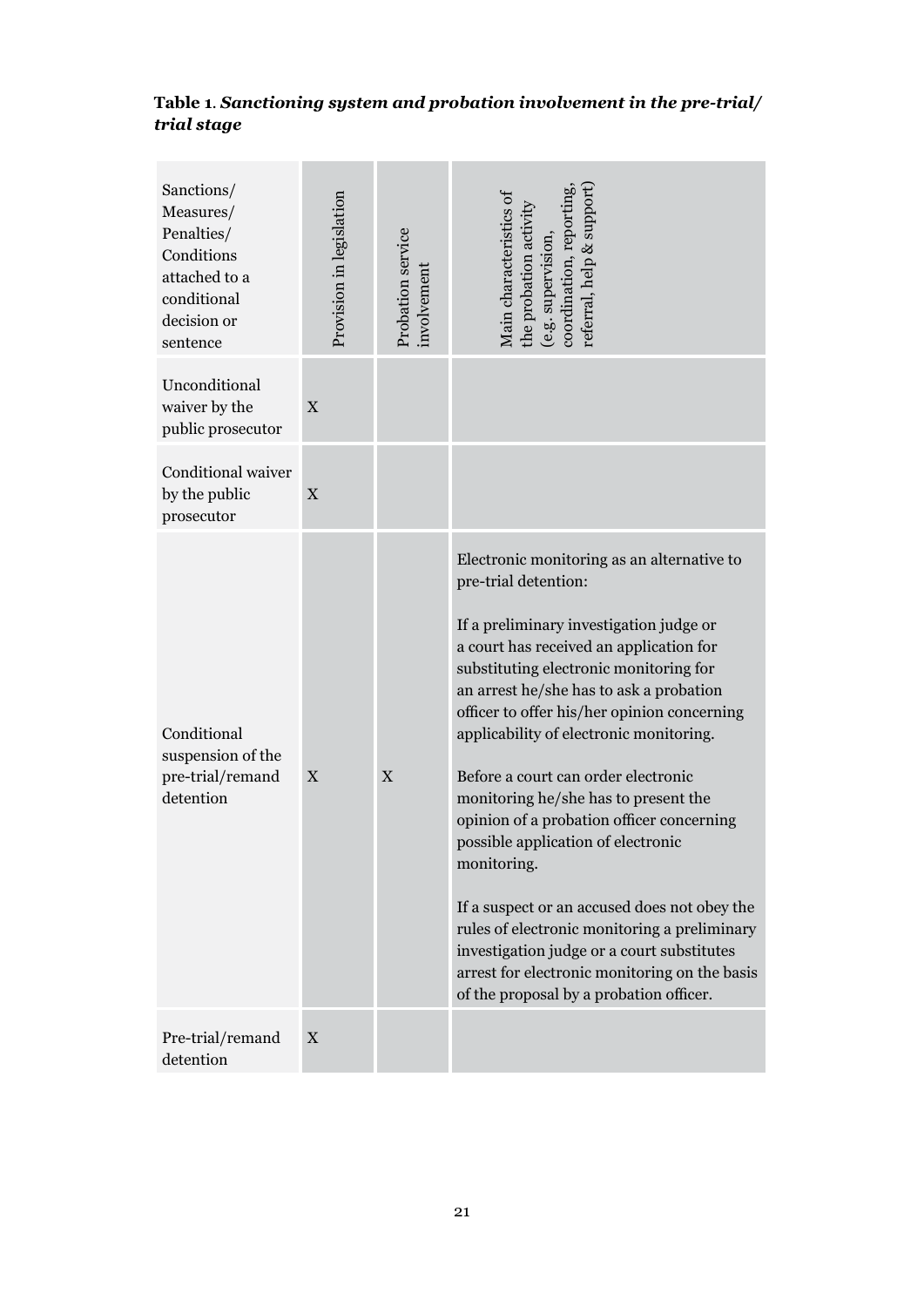| Sanctions/<br>Measures/<br>Penalties/<br>Conditions<br>attached to a<br>conditional<br>decision or<br>sentence | Provision in legislation | Probation service<br>involvement | referral, help & support<br>Main characteristics of<br>the probation activity<br>coordination, repor<br>(e.g. supervision                                                                                                                                                                                                                                                                                                                                                                                                                                                                                                                                                                                                                                                                                                                                                                                                                                                                           |
|----------------------------------------------------------------------------------------------------------------|--------------------------|----------------------------------|-----------------------------------------------------------------------------------------------------------------------------------------------------------------------------------------------------------------------------------------------------------------------------------------------------------------------------------------------------------------------------------------------------------------------------------------------------------------------------------------------------------------------------------------------------------------------------------------------------------------------------------------------------------------------------------------------------------------------------------------------------------------------------------------------------------------------------------------------------------------------------------------------------------------------------------------------------------------------------------------------------|
| Police custody                                                                                                 | X                        | $\mathbf X$                      | At the request of a probation officer or<br>bailiff, a judge in charge of execution of<br>court judgments may arrest a convicted<br>offender who has not been taken into<br>custody if the offender evades or may evade<br>execution of the judgment of conviction and<br>the court has sufficient reason to believe<br>that:<br>1) the conditional sentence will be enforced;<br>2) the part of the punishment which was<br>not served due to release on parole will be<br>enforced;<br>3) the sentence of imprisonment<br>substituted by community service will be<br>enforced;<br>4) the pecuniary punishment will be<br>substituted by detention, imprisonment or<br>community service; or<br>5) the fine to extent of assets will be<br>substituted by imprisonment.<br>(2) In the cases provided for in subsection<br>(1) of this section, a convicted offender<br>may be kept under arrest until the entry<br>into force of a ruling on the enforcement or<br>substitution of the punishment |
| Bail                                                                                                           | $\mathbf{X}$             |                                  |                                                                                                                                                                                                                                                                                                                                                                                                                                                                                                                                                                                                                                                                                                                                                                                                                                                                                                                                                                                                     |
| Caution                                                                                                        |                          |                                  |                                                                                                                                                                                                                                                                                                                                                                                                                                                                                                                                                                                                                                                                                                                                                                                                                                                                                                                                                                                                     |
| Surety                                                                                                         |                          |                                  |                                                                                                                                                                                                                                                                                                                                                                                                                                                                                                                                                                                                                                                                                                                                                                                                                                                                                                                                                                                                     |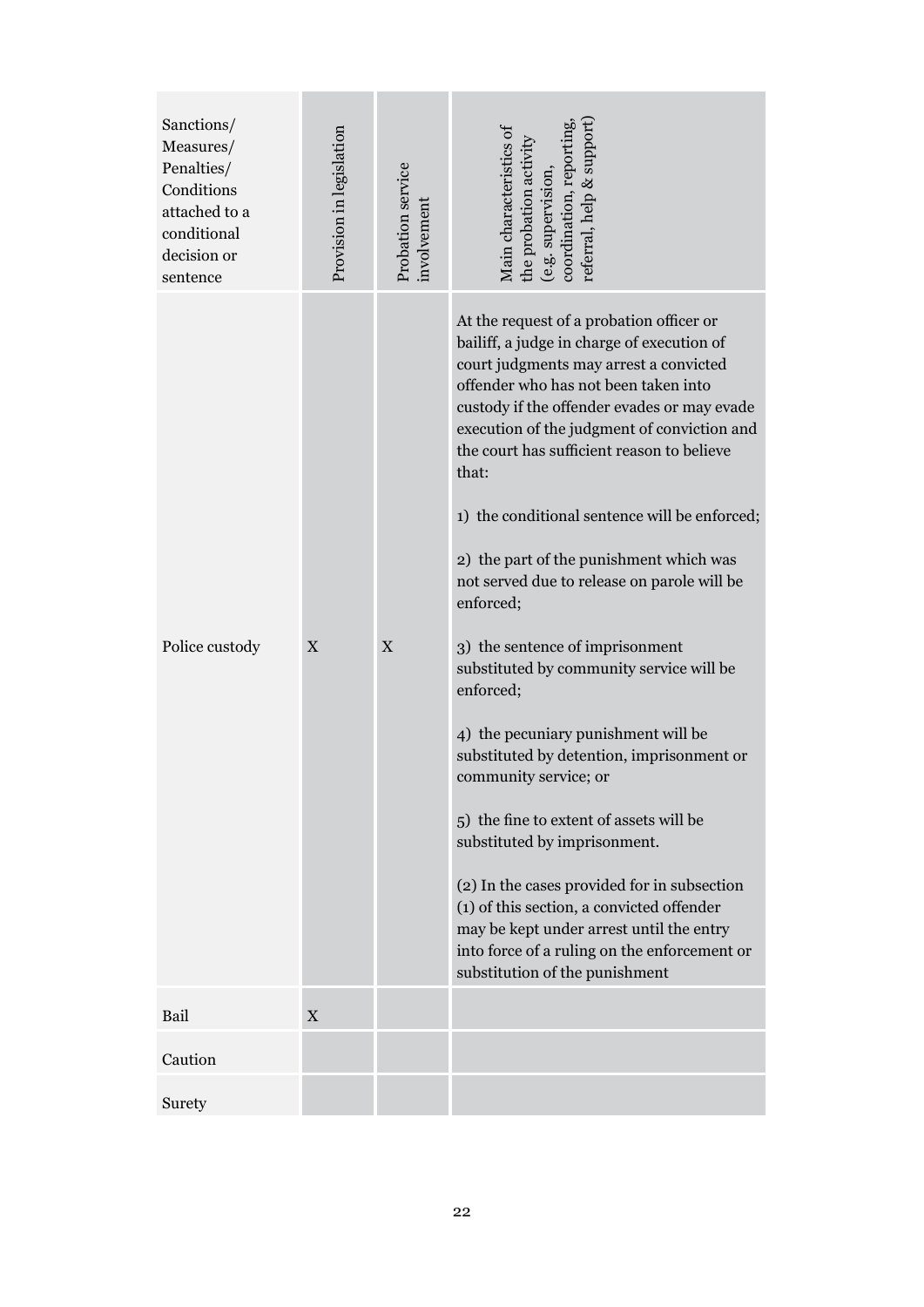| Sanctions/<br>Measures/<br>Penalties/<br>Conditions<br>attached to a<br>conditional<br>decision or<br>sentence | Provision in legislation | Probation service<br>involvement | referral, help & support<br>Main characteristics of<br>the probation activity<br>coordination, report<br>(e.g. supervision                                                                                                                                                                                                                                                                                                                                                                                                                                                                                                                                                                                                                                      |
|----------------------------------------------------------------------------------------------------------------|--------------------------|----------------------------------|-----------------------------------------------------------------------------------------------------------------------------------------------------------------------------------------------------------------------------------------------------------------------------------------------------------------------------------------------------------------------------------------------------------------------------------------------------------------------------------------------------------------------------------------------------------------------------------------------------------------------------------------------------------------------------------------------------------------------------------------------------------------|
| House arrest                                                                                                   |                          |                                  |                                                                                                                                                                                                                                                                                                                                                                                                                                                                                                                                                                                                                                                                                                                                                                 |
| Electronic<br>monitoring                                                                                       | X                        | $\mathbf X$                      | Electronic monitoring as an alternative to<br>pre-trial detention:<br>If a preliminary investigation judge or a court<br>has received an application for substituting<br>electronic monitoring for an arrest he/she<br>has to ask a probation officer to offer his/her<br>opinion concerning applicability of electronic<br>monitoring.<br>Before a court can order electronic<br>monitoring he/she has to present the opinion<br>of a probation officer concerning possible<br>application of electronic monitoring.<br>If a suspect or an accused does not obey the<br>rules of electronic monitoring a preliminary<br>investigation judge or a court substitutes<br>arrest for electronic monitoring on the basis<br>of the proposal by a probation officer. |
| Community service                                                                                              | $\mathbf{X}$             | X                                | There is a strong recommendation for<br>prosecutors for analysing each person's<br>suitability before ordering community<br>service. In this case it can be made through<br>ordering the pre-trial report from Probation<br>Service or after completing short suitability<br>test together with consultation of probation<br>officer.                                                                                                                                                                                                                                                                                                                                                                                                                           |
| <b>Treatment</b> order                                                                                         | $\mathbf{X}$             |                                  |                                                                                                                                                                                                                                                                                                                                                                                                                                                                                                                                                                                                                                                                                                                                                                 |
| Training/learning<br>order                                                                                     | X                        |                                  |                                                                                                                                                                                                                                                                                                                                                                                                                                                                                                                                                                                                                                                                                                                                                                 |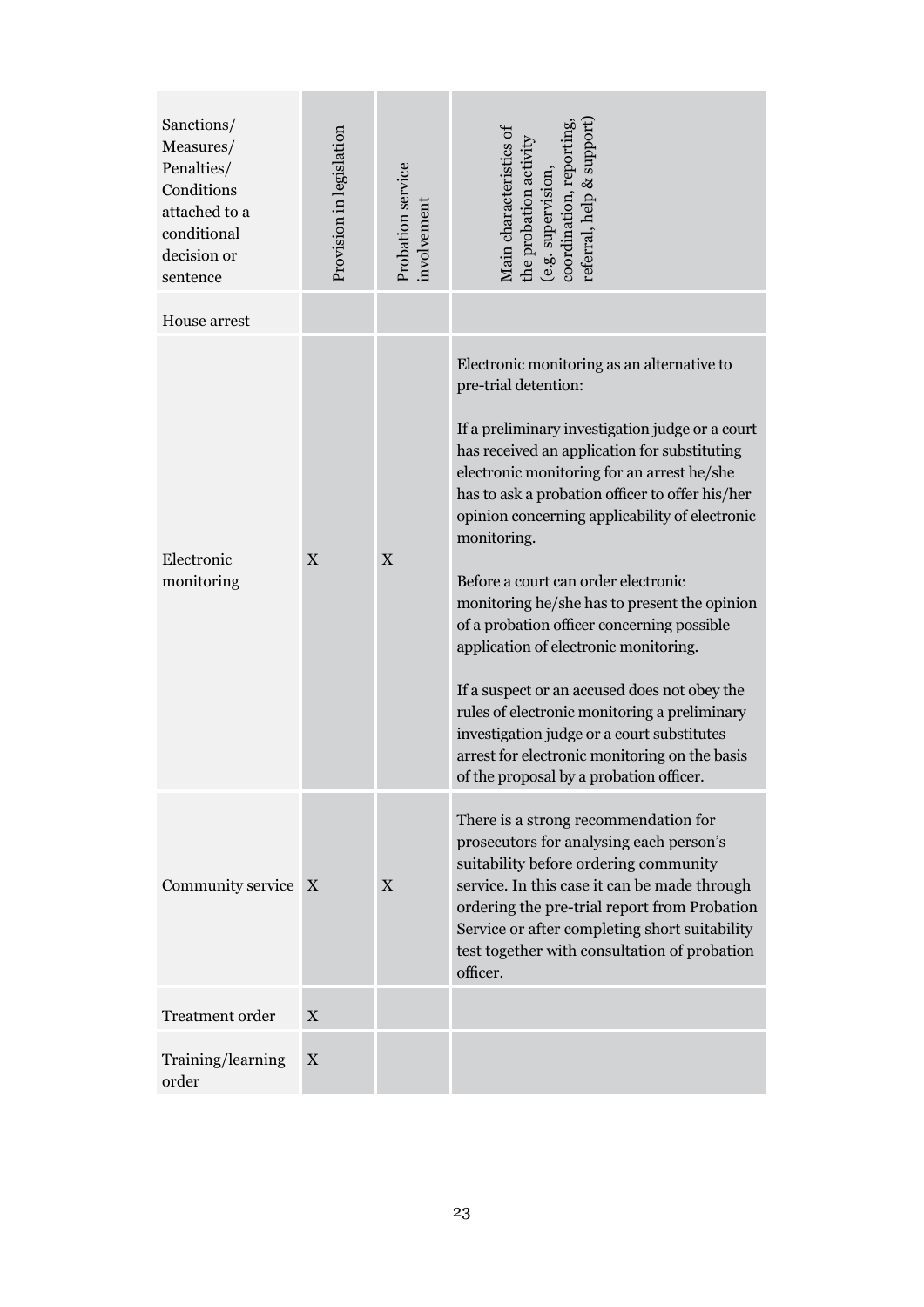| Sanctions/<br>Measures/<br>Penalties/<br>Conditions<br>attached to a<br>conditional<br>decision or<br>sentence | Provision in legislation  | Probation service<br>involvement | referral, help & support<br>Main characteristics of<br>the probation activity<br>coordination, report<br>(e.g. supervision,                                                                       |
|----------------------------------------------------------------------------------------------------------------|---------------------------|----------------------------------|---------------------------------------------------------------------------------------------------------------------------------------------------------------------------------------------------|
| Drug/alcohol<br>treatment program                                                                              | X                         | X                                | An investigative body or Prosecutors' Office<br>may request Probation Department to<br>provide their opinion on the applicability<br>of addiction treatment on a suspect or an<br>accused person. |
| Compensation to<br>the victim                                                                                  | X                         |                                  |                                                                                                                                                                                                   |
| Mediation                                                                                                      | $\mathbf X$               |                                  |                                                                                                                                                                                                   |
| Semi-detention                                                                                                 |                           |                                  |                                                                                                                                                                                                   |
| Attending a day<br>centre                                                                                      |                           |                                  |                                                                                                                                                                                                   |
| Liberty under<br>judicial control                                                                              |                           |                                  |                                                                                                                                                                                                   |
| Interdiction to<br>leave the country                                                                           | $\boldsymbol{\mathrm{X}}$ |                                  |                                                                                                                                                                                                   |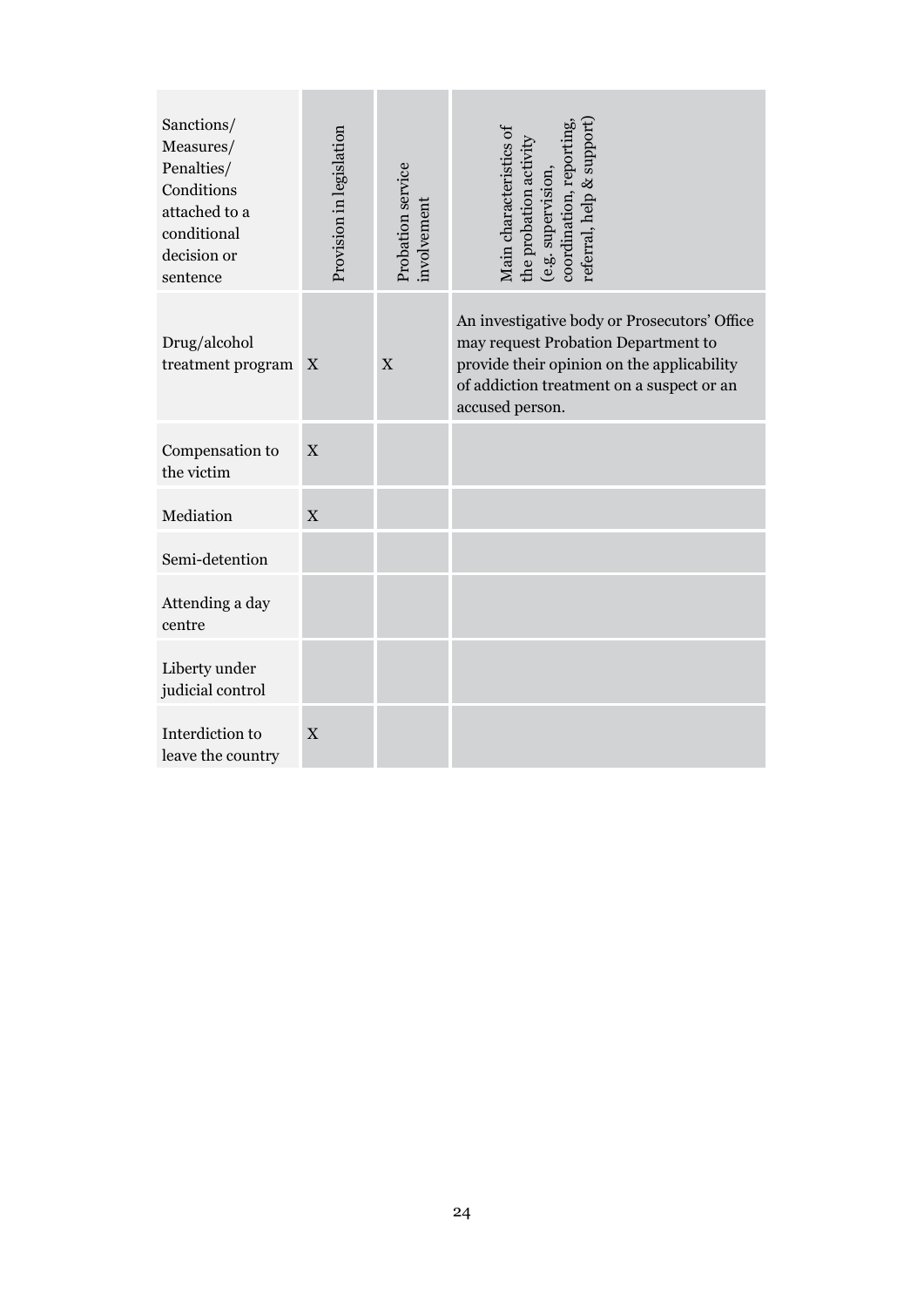| Sanctions/<br>Measures/<br>Penalties/<br>Conditions<br>attached to a<br>conditional<br>decision or<br>sentence | Provision in legislation | Probation service<br>involvement | referral, help & support<br>Main characteristics of<br>coordination, reporting<br>the probation activit:<br>e.g. supervision                                                                                                                                                                                                                                                                                                                                                                                                                                                                                                                                                                                                                                                                                                                                                                                                                                                                                                                                                                                                                                                                                                                                                                                                   |
|----------------------------------------------------------------------------------------------------------------|--------------------------|----------------------------------|--------------------------------------------------------------------------------------------------------------------------------------------------------------------------------------------------------------------------------------------------------------------------------------------------------------------------------------------------------------------------------------------------------------------------------------------------------------------------------------------------------------------------------------------------------------------------------------------------------------------------------------------------------------------------------------------------------------------------------------------------------------------------------------------------------------------------------------------------------------------------------------------------------------------------------------------------------------------------------------------------------------------------------------------------------------------------------------------------------------------------------------------------------------------------------------------------------------------------------------------------------------------------------------------------------------------------------|
| Interdiction to<br>enter different<br>cities/places                                                            | X                        | $\mathbf X$                      | A probation officer prepares a pre-trial report<br>on a suspect, the accused, which contains<br>a summary of the personal characteristics<br>and social circumstances of a suspect, the<br>accused, and an opinion on the probationary<br>period and selected obligations (including<br>interdiction to enter different cities/places)<br>to be applied with regard to a suspect, the<br>accused.<br>A pre-trial report contains biographical facts<br>and a psychological-social prognosis of a<br>suspect, the accused.<br>A probation officer meets the suspect,<br>accused, persons close to him or her,<br>and other persons to collect information<br>necessary for the preparation of a pre-trial<br>report, examines the information from<br>state and local government agencies on the<br>suspect, accused, and shall request that the<br>legal representative, head of the educational<br>institution and employer of the suspect,<br>accused submit information on the behaviour<br>and academic progress of the suspect,<br>accused.<br>Biographical facts of a suspect, the accused<br>are based on verified information and contain<br>references to sources which confirm the<br>information presented in a pre-trial report.<br>Pre-trial report is approved by a head of<br>probation supervision department. |
| Interdiction to<br>carry out different<br>activities                                                           |                          |                                  | Same as above                                                                                                                                                                                                                                                                                                                                                                                                                                                                                                                                                                                                                                                                                                                                                                                                                                                                                                                                                                                                                                                                                                                                                                                                                                                                                                                  |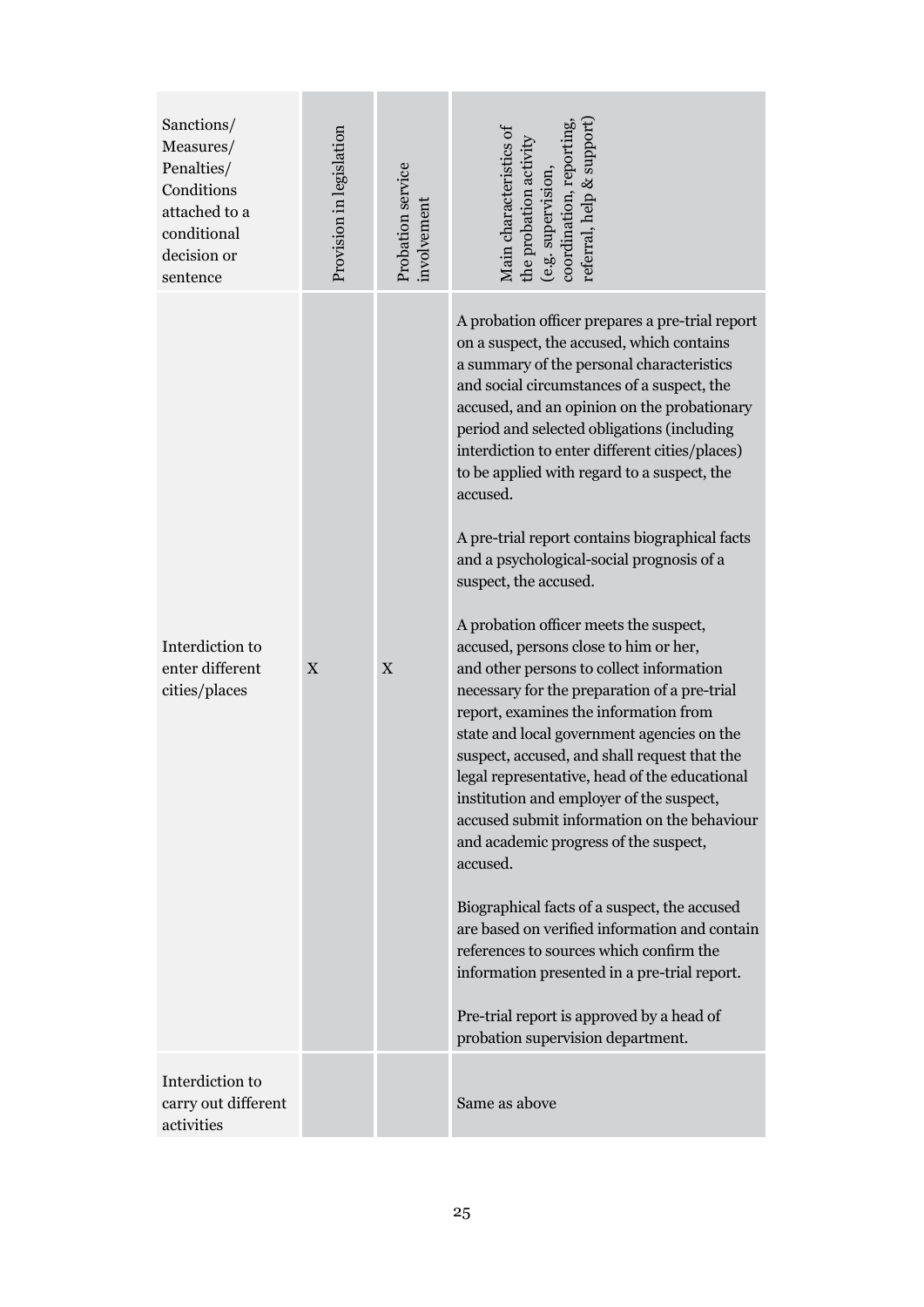| Sanctions/<br>Measures/<br>Penalties/<br>Conditions<br>attached to a<br>conditional<br>decision or<br>sentence | Provision in legislation | Probation service<br>involvement | referral, help & support<br>coordination, reporting<br>Main characteristics of<br>the probation activity<br>(e.g. supervision, |
|----------------------------------------------------------------------------------------------------------------|--------------------------|----------------------------------|--------------------------------------------------------------------------------------------------------------------------------|
| Interdiction to<br>contact certain<br>persons                                                                  |                          |                                  | Same as above                                                                                                                  |
| Psychiatric<br>treatment                                                                                       |                          |                                  | Same as above                                                                                                                  |
| Deferment of<br>sentence                                                                                       | X                        |                                  |                                                                                                                                |
| Fine                                                                                                           | $\mathbf X$              |                                  |                                                                                                                                |
| Other financial<br>sanctions                                                                                   | X                        |                                  |                                                                                                                                |

#### **5.1.1 Pre-trial/pre-sentence report**

A prosecutor or judge can order the pre-trial report. In accordance with the Code of Criminal Procedure (§ 213) the prosecutor decides the issue whether to engage a probation officer to prepare the pre-trial report. At the request of a prosecutor, a probation officer will ascertain the facts relevant to the assignment and submit a pre-trial report to the prosecutor that will be included in the materials of the file. Appointment of a probation officer and ordering of a pre-trial report is compulsory in the case of criminal cases involving minors. In accordance with the Code of Criminal Procedure (§ 264) also the judge has an authority to engage a probation officer during the phase of judicial pre-proceeding. If necessary, a judge shall assign the head of the probation supervision department with the duty to appoint a probation officer. Also the judge shall verify whether a pre-trial report has been prepared in the criminal matter of the accused who is a minor. At the order of a judge, a probation officer shall amend a pre-trial report and submit to the court a pre-trial report that shall be included in the materials of the criminal matter.

The head of the probation department shall appoint on the application of a court or prosecutor a probation officer to whom he or she assigns the task of preparation of a pre-trial report and submit it to the court or prosecutor within the period specified by them. A probation officer shall prepare a pre-trial report, which is basically the assessment of risk of recidivism and dangerousness of the person. In the process of completing the report a probation officer shall meet the suspect, accused, persons close to him or her, and other persons to collect information necessary for the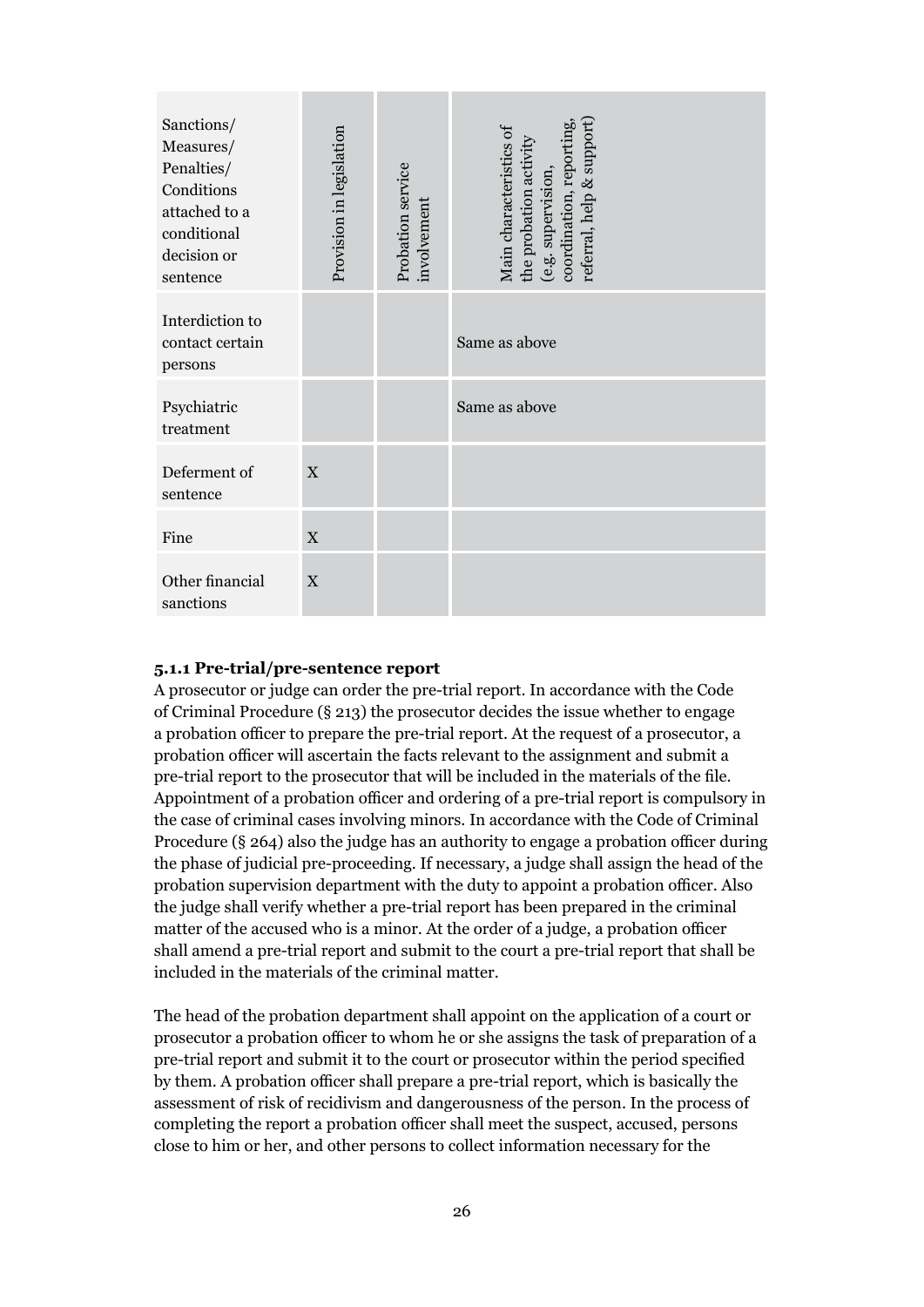preparation of a pre-trial report. When drawing up the pre-trial report, the probation officer must meet the defendant or accused; on the request of a defendant or accused who is less than 18 years old a legal representative of the minor has to be present during the meeting.

A probation officer must guarantee that the data used for drawing up the pre-trial report are relevant and based on verified facts. If possible the probation officer will meet with the family members, friends, close ones, colleagues, school mates and legal representative of the defendant or accused and will familiarise himself or herself with the data held by local government agencies about the defendant or accused and gather information from the educational institution or workplace. The pre-sentence report itself contains also the overview of the person, his or her characteristics and social circumstances. Taking into account the results of risk-assessment, the probation officer will form an opinion about possibility for using some from the existing alternatives and will also point out necessary obligations to be applied with regard to the person. If the probation officer, on the basis of the facts, finds that it is not advisable to use probation with regard to the defendant or accused, he or she will explain it and submit recommendations for further action. When drawing up the pretrial report the probation officer is in essence already planning the probation time. Drawing up of the pre-trial report is therefore in essence the preparation of probation supervision.

#### **5.2 Enforcement stage**

The role of probation service is to deal with criminogenic risks and prevention of re-offending of offenders without duplicating the services of the social welfare system. The local municipalities are responsible for providing general social welfare services like housing, counselling etc. The grounds for granting such services are the same as for the general population. Their activities cover also those who have been released from prisons or serving their sentence in the society. However, in case of some services (for example unemployment issues) the social welfare agencies define ex-prisoners or offenders as a special target group. This means that by dealing with their problems the social workers are able to approach them more individually, and if needed, in close contact with supervising probation officer. The basis for the application of probation supervision period is a court decision that has entered into force. The probation officers are enforcing following alternatives:

- community service;
- supervision of conduct;
- supervision of conduct as a sanction applicable for minors;
- electronic monitoring as alternative to imprisonment;
- release on parole;
- electronic monitoring combined with the release on parole.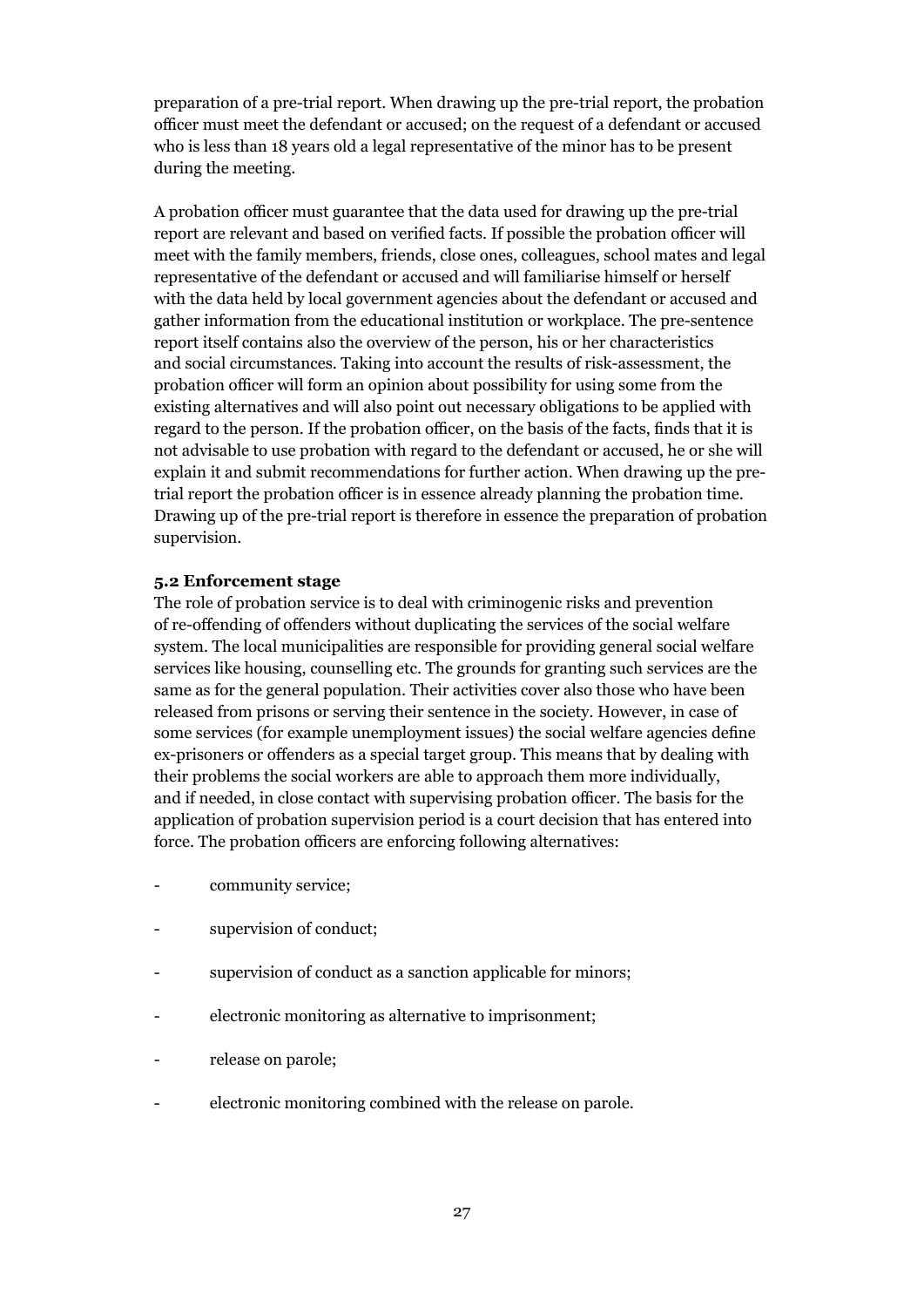In certain cases supervision of conduct by probation officers after service of prison sentence can be applied. A court imposes supervision of conduct of a person after service of sentence pursuant to the provisions of Penal Code as probation is applied if:

1) the person has been punished for an intentionally committed criminal offence by at least two years of imprisonment and he or she has served in full the imprisonment imposed;

2) prior to the commission of the criminal offence specified in clause 1) of this section, her or she has been also punished for an intentionally committed criminal offence by at least one year of imprisonment and

3) taking into consideration the circumstances relating to the commission of the criminal offence, the personality of the convicted offender, his or her previous personal history and living conditions and conduct during the service of the sentence, there is reason to believe that he or she may commit new criminal offences.

(2) If a person has been punished for an intentional criminal offence specified in Divisions 1, 2, 6 and 7 of Chapter 9, Division 2 of Chapter 11 or Divisions 1 and 4 of Chapter 22 or an intentional criminal offence specified in another chapter of the Penal Code, which necessary elements of a criminal offence include use of violence, by at least two years of imprisonment, the application of supervision of conduct after service of the sentence does not require the prior conviction specified in clause (1) 2) of this section.

(3) The supervision of conduct after service of the sentence is imposed for the term of twelve months to three years.

(4) If a convicted offender fails to comply with supervisory requirements or perform the obligations imposed on him or her, the court may, on the basis of a report prepared by the probation officer, extend the term of supervision of conduct by up to one year at a time or impose additional obligations pursuant to the provisions of subsection 75 (2) of this Code.

(5) On the basis of a report prepared by the probation officer, a court may mitigate or annul the obligations imposed on the convicted offender for the period of supervision of conduct.

(6) Supervision of conduct after service of the sentence expires before the expiry of the term in the following cases:

1) commencement of the service of imprisonment or ordering of coercive psychiatric treatment or

2) application to new supervision of conduct pursuant to the provisions of § 74 of this Code.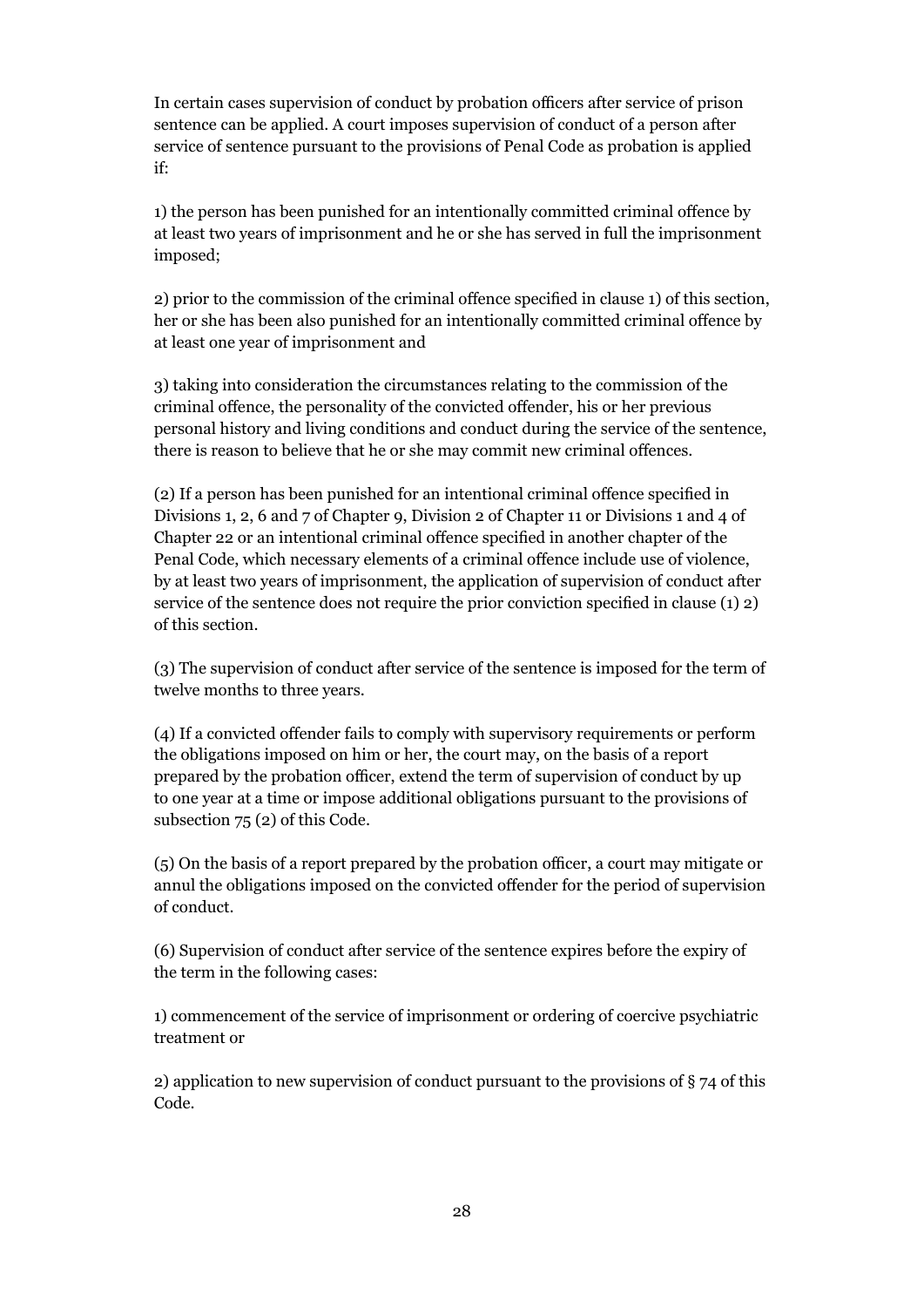## **Table 2***. Sanctioning system and probation involvement in the enforcement stage*

| Sanctions/<br>Measures/<br>Penalties/<br>Conditions<br>attached to a<br>conditional<br>sentence | Provision in<br>legislation | Orobation service<br>involvement | Main characteristics<br>activity (e.g. supervi<br>sion, coordination<br>reporting, referral<br>of the probation<br>help & support                                                                                                                                                                                                                                                                                                                                                                                                                                                                                                                                                                                                                                                                                                                                                                                                                                                                                                                             |
|-------------------------------------------------------------------------------------------------|-----------------------------|----------------------------------|---------------------------------------------------------------------------------------------------------------------------------------------------------------------------------------------------------------------------------------------------------------------------------------------------------------------------------------------------------------------------------------------------------------------------------------------------------------------------------------------------------------------------------------------------------------------------------------------------------------------------------------------------------------------------------------------------------------------------------------------------------------------------------------------------------------------------------------------------------------------------------------------------------------------------------------------------------------------------------------------------------------------------------------------------------------|
| Imprisonment                                                                                    | $\mathbf X$                 |                                  |                                                                                                                                                                                                                                                                                                                                                                                                                                                                                                                                                                                                                                                                                                                                                                                                                                                                                                                                                                                                                                                               |
| Suspended<br>sentence                                                                           | $\mathbf X$                 |                                  |                                                                                                                                                                                                                                                                                                                                                                                                                                                                                                                                                                                                                                                                                                                                                                                                                                                                                                                                                                                                                                                               |
| Conditional<br>sentence                                                                         | $\mathbf X$                 |                                  |                                                                                                                                                                                                                                                                                                                                                                                                                                                                                                                                                                                                                                                                                                                                                                                                                                                                                                                                                                                                                                                               |
| Affidamento<br>in prova                                                                         |                             |                                  |                                                                                                                                                                                                                                                                                                                                                                                                                                                                                                                                                                                                                                                                                                                                                                                                                                                                                                                                                                                                                                                               |
| House arrest                                                                                    |                             |                                  |                                                                                                                                                                                                                                                                                                                                                                                                                                                                                                                                                                                                                                                                                                                                                                                                                                                                                                                                                                                                                                                               |
| Electronic<br>monitoring                                                                        | X                           | $\mathbf X$                      | Electronic monitoring as an alternative to<br>imprisonment:<br>A sentence of electronic monitoring is enforced<br>by sending the court ruling to the probation<br>supervision department of the residence of the<br>convicted offender.<br>The head of a probation supervision department<br>which receives a court ruling appoints a probation<br>supervisor for the convicted offender and the<br>duty of the probation supervisor is to exercise<br>supervision over compliance with the obligations<br>set out in the court decision.<br>If possible, the head of a probation supervision<br>department appoints the probation officer who<br>prepared the opinion concerning release before the<br>prescribed time.<br>If a person violates the conditions of electronic<br>monitoring, the probation supervisor immediately<br>submits a report on failure to perform the<br>obligations to a court.<br>The procedure for the execution and supervision<br>of electronic monitoring shall be established by a<br>regulation of the Minister of Justice. |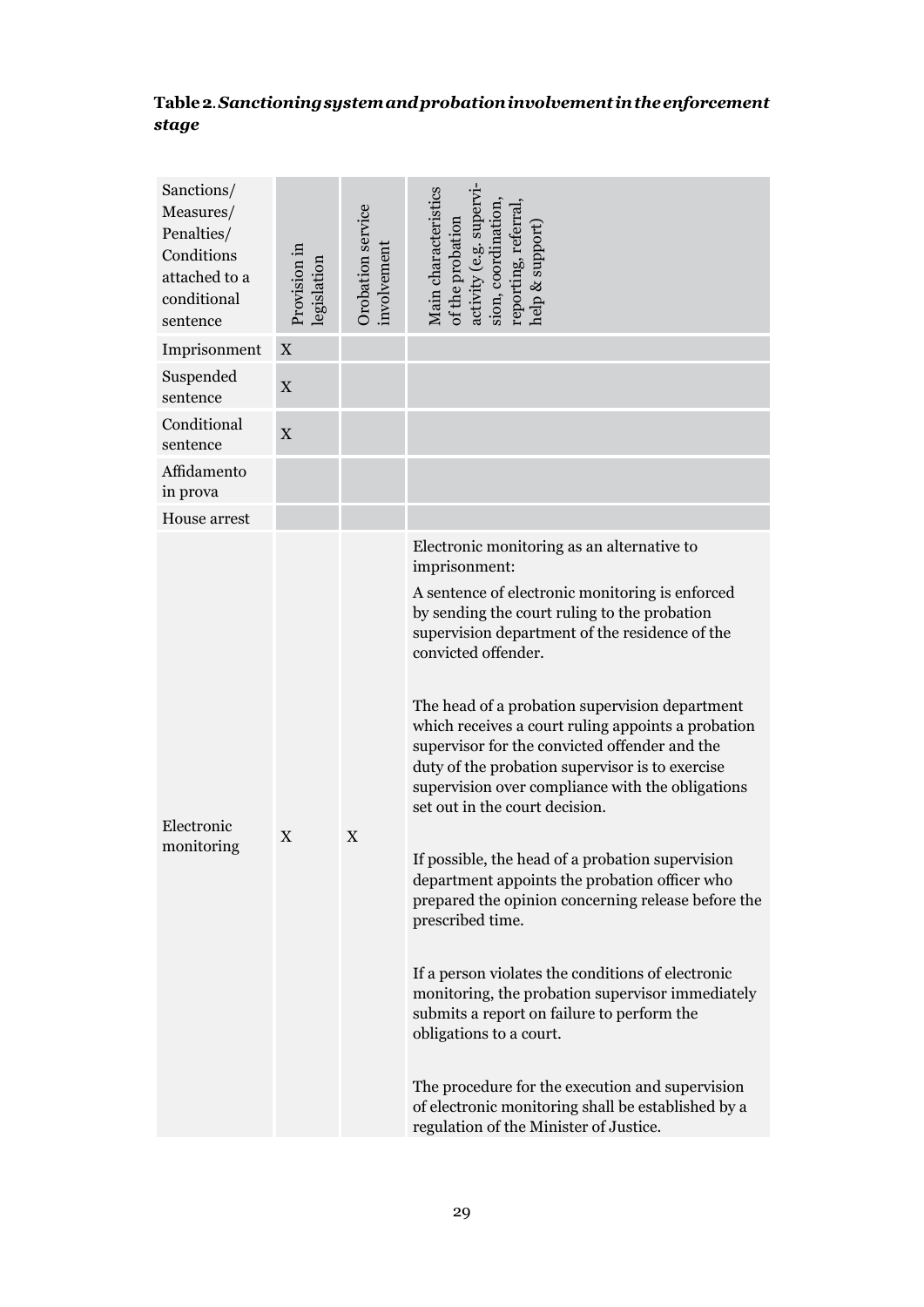| Sanctions/<br>Measures/<br>Penalties/<br>Conditions<br>attached to a<br>conditional<br>sentence | Provision in<br>legislation | Orobation service<br>nvolvement | Main characteristics<br>activity (e.g. supervi<br>sion, coordination<br>reporting, referral<br>of the probation<br>elp & support                                                                                                                                                                                                                                                                                                                                                                                                                                                                                                                                                                                                                                                                                                                                                                                                                                                                                                                                                                                                                                                                                                                                                                                                                                                                                                                       |
|-------------------------------------------------------------------------------------------------|-----------------------------|---------------------------------|--------------------------------------------------------------------------------------------------------------------------------------------------------------------------------------------------------------------------------------------------------------------------------------------------------------------------------------------------------------------------------------------------------------------------------------------------------------------------------------------------------------------------------------------------------------------------------------------------------------------------------------------------------------------------------------------------------------------------------------------------------------------------------------------------------------------------------------------------------------------------------------------------------------------------------------------------------------------------------------------------------------------------------------------------------------------------------------------------------------------------------------------------------------------------------------------------------------------------------------------------------------------------------------------------------------------------------------------------------------------------------------------------------------------------------------------------------|
| Community<br>service as<br>sanction                                                             | $\mathbf X$                 | $\mathbf X$                     | A sentence of community service is enforced<br>by sending the court judgment or ruling to the<br>probation supervision department of the residence<br>of the convicted offender.<br>The head of a probation supervision department<br>which receives a court judgment or ruling appoints<br>a probation supervisor for the convicted offender<br>and the duty of the probation supervisor is to<br>monitor the community service and exercise<br>supervision over compliance with the supervisory<br>requirements and obligations set out in the court<br>decision.<br>If possible, the head of a probation supervision<br>department appoints the probation officer who<br>prepared the pre-trial report as the probation<br>supervisor for the convicted offender.<br>If a person evades community service, the<br>probation supervisor immediately submits to a<br>Prosecutor's Office a report on failure to perform<br>his or her obligations.<br>If a convicted offender evades community<br>service or fails to comply with the supervisory<br>requirements or to perform the duties imposed on<br>him or her, the probation officer submits a special<br>report for the enforcement of the sentence of<br>imprisonment imposed on the convicted offender<br>to the court.<br>The procedure for the preparation, execution of<br>sentence and supervision of community service<br>is established by a regulation of the Minister of<br>Justice. |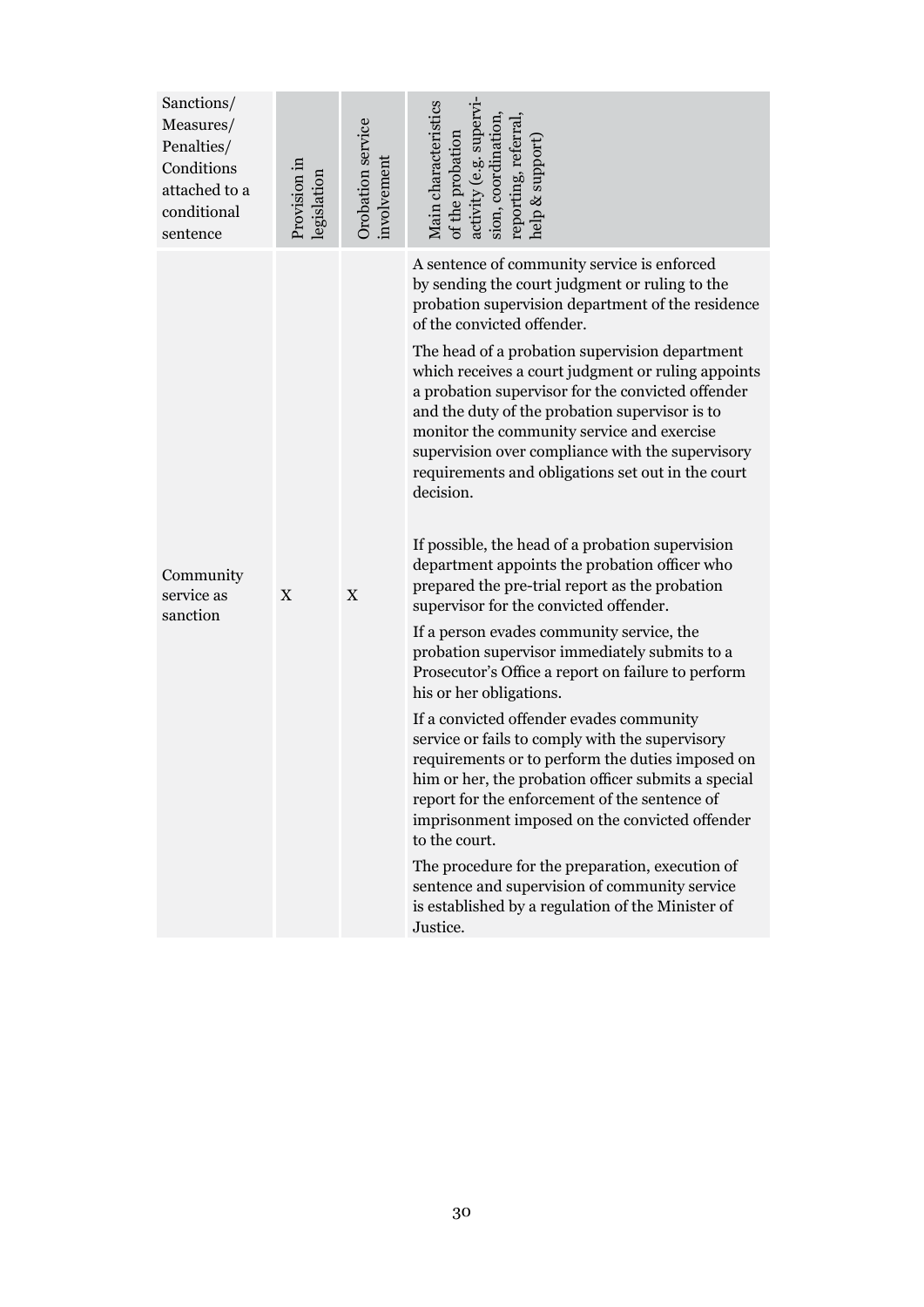| Sanctions/<br>Measures/<br>Penalties/<br>Conditions<br>attached to a<br>conditional<br>sentence | Provision in<br>legislation | Orobation service<br>involvement | Main characteristics<br>activity (e.g. supervi<br>sion, coordination<br>reporting, referral<br>of the probation<br>help & support                                                                                                                                                                                                                                                                                                                                                                                                                                                                                                                                                                           |
|-------------------------------------------------------------------------------------------------|-----------------------------|----------------------------------|-------------------------------------------------------------------------------------------------------------------------------------------------------------------------------------------------------------------------------------------------------------------------------------------------------------------------------------------------------------------------------------------------------------------------------------------------------------------------------------------------------------------------------------------------------------------------------------------------------------------------------------------------------------------------------------------------------------|
| Drug/alcohol<br>treatment<br>program                                                            | X                           | X                                | In supervising probation, probation supervisors<br>monitor the performance of obligations specified<br>in court orders (including participation in a<br>drug/alcohol treatment program), assist and<br>advise probationers in the performance of such<br>obligations and provide assistance in the social<br>adjustment of probationers.<br>If, during a period of probation, a convicted<br>offender fails to comply with the supervisory<br>requirements or to perform the obligations<br>imposed on him or her, the court may, on the<br>basis of a report prepared by the probation officer,<br>impose additional obligations, extend the period of<br>probation by one year or enforce the punishment. |
| Educational<br>measures                                                                         | $\mathbf X$                 | X                                | Same as above                                                                                                                                                                                                                                                                                                                                                                                                                                                                                                                                                                                                                                                                                               |
| Compensation<br>to the victim                                                                   | $\mathbf X$                 |                                  |                                                                                                                                                                                                                                                                                                                                                                                                                                                                                                                                                                                                                                                                                                             |
| Mediation                                                                                       | $\mathbf X$                 |                                  |                                                                                                                                                                                                                                                                                                                                                                                                                                                                                                                                                                                                                                                                                                             |
| Attending a<br>day centre                                                                       |                             |                                  |                                                                                                                                                                                                                                                                                                                                                                                                                                                                                                                                                                                                                                                                                                             |
| Interdiction<br>to leave the<br>country                                                         | $\mathbf X$                 | $\mathbf X$                      | Same as above                                                                                                                                                                                                                                                                                                                                                                                                                                                                                                                                                                                                                                                                                               |
| Interdiction to<br>enter different<br>cities/places                                             | X                           | X                                | Same as above                                                                                                                                                                                                                                                                                                                                                                                                                                                                                                                                                                                                                                                                                               |
| Interdiction<br>to carry out<br>different<br>activities                                         | $\mathbf X$                 | X                                | Same as above                                                                                                                                                                                                                                                                                                                                                                                                                                                                                                                                                                                                                                                                                               |
| Interdiction to<br>contact certain<br>persons                                                   | X                           | X                                | Same as above                                                                                                                                                                                                                                                                                                                                                                                                                                                                                                                                                                                                                                                                                               |
| Fine                                                                                            | X                           |                                  | Same as above                                                                                                                                                                                                                                                                                                                                                                                                                                                                                                                                                                                                                                                                                               |
| Day fine                                                                                        | X                           |                                  | Same as above                                                                                                                                                                                                                                                                                                                                                                                                                                                                                                                                                                                                                                                                                               |
| Other financial<br>penalties                                                                    | $\mathbf X$                 |                                  | Same as above                                                                                                                                                                                                                                                                                                                                                                                                                                                                                                                                                                                                                                                                                               |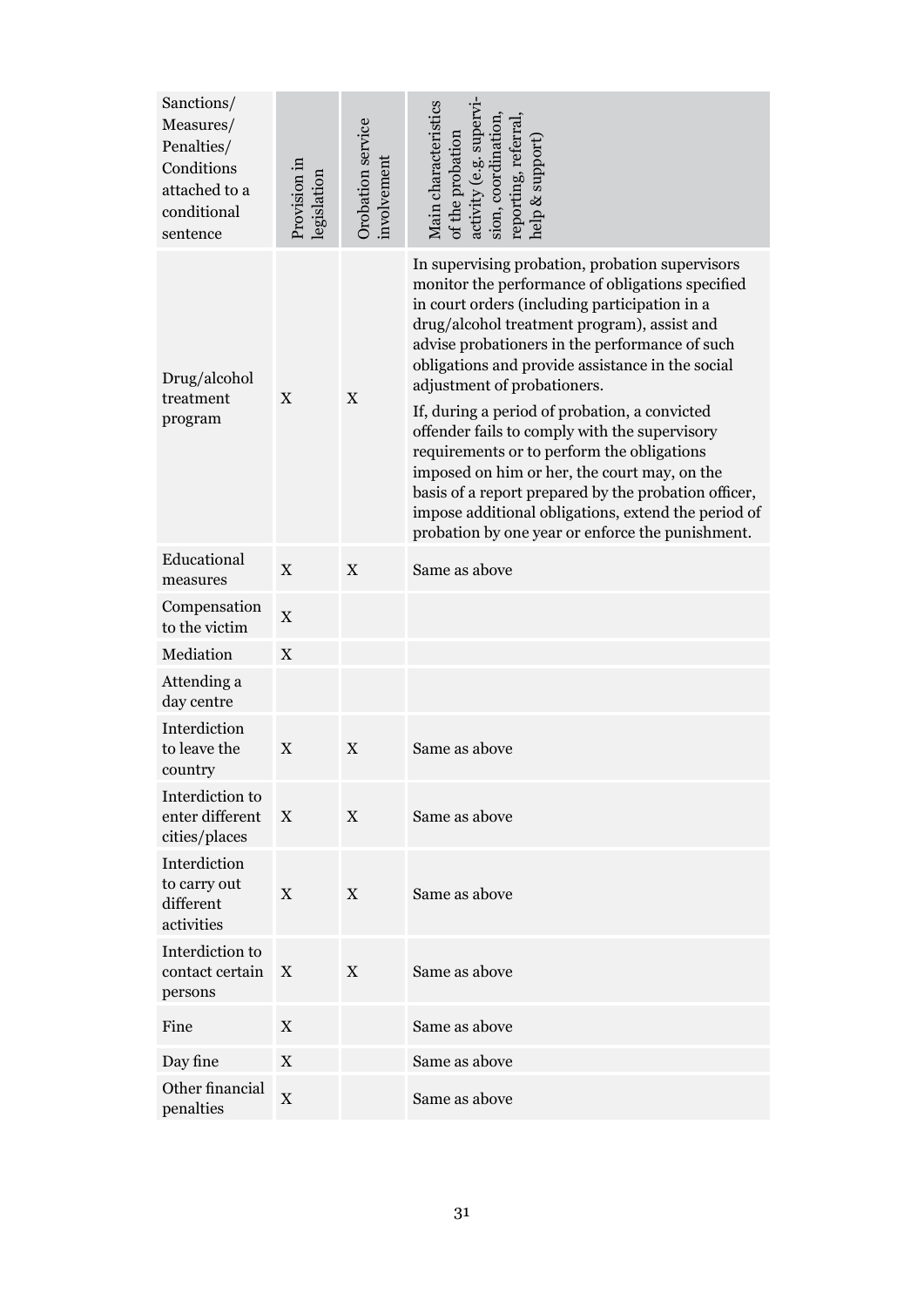| Sanctions/<br>Measures/<br>Penalties/<br>Conditions<br>attached to a<br>conditional<br>sentence | Provision in<br>legislation | Orobation service<br>involvement | activity (e.g. supervi-<br>Main characteristics<br>sion, coordination,<br>reporting, referral<br>of the probation<br>help & support) |
|-------------------------------------------------------------------------------------------------|-----------------------------|----------------------------------|--------------------------------------------------------------------------------------------------------------------------------------|
| In/out<br>patient order<br>(psychiatric<br>treatment)                                           | $\mathbf X$                 | $\mathbf X$                      | Same as above                                                                                                                        |
| Security<br>measures                                                                            |                             |                                  |                                                                                                                                      |
| Combined<br>order                                                                               |                             |                                  |                                                                                                                                      |
| Community<br>punishment                                                                         |                             |                                  |                                                                                                                                      |
| Conditional<br>release /<br>Parole                                                              | $\mathbf X$                 | X                                |                                                                                                                                      |
| Automatic<br>release                                                                            |                             |                                  |                                                                                                                                      |
| Open prison                                                                                     | $\mathbf X$                 |                                  |                                                                                                                                      |
| Penitentiary<br>program<br>outside the<br>prison                                                |                             |                                  |                                                                                                                                      |

#### **5.2.1 Probation and suspended sentence**

A court may order suspension of a sentence on probation, if the court, taking into consideration the circumstances relating to the commission of a criminal offence and the personality of the offender, finds that the service of the imposed imprisonment for a specified term by the convicted offender is not reasonable. In such a case, the court will order that the imposed imprisonment will not be enforced in full or in part if the convicted offender does not commit a new intentional criminal offence within the period of probation of eighteen months to three years and complies with the supervisory requirements and obligations imposed on him or her for the term of supervision of conduct provided for in s. 75 of this Code. Section 75 provides for the following requirements for the probationer for the term of supervision of conduct (obligatory for all persons under probation supervision):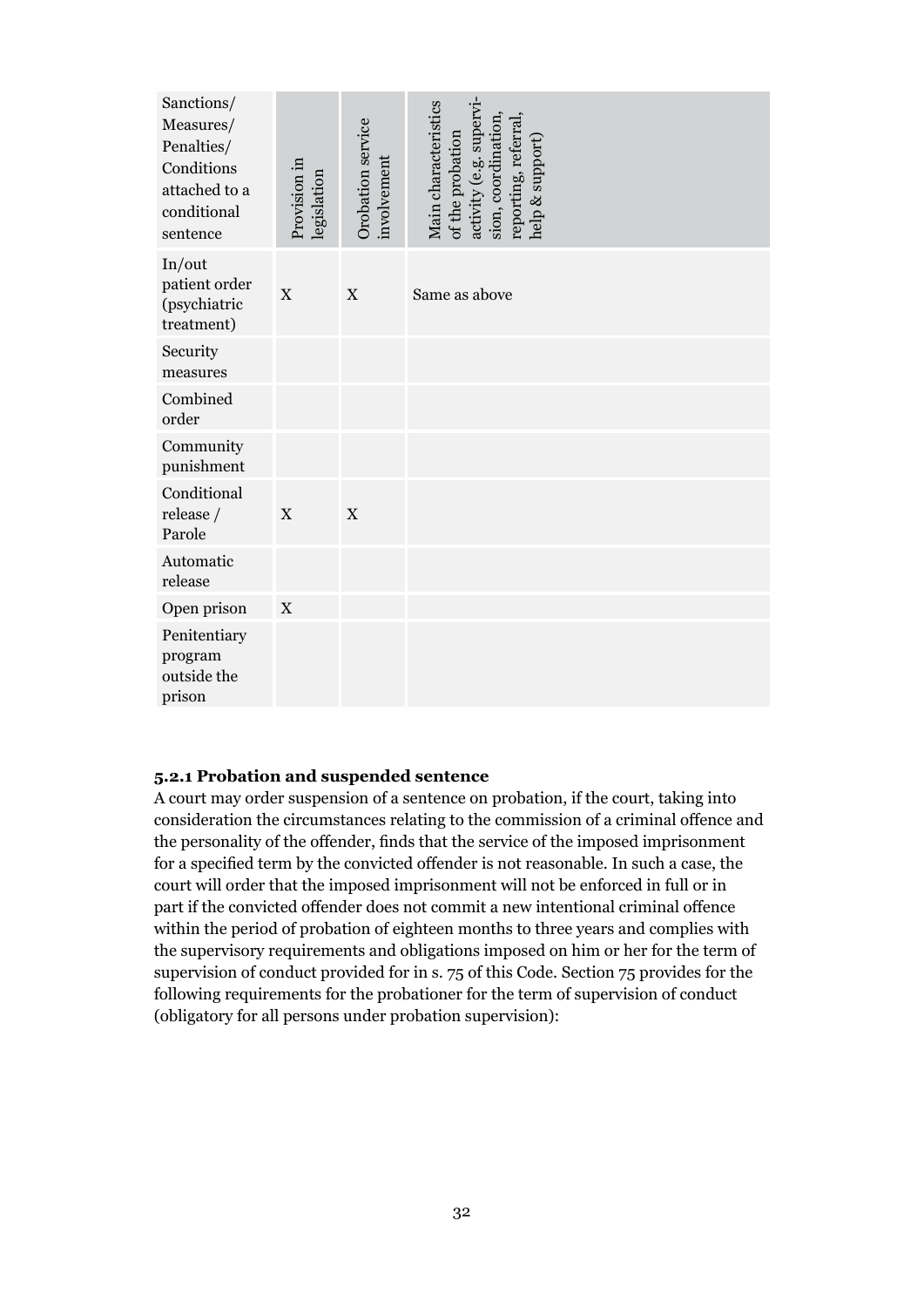- to reside in a permanent place of residence;
- to report at intervals determined by the probation department;
- to submit, in his or her place of residence, to the supervision of the probation officer and provide the probation officer with information relating to the performance of the offender's obligations and his or her means of subsistence;
- to obtain the permission of the probation officer before leaving the place of residence for longer than fifteen days;
- to obtain the permission of the probation officer before changing residence, employment or place of study.

In addition to such control requirements the court may impose additional duties on the probationer for the term of probation supervision:

1) to remedy the damage caused by the criminal offence within a term determined by the court;

2) not to consume alcohol or narcotics;

3) not to hold, carry or use weapons;

4) to seek employment, acquire general education or a profession within the term determined by the court;

5) to undergo the prescribed treatment if the offender has previously consented to such treatment;

6) to perform the maintenance obligation;

7) not to stay in places determined by the court or communicate with persons determined by the court;

8) to participate in social assistance programmes;

9) to submit to electronic surveillance if the offender has previously consented to such surveillance.

#### **5.2.2 Substituting the punishment with community service**

A court may substitute imprisonment of a convicted offender who is sentenced to up to two years of imprisonment by community service. One day of imprisonment corresponds to two hours of community service.

Imprisonment is substituted by community service only with the consent of the convicted offender. The term of performance of community service may not exceed twenty-four months and during the time of performing community service the person is subjected to supervision of conduct (see above). In addition to the substitution of imprisonment, pursuant to the Penal Code it is possible to substitute a fine by community service in accordance with the procedure indicated above. Subjecting to supervision of conduct in essence means the role of a probation officer as an organiser of community service and exercising of supervision over the work performed by the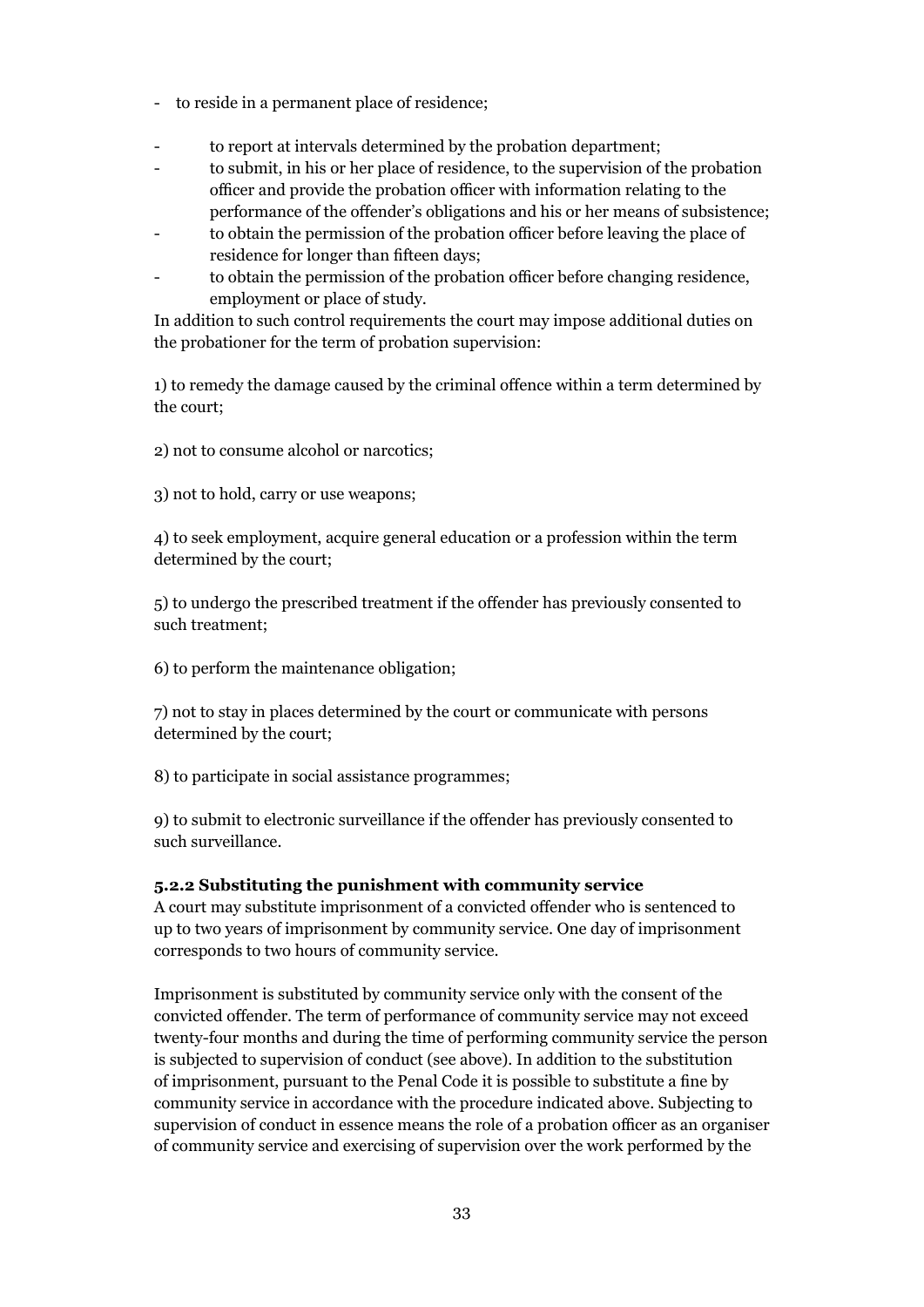client at different locations.

Community service is usually performed at local government institutions or in partnership with the non-profit sector. Probation service has the list of partners (NGOs, local governments etc.) where community service can be served. Offender's skills and wishes are considered if possible. The schedule for serving community service hours has to be agreed between 3 parties: probationer, probation officer and the partner institution. Probation service is responsible for supervising the CS, reporting to prosecutor and reacting to any violations by the probationer. The institution offering a workplace has to provide agreed work and information about progress at any time. The probationer is obliged to follow agreed plan and to complete work as required.

#### **5.2.3 Release on parole (with and without electronic monitoring)**

Section 76 of the Penal Code stipulates that if a person has been convicted of commission of a criminal offence in the second degree or a criminal offence in the first degree through negligence, the court may release the convicted offender on parole if he or she has actually served at least half but not less than six months of the term of the imposed punishment. In case of applying for electronic monitoring the minimum period of served imprisonment is 1/3. If a person has been convicted of intentional commission of a criminal offence in the first degree, the court may release the person on parole if the convicted person has actually served at least two-thirds of the term of the imposed punishment. In case of applying for electronic monitoring the minimum period of served imprisonment is 1/2. A period of probation will be set to the extent of the un-served part of the term of the imprisonment but for not less than one year. During the period of probation, the person will be subject to supervision of conduct provided for in s. 75 of this Code (see above). The maximum time for electronic monitoring is one year, after EM period probation supervision period will continue according to the rules of supervision of conduct until the initial prison sentence is served. If a person has been sentenced to life imprisonment, the court may release the person on parole if the convicted offender has actually served at least thirty years of the term of the punishment, the term of probation period in that case is five to ten years.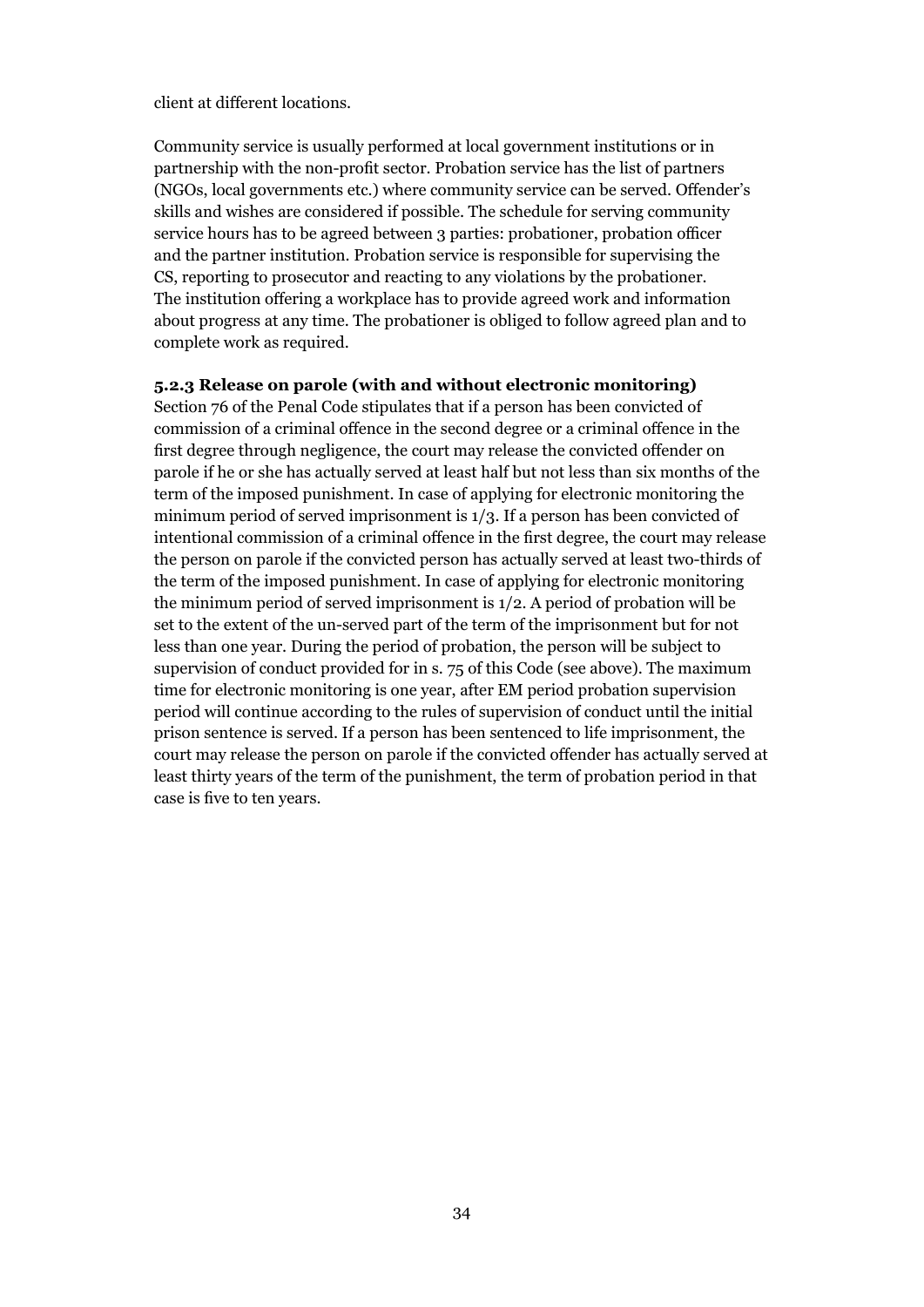| Providing support to the families of the<br>offenders/detainees                   |                                                                                                                                                                                                                                                                                                                                   |
|-----------------------------------------------------------------------------------|-----------------------------------------------------------------------------------------------------------------------------------------------------------------------------------------------------------------------------------------------------------------------------------------------------------------------------------|
| Coordinating volunteer prison visitors                                            |                                                                                                                                                                                                                                                                                                                                   |
| Preparing offenders for (conditional)<br>release                                  | There is no coordinated approach,<br>however there are pilot projects in every<br>prison for such involvements. Probation<br>officers visit prisoners and provide their<br>support in rehabilitation activities before<br>release.                                                                                                |
| Preparing prisoners for home leave and/<br>or providing support during home leave | Probation officers dealing with juveniles<br>and youth are engaged in such activity.<br>If a young prisoner is allowed to visit<br>their home, then local probation officer<br>is present. Also, in case of juveniles and<br>youth since autumn 2012 a probation<br>officer is also appointed to offender during<br>imprisonment. |
| Providing support to persons that have<br>been pardoned or amnestied              |                                                                                                                                                                                                                                                                                                                                   |
| Providing advisory report with respect to<br>amnesty or pardon                    |                                                                                                                                                                                                                                                                                                                                   |
| Other tasks that are not included here.<br>Please add to this list and explain.   |                                                                                                                                                                                                                                                                                                                                   |

#### **Table 3. Other probation activities in the enforcement stage**

#### **5.3 Care and after-care outside the criminal justice system**

There are some NGOs active in the field of rehabilitation of ex-prisoners or offenders, some of them are cooperating with probation officers. Neither probation system nor Ministry of Justice are currently funding aftercare services. The Ministry of Justice has concluded a framework contract with Estonian Church Council, which is taking care of organizing volunteers to the prisons. The task of those volunteers is to provide support to those prisoners who are to be released without parole after serving full sentence. Prisoner can apply for volunteers help. They conclude a contract and start with meetings already before release in the prison and continue afterwards. Project is funded through different available project competitions (incl EU support), co-funding is provided by the Ministry of Justice. Currently this possibility is available in Viru and Tallinn Prisons.

There are some project funds available, but it's more oriented on crime prevention activities outside the criminal justice system. The Ministry of Social Affairs is funding housing and counselling for ex-prisoners, but the main emphasis is on services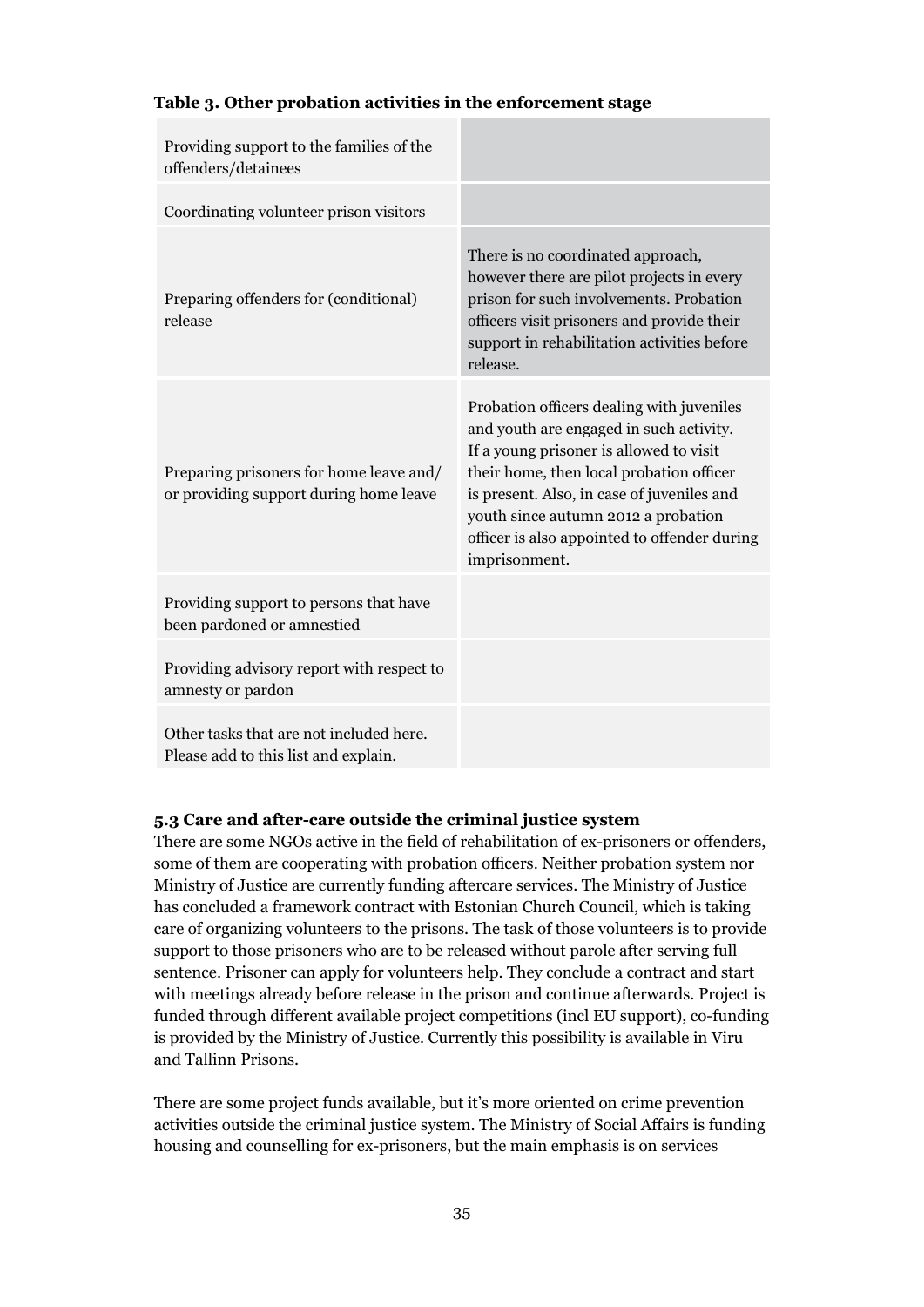provided by local municipalities. NGOs are also actively using different project funds and EU means.

## **6. Probation Methodology**

The process and the quality requirements for the probation supervision work are set by the Probation Supervision Act and Probation Standards<sup>17</sup>. Probation Standards regulate probation officers everyday work in a more detailed manner and by their status they are understood as a guidebook for practitioners. Probation Standards set the main principles for the probation supervision work:

- 1 respect to human dignity;
- 2 minimal intervention;
- 3 development of self responsibility;
- 4 protection of society.

Probation supervision activities have to be planned and carried out bearing in mind those principles. Probation supervision work is a case based activity where probation officer has extensive right to decide about actions to be taken in order to meet set standards and principles.

Every probationer is assessed individually and according to the assessment the individual plan for further activities is worked out and discussed with the probationer. Assessment is repeated annually or in case of significant events immediately. According to the changes in the assessment the plan is revised as well. All data about the probationer and d his or her progress is kept in the electronic database and is by the request accessible also for the probationer.

The evaluation of the quality of probation work is a regular process and carried out by the head of department, Prison management and penitentiary department of the Ministry of Justice. In case of reoffending internal case review is initiated and feedback is given to probation officer regarding compliance with the standards and needed changes in implementation (if any) as well.

#### **6.1. Exercise of probation supervision**

The process of exercise of probation supervision period has common traits in case of all probationers. A file is opened for a probationer after the receipt of the court decision or order by the probation department, and the enforcement of the decision begins. A probation officer is appointed personally by the head of the probation supervision department for each individual case. Distribution of cases takes place on the spot by the head of a probation supervision department in accordance with the existing conditions. Following criteria are taken into account:

<sup>17</sup> http://www.vangla.ee/orb.aw/class=file/action=preview/id=53802/Kriminaalhoolduse+standard id+2011.pdf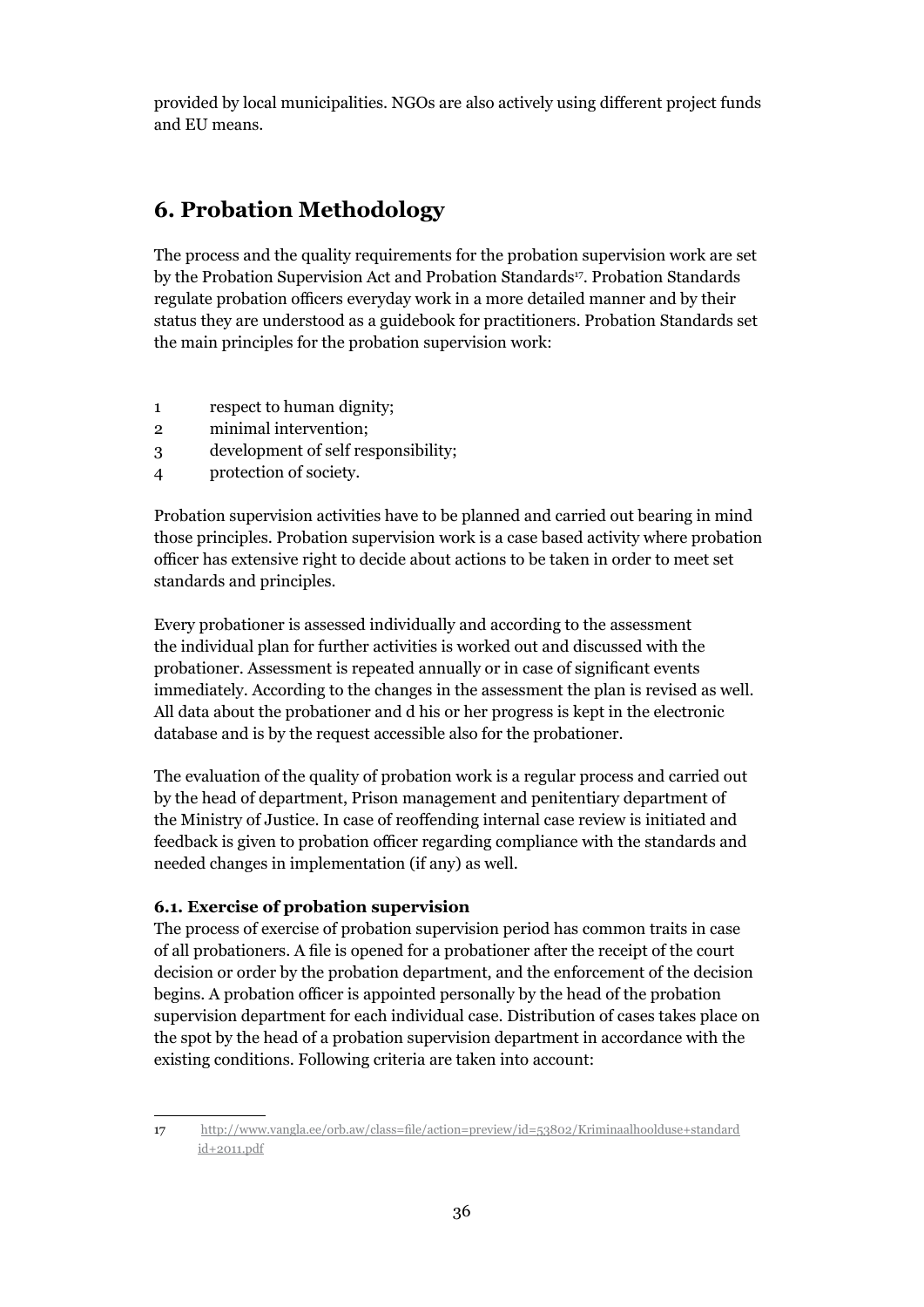- working experience and specialisation of probation officer;
- workload of probation officer;
- regional occupancy;
- characteristics of the case:
- risk for conflict of interest.

Cases are distributed speedily, securely and reliably after receipt of the court decision/order or request for reports. Immediate feedback has to be ensured (notification to the court, police, and the probationer) about the commencement of the enforcement of the court decision/order.

The first meeting between the probation officer and the probationer must take place within five working days of the registration of the probationer in the register. During the first conversation it is important to convey with the probationer in the way that creates a basis for trustworthy cooperation. This requires, in addition to undisturbed environment that the probation officer be accepting and open for dialogue. During the first meeting with the client the probation officer gives an overview of the probationer's rights and duties, consequences of violation of the conditions during the probation period, reception times and planning of future work, discusses the personal and social situation of the probationer, agrees on the required time of contact in the future and ascertains the need for future assistance and guidance.

The rule is that in the first months of probation supervision period the meetings are more often. As analysis shows that the most critical time in terms of reoffending is the first phase of probation period the following minimal standard regarding meetings apply:

- 1. Up to completing risk assessment and signing probation supervision plan meetings are held at least once a week.
- 2. After signing a probation supervision plan till 6 months once per two weeks.
- 3. After 6 months meetings are planned in accordance with evaluation of risks and dangerousness, but not less than once a month.
- 4. Probationers who have been evaluated as highly or extremely dangerous must appear at Probation Office once per two weeks.

Further probation supervision is a dynamic process the course and substance of which has to be defined again and again. The frequency of contacts must be determined according to the mode of life of the probationer and subjective and objective needs and risks. The risks will be re-assessed after a period of one year or earlier if such need arises.

If the probationer discontinues contact the probation officer has to make several attempts to re-establish contact (e.g. invitations to appear for reception, home visits with or without advance notice). If all these fail a special report is drawn up for the court in which the probation officer makes a justified application for changing the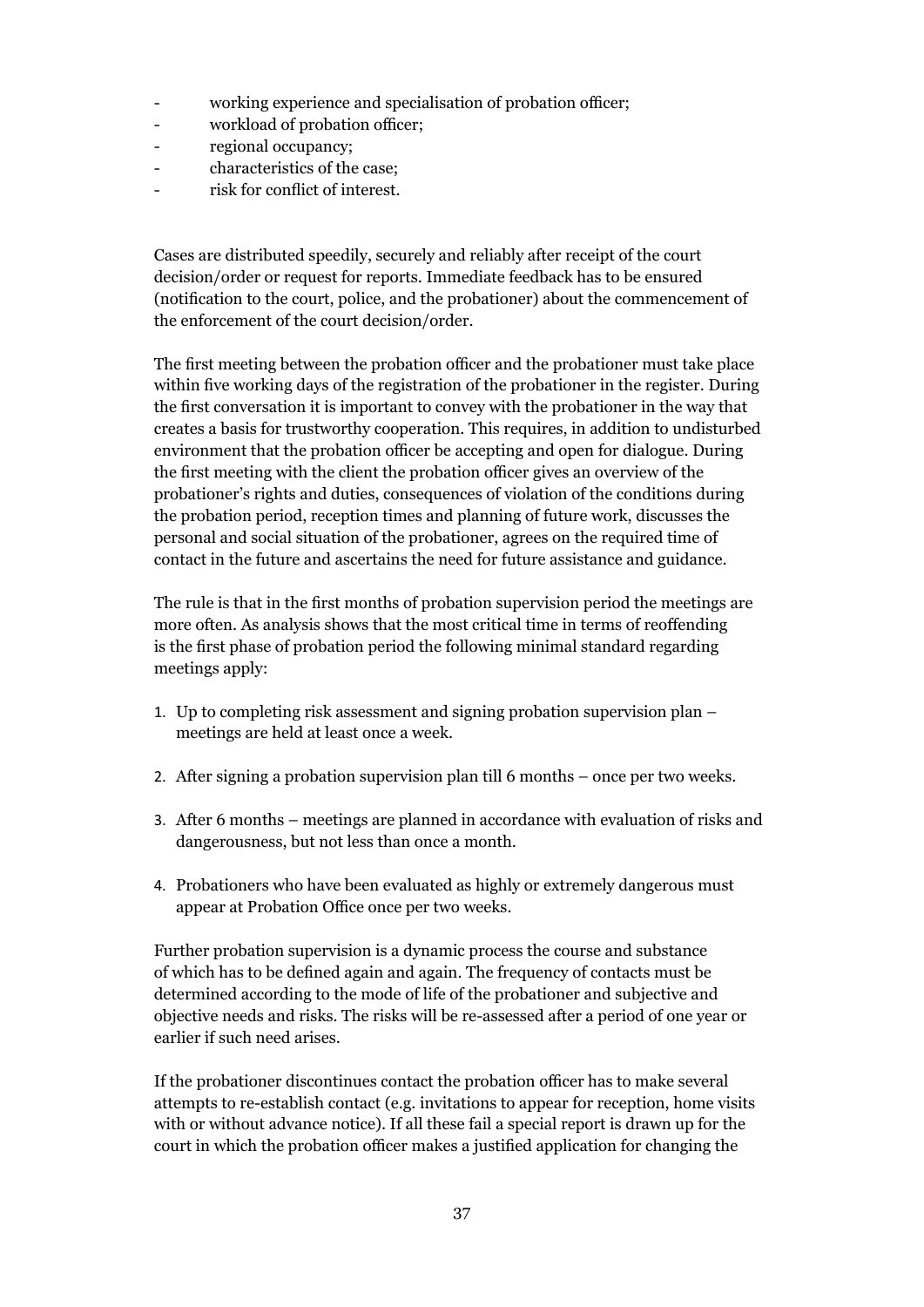conditions of probation period or for the enforcement of the actual imprisonment.

If the probationer discontinues contact the probation officer has to make several attempts to re-establish contact (e.g. invitations to appear for reception, home visits with or without advance notice). If all these fail a special report is drawn up for the court in which the probation officer makes a reasoned application for changing the conditions of probation period or for the enforcement of the actual imprisonment.

Planning is carried out in cooperation with the probationer, and as a result a supervision plan is prepared which is an action plan agreed between the probationer and the probation officer containing concrete objectives for the period of probation. The risk-assessment tool is used for identifying risks related with probationer's behaviour and overall life situation<sup>18</sup>. The tool is divided into relevant parts and measures risk of re-offending and the level of dangerousness. Risk-assessment starts with the first meeting and will be completed within first 1.5 months of signing the supervision plan. All risks rated as high have to be dealt with in supervision plan. The precondition for drawing up the supervision plan is holding of several meetings with the offender and mapping and analysing of the actual situation of the client. The probation officer cooperates with state and local government agencies and legal persons in private law in order to find resources to guarantee successful resocialisation of the client. The supervision plan drawn up by the probation officer has to be concrete and clear and it must not excessively restrict the freedom of the probationer. When drawing up the supervision plan, the probation officer takes into account the results of risk-assessment. The supervision plan contains the plan of actions to guarantee compliance with the control requirements and duties imposed on the probationer, longer-term goals of probation supervision and the timetable for achieving them, actions for solving problems and the need and possibility to involve relevant specialists and persons close to the probationer. The plan also outlines work that is done in order to explain to the probationer the effect that the crime committed by him or her has on the victim, on himself or herself and on society, also explaining cooperation with state agencies to guarantee availability of education or employment to the probationer, frequency of meetings between the probation officer and the probationer, frequency of home visits and the form of probation supervision (individual or group work).

The probation officer in fulfilling the functions of probation supervision must make a judgement whether the probationer is likely to commit a new crime. Making a judgement means explaining the probability of committing a new crime and anticipating the type of crime. If the behaviour of the probationer manifests criminal tendencies or if there are other problems there must be immediate reaction and action must be taken according to the situation. Reacting to a violation during the probation period is regulated in the Penal Code. The Penal Code requires reaction in the case of commission of a crime or violation of conditions of the probation period, but leaves the probation officer quite extensive freedom to decide on further steps. If it has appeared that the probationer has violated the conditions of the probation period the probation officer shall require a written explanation about it from the probationer. If the violation of the conditions of the probation period was significant the probation officer will draw up a special report making a proposal for changing the

18 The risk-assessment tool is developed by the Ministry of Justice and is used also in the prisons.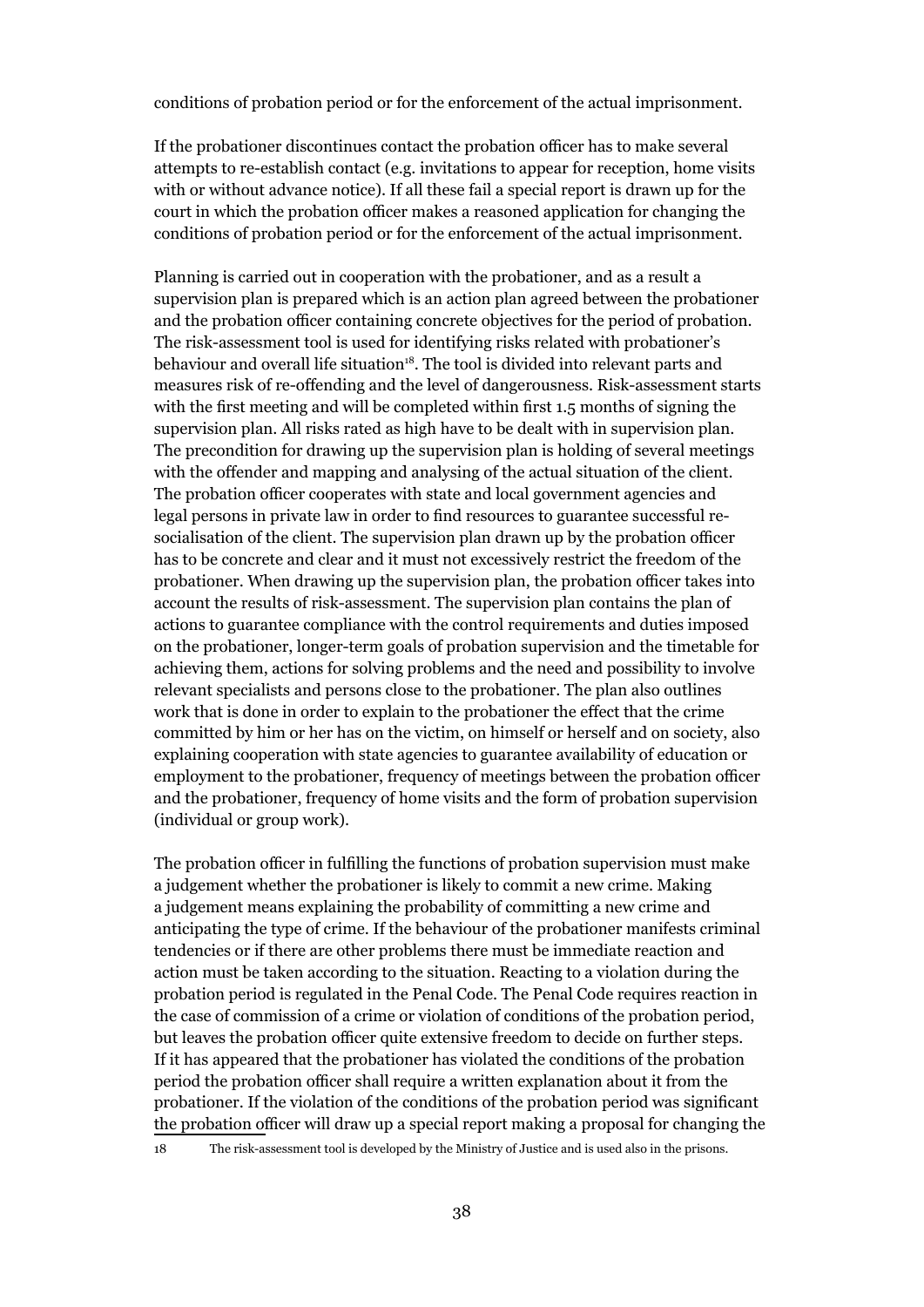conditions of the probation period or applying the actual imprisonment to the person. The court is required to review the special report within ten working days of its receipt. The judge can pass the following decisions: enforce the actual imprisonment, impose additional duties on the probationer or refuse the probation officer's request. After receiving the additional court ruling the probation officer will react in accordance with the ruling. Probation supervision ends with enforcement of the court decision or termination of the probation period. In the case of termination of the probation supervision in connection with the passing of the term the probation officer will carry out a final interview with the probationer in order to make a conclusion of the probation supervision and receive feedback from the client about the progress of the probation period.

This is done in cooperation with the probationer, and as a result a supervision plan is prepared which is an action plan between offender and the probation officer containing concrete aims for the period of probation. The risk-assessment tool is used for identifying risks related with probationer's behaviour and overall life situation<sup>19</sup>.

Risk-assessment starts with the first meeting and will be completed within first 1.5 months of signing the supervision plan. The precondition for drawing up the supervision plan is holding of several meetings with the probationer and mapping and analysing of the actual situation. The supervision plan drawn up by the probation officer has to be concrete and clear and it must not excessively restrict the freedom of the probationer. When drawing up the supervision plan the probation officer takes into account the results of risk-assessment. The supervision plan contains the plan of actions for compliance with the control requirements and duties imposed on the probationer, longer-term goals of probation supervision and the timetable for achieving them, actions for solving problems and the need and possibility to involve a relevant specialist and persons close to the probationer.

The plan also outlines work that is done in order to explain to the probationer the effect that the crime committed by him or her has on the victim, on himself or herself and on society, also explaining cooperation with state agencies to guarantee availability of education or employment to the probationer, frequency of meetings between the probation officer and the probationer, frequency of home visits and the form of probation supervision (individual or group work). The probation officer cooperates with state or local government agencies and legal persons in private law in order to find resources to guarantee successful re-socialisation of the offender.

There are several individual and group-work programmes available for probationers. Programmes currently in use are as follows:

- 1 Anger Management;
- 2 Social Skills Training;
- 3 Aggressiveness Replacement Training;
- 4 Lifestyle Training for Offenders;
- 5 EQUIP;
- 6 Traffic Safety Programme;
- 7 The Right Moment;
- 19 The risk-assessment tool is developed by the Ministry of Justice and is used also in the prisons.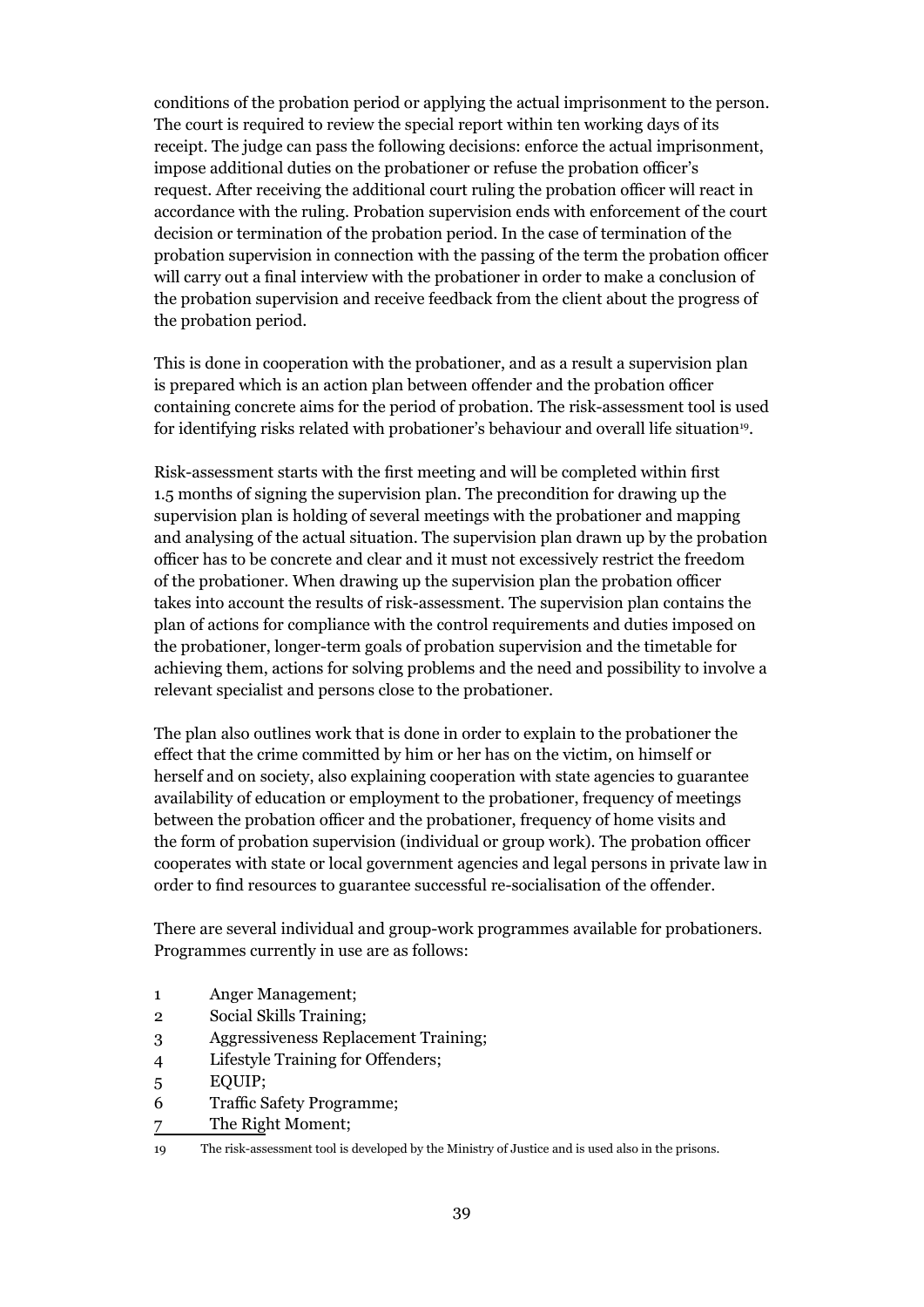- 8 Pre-Release Programme;
- 9 Rehabilitation Programme for Sex Offenders;
- 10 VINN programme for female offenders.

Probationers are sent to those programs by a probation officer according to their risk-assessment results. Probationer's consent for participation is sought by using motivational interviewing technique, which is a standard competence of a probation officer.

#### **6.2 Community Service**

The distinction is made between the cases of supervision of conduct and community service. In case of the community service risk-assessment and probation supervision plan aren't completed. Imprisonment is substituted by community service only with the consent of the convicted offender. The term of performance of community service may not exceed twenty-four months and during the time of performing community service the person is subjected to supervision of conduct (see above). In addition to the substitution of imprisonment, pursuant to the Penal Code it is possible to substitute a fine by community service in accordance with the procedure indicated above. Subjecting to supervision of conduct in essence means the role of a probation officer as an organizer of community service and exercising of supervision over the work performed by the probationer at different locations.

Community service is usually performed at local government institutions or in partnership with the non-profit sector. Probation service has the list of partners (NGOs, local governments etc) where community service can be performed. Offender's skills and wishes are considered if possible. The plan for completing hours has to be agreed among 3 parties: probationer, probation officer and partner.

Probation service is responsible for controlling the fulfilment of CS, reporting to prosecutor and reacting to any violations from the client. Working place has to provide agreed work and information about progress at any time. The offender is obliged to follow agreed plan and to complete work as required.

#### **6.3 Control activities**

The probation officer in fulfilling the functions of probation supervision must make an assessment whether the probationer is likely to commit a new crime. Making an assessment means explaining the probability of committing a new crime and anticipating the type of crime. If the behaviour of the probationer manifests criminal tendencies or if there are other problems there must be immediate reaction and action must be taken according to the situation. Reactions to a violation during the probation period are regulated in the Penal Code.

The Penal Code requires reaction in the case of commission of a crime or violation of conditions of the probation period, which leaves the probation officer quite extensive freedom to decide on further steps. If it has appeared that the probationer has violated the conditions of the probation period the probation officer will obtain a written explanation about it from the probationer. If the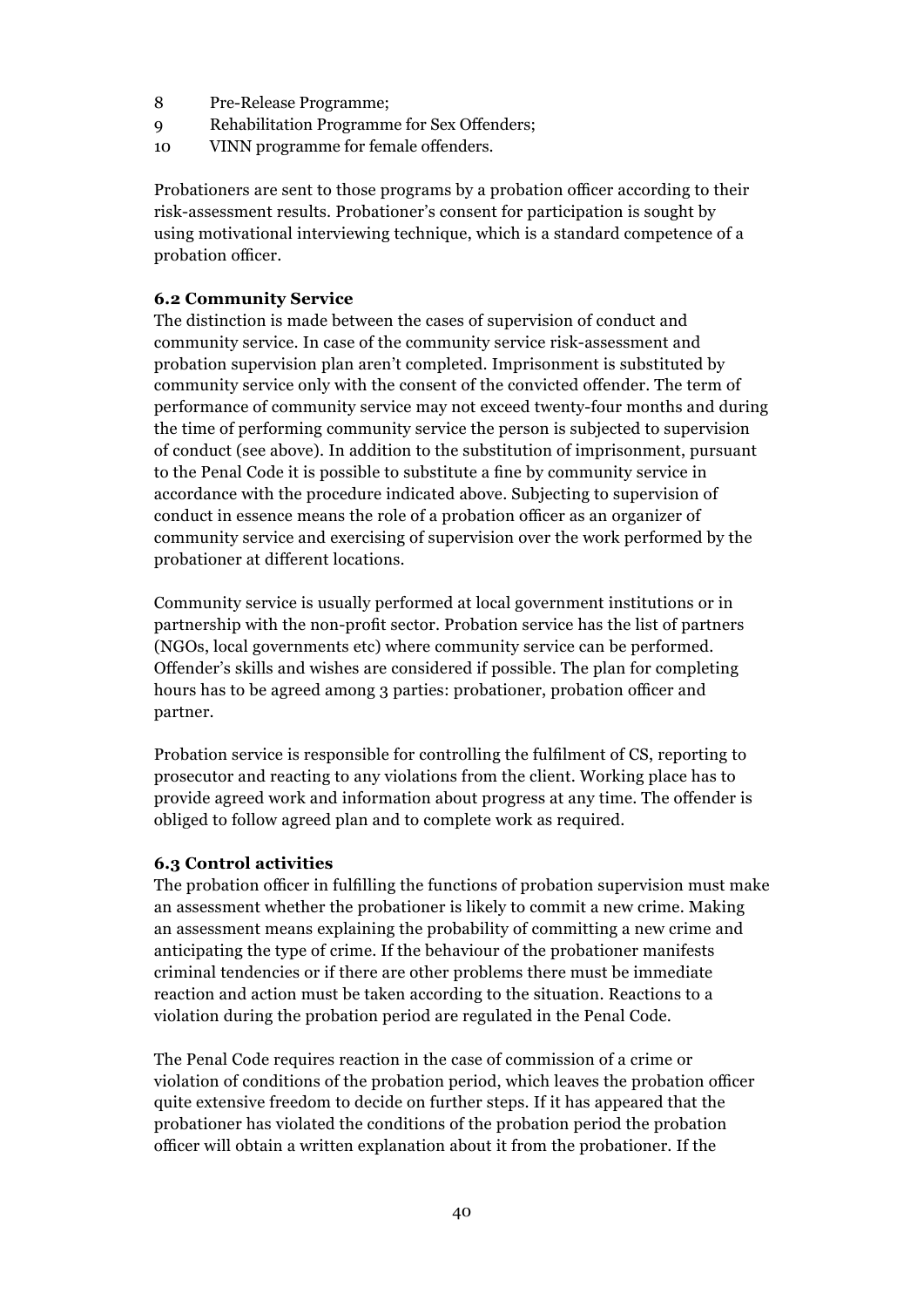violation of the conditions of the probation period was significant the probation officer will draw up a special report making a proposal for changing the conditions of the probation period or applying the actual imprisonment to the person.

The court is required to review the special report within ten working days of its receipt. The judge can pass the following decisions: enforce the actual imprisonment, impose additional duties on the probationer or refuse the probation officer's request. After receiving the additional court ruling the probation officer will react in accordance with the ruling. Probation supervision ends with enforcement of the court decision or termination of the probation period. In the case of termination of the probation supervision in connection with the passing of the term the probation officer will carry out a final interview and assessment with probationer in order to make a conclusion of the probation supervision and receive feedback from offender about the progress of the probation period.

## **7. Finances, Accounting, Registration Systems and Evaluation Procedures**

Probation service is financed from the state budget in line with general procedures. The budget is revised and negotiated annually by the prison management. The use of budget and resources is monitored regularly by the Ministry of Justice and other relevant bodies as well.

The Ministry of Justice Criminal Policy Department and also Internal Auditing Department are planning performance audits in their annual working plan. According to the results of such evaluation the strategic development plan is amended. For example the regular recidivism study is measuring also the effectiveness of probation work and is one basis for further developments*.* 

#### **7.1 Finances**

The probation system is financed entirely by the state from the state budget. Additional funding may be used from EU or other grants,.

There is a general state budget strategy, which contains state financial priorities for the next four years in respective fields. Every year the strategy is reviewed, amended and prolonged. Every institution has its own strategic plan, which is following a state budget strategy regarding funding. According to that different Ministries and other institutions are negotiating their annual budgets with the Ministry of Finance annually. After agreement on state budget, Ministries and other relevant institutions finalize their inner allocation of budgetary resources.

The Ministry of Justice plans necessary budgetary resources for the probation activities in the budget of the Prison Service. Annual budgets for each prison are negotiated for all possible needs, including probation activities. Apart from this, the Prison Department of Ministry of Justice disposes separate funds for central projects, e. g., development of new methodology, seminars, projects etc. In case of launching new alternatives or activities, additional funds and personal resources are considered already in the phase of preparing legislative amendments.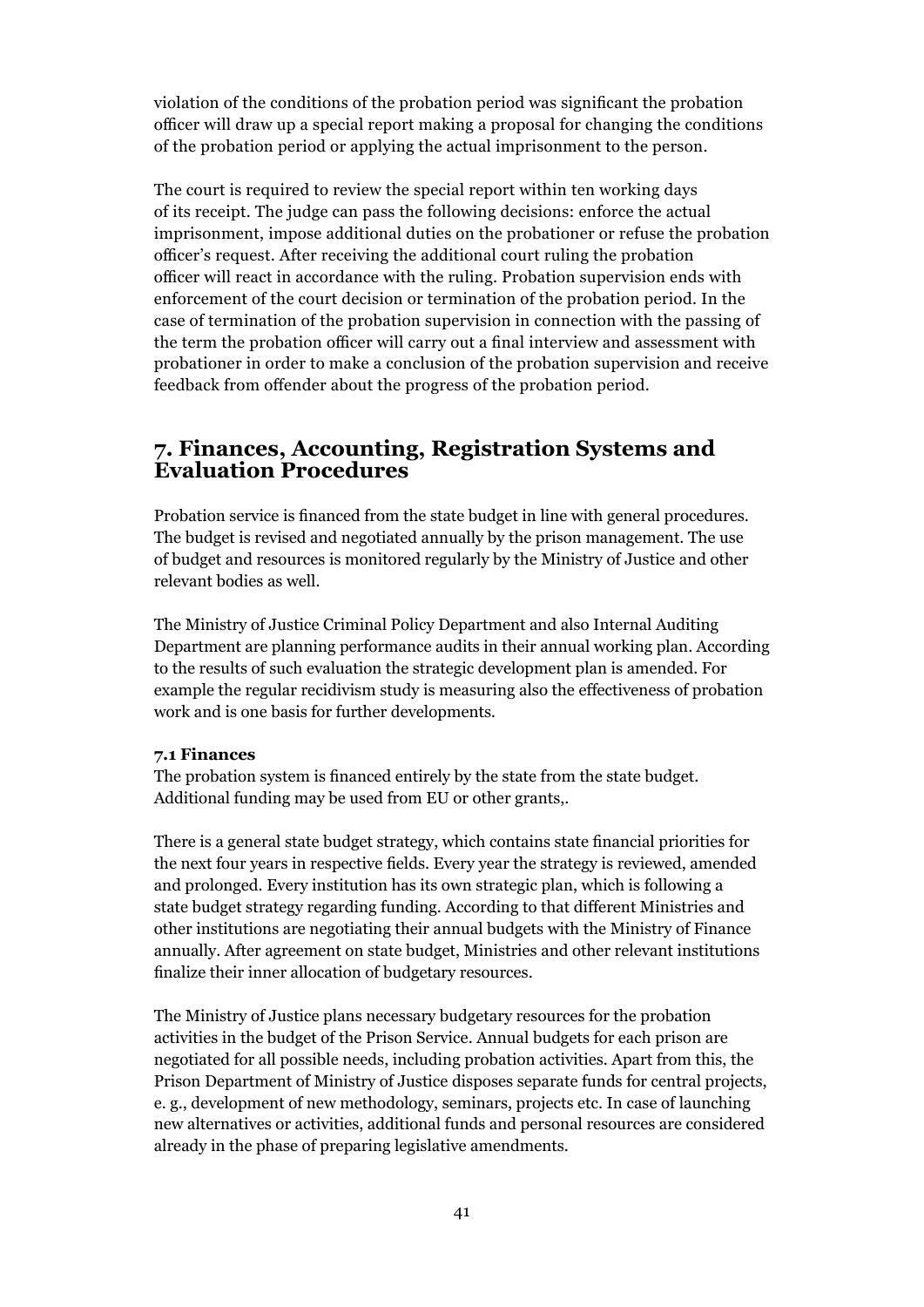#### **Table 4***. Prison / Probation expenditure*

|                                                          | 2009               |                   | 2010               |                   | 2011               |                   |
|----------------------------------------------------------|--------------------|-------------------|--------------------|-------------------|--------------------|-------------------|
|                                                          | Prison in<br>total | incl<br>probation | Prison in<br>total | incl<br>probation | Prison in<br>total | incl<br>probation |
| Annual<br>expenditure<br>(EUR)                           | 36 550<br>387      | 3 0 9 2 1 0 4     | 37 24 6<br>851     | 3 297 598         | 36 599<br>583      | 3 2 2 4 4 3 9     |
| Number of<br>personnel (as<br>at $31.$ Dec) <sup>1</sup> | 1855               | 220               | 1793               | 229               | 1692               | 224               |
| Number of<br>offenders (as<br>at 31. Dec)                | 3923               | 8490              | 3696               | 7568              | 3690               | 7224              |

The prison director is responsible for designated use of the budget. Prison director is guided by approved annual resources, agreed annual goals and needs. According to that a detailed budget for one year is approved. Salary conditions and benefits are regulated in a separate regulation and there is not much space for discretion by the director.

Despite the successful launching of a system of alternatives and the fact that the number of prisoners is decreasing, the improvement of prison conditions will increase prison costs during the forthcoming years much more than the budget for probation service. Building a new Tallinn prison by 2017 inevitably needs much more resources than probation developments.

#### **7.2 Accounting**

Every expense has to be well documented and bidding or procurement procedures have to be followed. Accounting Service is centralized and invoices have to pass approval procedure before payment.

Apart from a prison, the right to control the use of funds is exercised by the Ministry of Justice and the State Audit Office. The Ministry of Justice has applied an accounting system that enables to get an objective overview of the expenditure.

Data about probation expenditure is possible to review separately. Data about budget and expenditure is public. Also the data about civil servants individual salary is public and accessible via websites of respective organization.

#### **7.3 Registration Systems and Evaluation Procedures**

Since its creation the Estonian Probation system has used electronic database for keeping records of offenders, serving sentences and information about probation officers activities. The database consists of all information about each offender;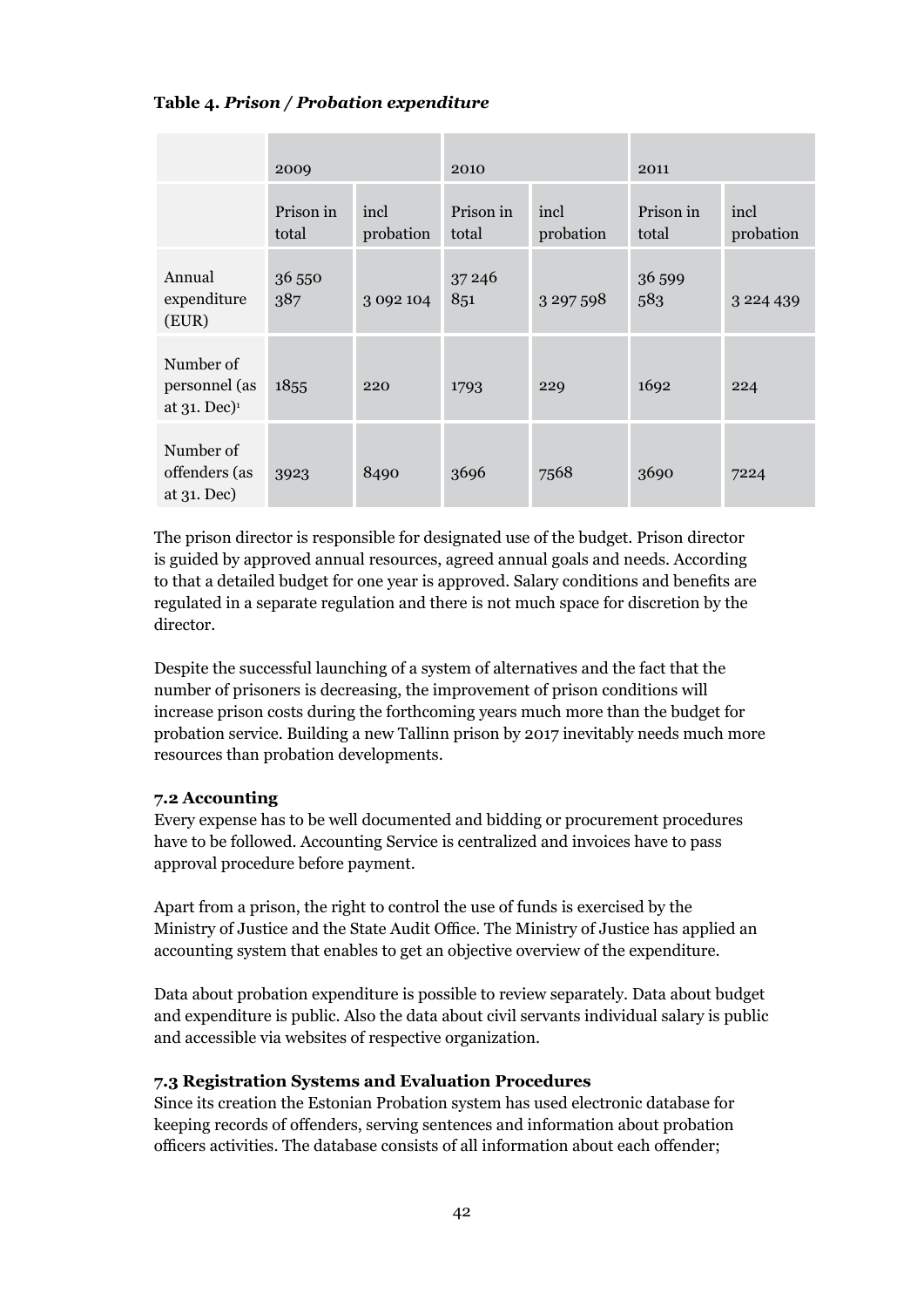the electronic dossier is opened for each case and the process and progress of the probation period is recorded.

The database of probation system supplements the environment for completing and processing risk assessment forms and technical solutions necessary for the everyday work of probation staff. The database is used by probation staff and is not accessible for others without permission. All relevant information concerning the implementation of the probation period is recorded in the database, also all necessary documents, reports etc are formed and stored in database.

Information or statistics that is needed for management or scientific purposes is collected via special requests from database administrators or probation workers. The information from the database is mainly used for two purposes: management and research. The information is accessible for probation staff, for example the caseload of each individual probation officer can be seen in the database etc. The Probation database provides necessary data to evaluate how many probationers serving certain sanctions were completing their probation period successfully and how many were not fulfilling their obligations. The overall success rate is evaluated on a regular basis.

The Ministry of Justice requests regular statistics from the database using special web interface and at some extent publishes it regularly on the official web page of the Penitentiary Service<sup>20</sup>. Penitentiary Service publishes its annual review where data from the registry is used<sup>21</sup>.

The information of the database is also used for scientific purposes. However in that case the justified request to the Ministry of Justice has to be made. Currently, the main analyses using the database are ordered by the Ministry of Justice. Good examples of such studies are regular reviews of the used risk assessment methodology. The data of completed risk assessments is compared with the data of Sanctions Registry. As a result the understanding of the effectiveness of measurement tool is up to date and if necessary amendments are made.

The measurement of effectiveness of implementation of probation work is carried out also as a part of the general recidivism study. The Criminal Policy Department of the Ministry of Justice is organizing it regularly. At this moment full data about criminal procedure, punishments, enforcements are digitally kept. There are several databases used for that purpose – starting with Register of Sanctions and Register of Criminal Procedure and ending with prison and probation registry. The results of the recidivism and other studies are published on web.22

<sup>20</sup> www.vangla.ee

<sup>21</sup> http://www.vangla.ee/41294

<sup>22</sup> http://www.just.ee/10042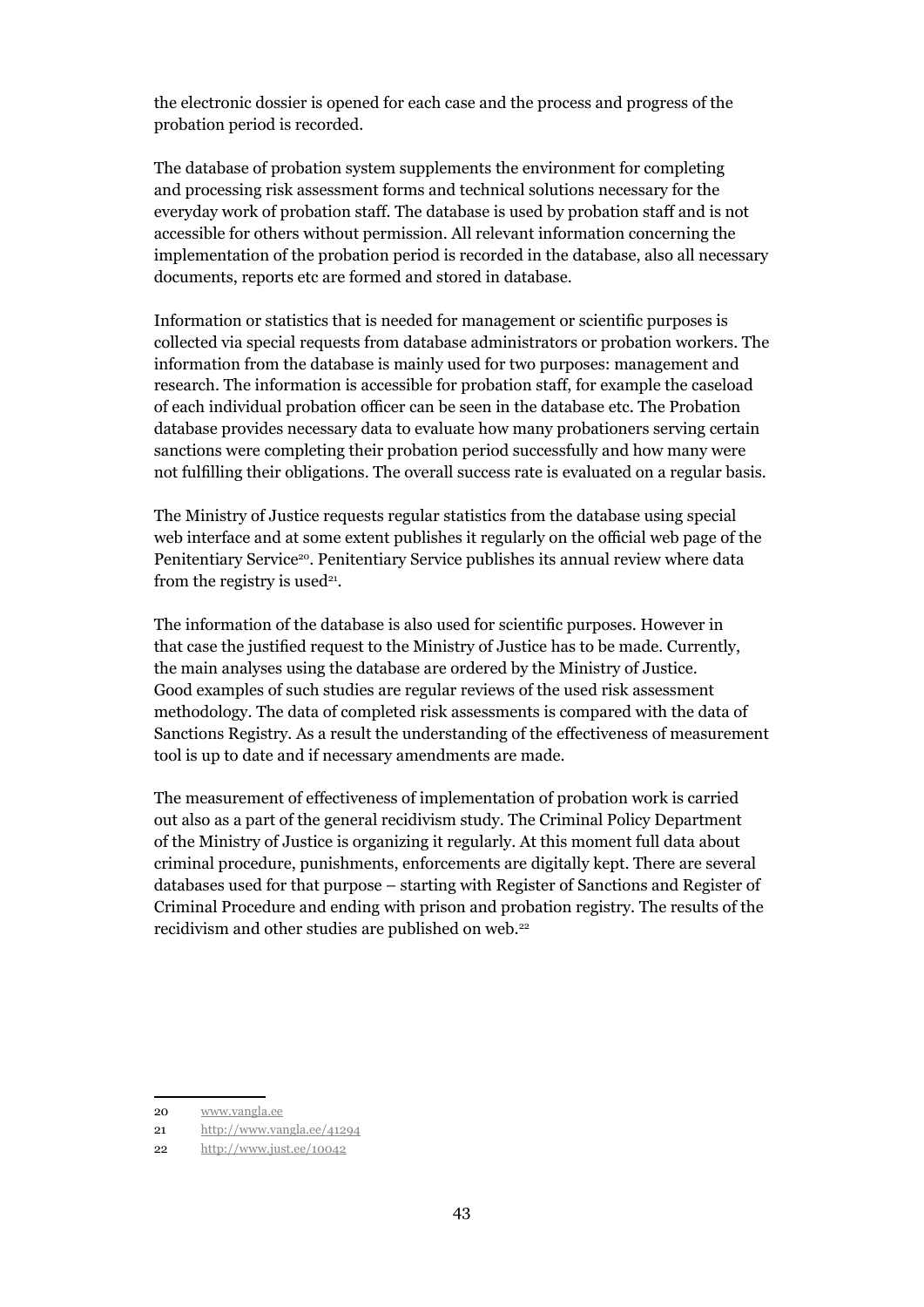## **8. Societal Support and Clients' Views**

The Prison Service informs the media and the general public about the work of probation agencies through up to date webpage, press releases and answers to inquiries. Information about the work carried out by probation officers and also the results of the studies are published regularly at the webpage*.*

#### **8.1 Societal Support and public opinion**

Considering the short history of the probation system in Estonia it is a relatively little studied field. However, more and more students of social work and other fields have shown interest in these alternatives. There are several studies concerning criminal policy (incl. alternatives, victims, recidivism), many of them completed in various universities. The Ministry of Justice is also ordering academic studies about relevancy and effectiveness of prison and probation rehabilitation programmes.

On the local level the heads of probation supervision departments communicate with the media and on the national level it is the Ministry of Justice. Press releases are issued centrally and requests are answered when there is such request. As a rule information about events in prisons is summarized weekly and published on the webpage<sup>23</sup> of the Prison Service. The summary includes also all incidents with breach of rules by probationers. As web page is updated and reviewed regularly then all relevant information is accessible from there.

The idea of alternative punishments seems more accepted in society than it was ten years ago. More positive attitude is recognizable towards community service, less positive is the public opinion regarding parole. Some interest groups have only expressed occasional statements concerning their views on the alternatives. Usually the society is interested more actively about the activities of probation officers in case of problematic cases like severe crimes committed by a probationer.

#### **8.2 Client' Views**

Probation officers notify and inform victims of crime against persons, victims of sexual assault about the possibility to inform probation officer about their possible concerns and views regarding probationer and probation period. Probation officers notify about such possibility also those who have applied for restriction order for probationer. This activity needs to be evaluated in the future, but nevertheless it is a positive attempt to look for a wider engagement of different target groups.

During the probation supervision every probationer may express their views regarding process and decisions. The summary of the interviews or meetings are recorded in the diary of a probationer. Despite that there is no systematic overview about probationer's views to their punishment.

<sup>23</sup> http://www.vangla.ee/52700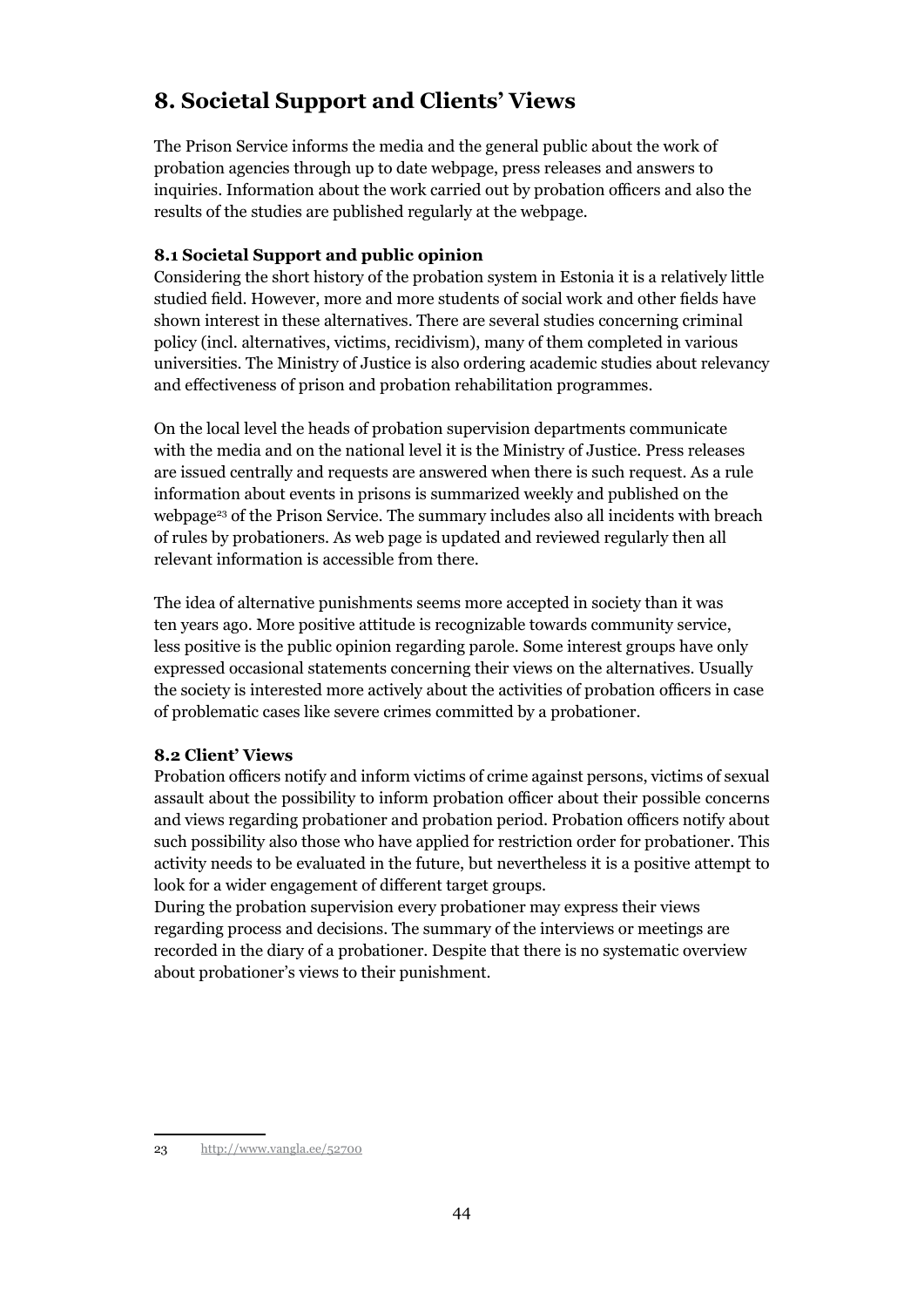## **9. Probation Clients Rights**

Probationer's involvement in the process of the probation supervision is guaranteed at every level. If there are complaints or disagreements the probationer can challenge probation officers decisions from the level of department till court. All materials regarding the proceedings are accessible to the probationer. Access to data for third parties is restricted according to the Data Protection Act.

As the activities of probation officers are directly related to the exercise of public authority and the control over enforcement of court decisions, protection of the rights of probationers is an important issue. In general according to the present legislation the convicted person has three different possibilities to challenge a decision or act of an official enforcing the punishment: 1) appeal to a higher official or body; 2) complaint to the court; 3) complaint to the Legal Chancellor (ombudsman).

Thus there is possibility of both internal and external control over the official (e.g. probation officer) enforcing the punishment. If the complaint is submitted to a higher official or body (head of the department; Ministry of Justice) automatically the mechanism of internal control is launched by the relevant institution by way of supervisory control. The complaint is verified and motivated answer is given. If the inquiry shows that complaint is grounded the decision can be reviewed and changed, which would solve the problem. If violation by the official is ascertained relevant disciplinary measures may be applied. If person isn't satisfied with the answer or decision then it's possible to turn to the court.

The further possibility for probationers is to file a complaint to the administrative court concerning an administrative act or measure of the probation officer. According to the administrative court procedure the complaint may be rejected, the administrative act or measure may be declared either fully or partially invalid or illegal, a precept may be issued or compensation may be awarded for the damage caused. In the case of not consenting with the decision the parties have the right to file an appeal to the court of appeal. If a person needs due to economical situation free legal aid for protection of his/her rights the court is authorized to make a decision about it.

The Legal Chancellor (i.e. ombudsman) is an independent official who has two major functions: 1) exercise of control over the constitutionality of legal acts of the legislative and executive power and of local governments; 2) exercise of control over the legality of activities of state agencies. The Legal Chancellor also acts as National Preventive Mechanism against torture. Everyone has the right to submit a complaint to the Legal Chancellor, incl. prisoners, probationers and other persons with restricted rights. The Legal Chancellor has free access to the necessary information and official premises (incl. prison territory). The decision of the Legal Chancellor is advisory in nature, but considering the authority of the Legal Chancellor the recommendations are usually complied with. If the recommendations are not complied with the Legal Chancellor is allowed to address the higher authorities of the state agency.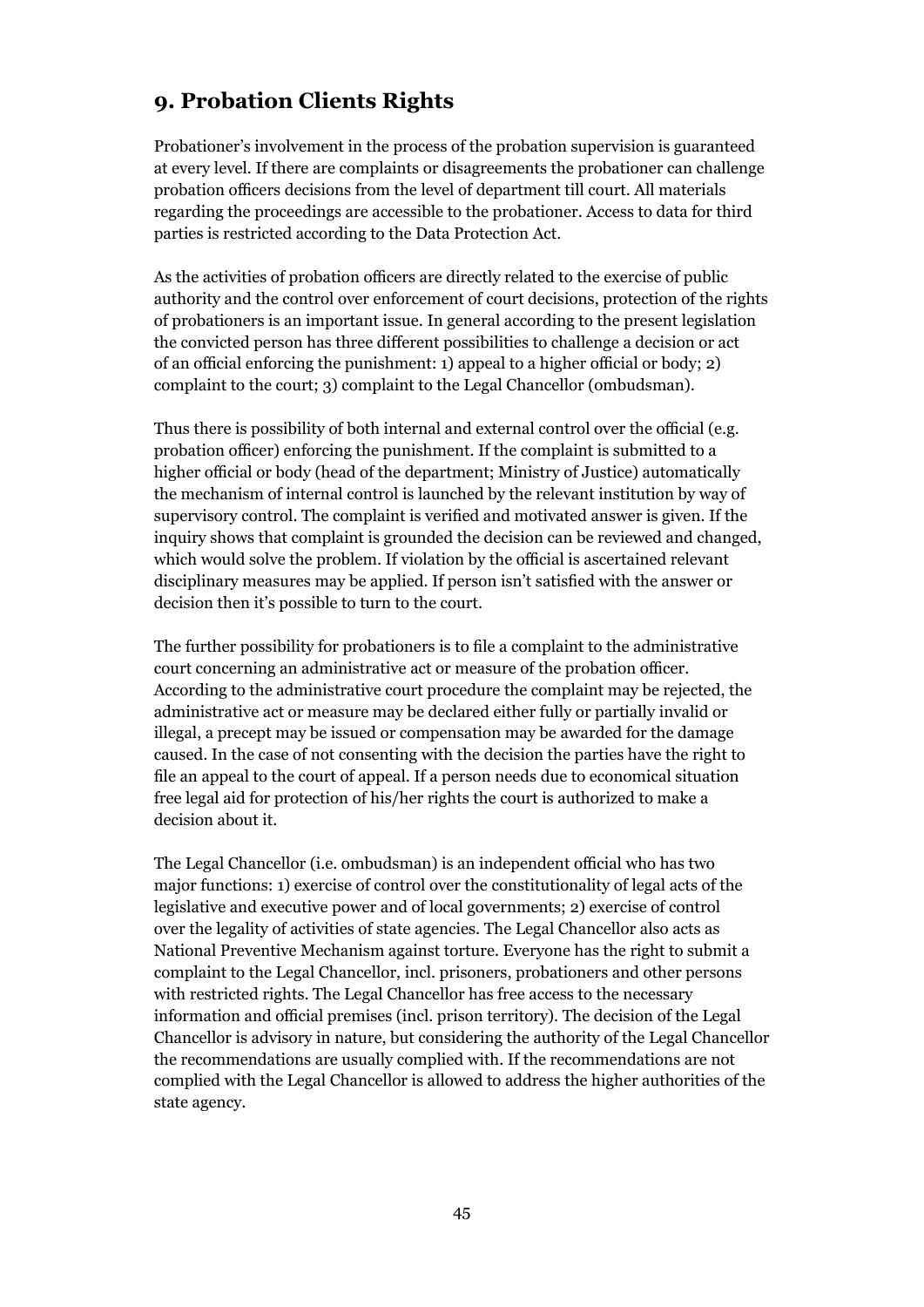Apart from this, the Ministry of Justice in accordance with the currently effective procedures carries out regular annual supervisory control over the probation departments, the aim of which is to control the activities and efficiency of work of probation officers.

During the first meeting of the probation officer and the probationer the probation officer will introduce to the probationer his or her rights during the probation period and will obtain the client's signature about the introduction of the rights and duties using special form. Probation officers are among other characteristics selected also on the basis of their language skills in order to build up a good relationship with probationers who have other mother tongue than Estonian.

The probationer has the right to request from the head of the probation supervision department that the probation officer be replaced with another one or he/she can submit a complaint to the head of the probation supervision department or other abovementioned institution against the activities of the officer. Upon the receipt of a complaint the abovementioned control mechanisms are initiated depending on the body receiving the complaint. Also in case if probationer's violation is heard at court and a question is about sending him/her to the prison, probationer must be present.

Probationers' files are kept confidential and information is shared in very limited manner. Access to the special electronic database is limited and regulated with different levels of access. The limitations regarding personal data are rather strictly set by the Personal Data Protection law. In case of data protection incidents there is an obligation to report about it to the Data Protection Inspection, which starts an inquiry. If there is a sufficient ground criminal case might be initiated.

Setting up and developing the system of alternatives follow all international standards and rules. Probation officers and social workers proceed in their work first of all from the interests of the probationers and the available possibilities. For example, making of a home visit is agreed beforehand if possible, enquiries at the place of employment are not made without informing the probationer or without obvious need, etc. These principles are (despite reflections in the Probation Standards) rather informal than formal, but they are recognized by probation officers, for example: as little interference as possible in the client's private life etc.

Also some alternatives or its elements like community service, electronic monitoring, obligation to undergo the prescribed medical treatment, are requiring offenders consent before it is imposed. The probationers prior consent for certain measures during a probation period (e.g. home visit, contacts with employer)) is asked only if the relevant data is accessible by other means (e.g. the person submits necessary documents) and if there are no problems in cooperation.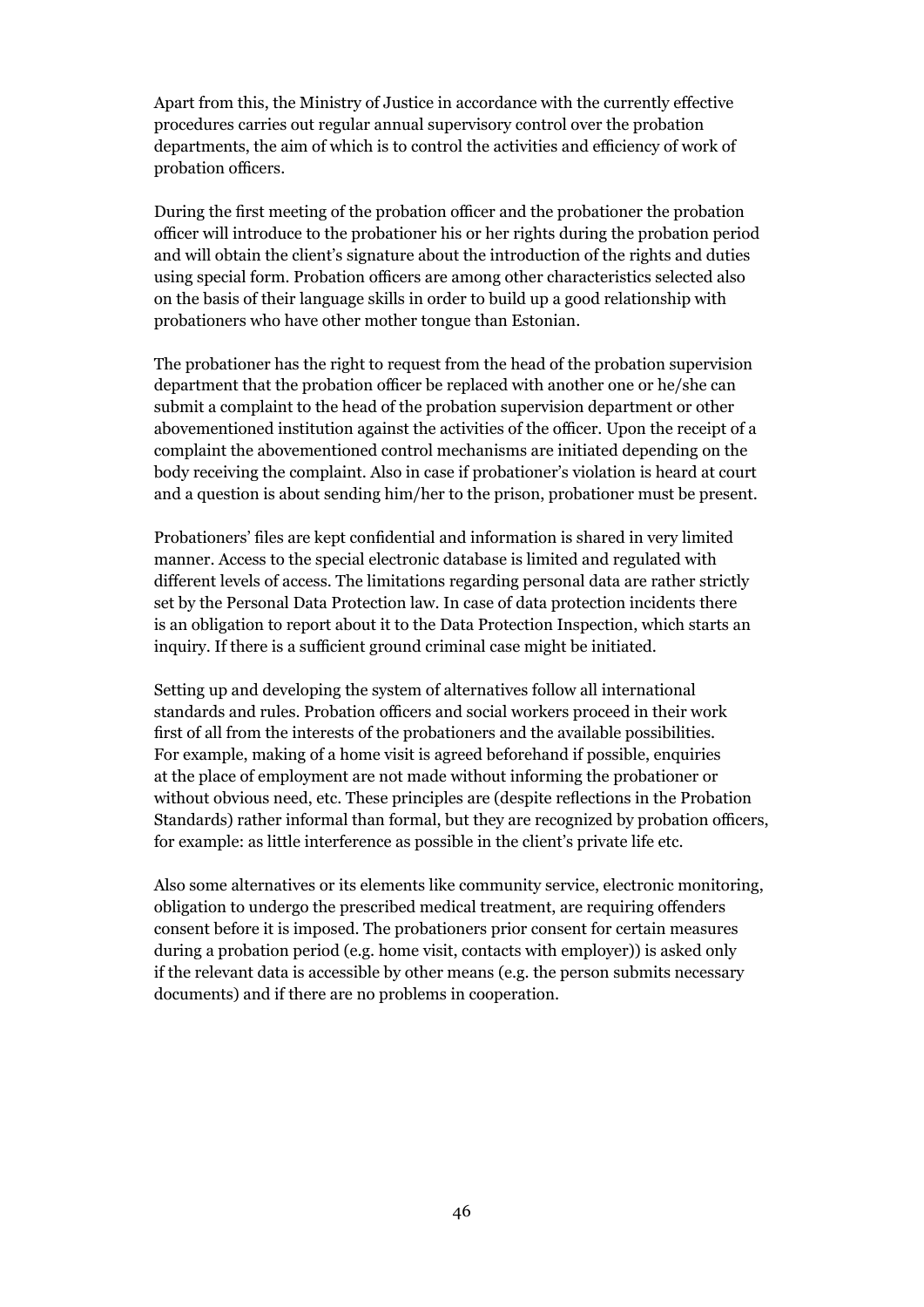## **10. Developments to be expected**

#### **10.1 Developments in coming years**

Estonian probation Service has went through relatively major reforms during its short existence. Those reforms have included organisational changes and expansion of services as well. It is expected that in forthcoming years instead of expansion of services in terms of new CSMs the main focus will be on the quality of internal processes (incl. cooperation within Penitentiary Service) and improvement of existing organisational set up and standards.

The organisational make up of probation is aiming at two directions. First major aim is to give more decision-making power to the probation officers. From the beginning years there is a practice that probation officer must go through certain approval procedure regarding their decisions and documents. This was laid down by the law with expectation to ensure level of quality in beginning years. Nowadays such arrangement is rather unnecessary. Ongoing creation of the positions of senior probation officers dealing with qualitative analysis and methods development is going to be a replacement. Also the planned reduction of the number of mid-level managers (heads of divisions) serves that purpose. This development is to be expected to be completed by 2013. As a result probation officer is a key person in terms of decisionmaking power and individual work in the case management process.

Secondly, the organisation of probation is developing together with prisons through the process of wider specialisation. This development includes both – national and regional level. In some prisons (Viru) former social rehabilitation department has been merged with probation department, in others this is still under consideration. The general directions<sup>24</sup> are agreed and given to prisons for following actions, please see the table below:

In terms of this development one must understand that probation develops towards greater integration and connection with prison work. Therefore the borders of prison and probation structures are not in some aspects or fields perhaps so visible anymore. This arrangement means that not only the probation officers scope of work is changing, but also that prison practice is going through significant changes. As a result certain categories of employees are engaged in the activities across region or even country under same management.

A good example of such direction is the specialisation to the juveniles and youth. Since March 2012 the probation officers and prison staff dealing with convicts up to 21 years are working under the centralized management across the country. This arrangement allows to develop and implement similar methodology, share experiences and to avoid loss of contacts and guarantee continuity in the rehabilitation process.

The main influencing factor for those abovementioned developments is the recent reform of prisons and probation. Another influencing factor was the change in the parole system and introduction of electronic monitoring and other alternatives,

<sup>24</sup> First introduced by the Ministry of Justice at Probation Officers Council meeting in Tartu as at 25.06.2012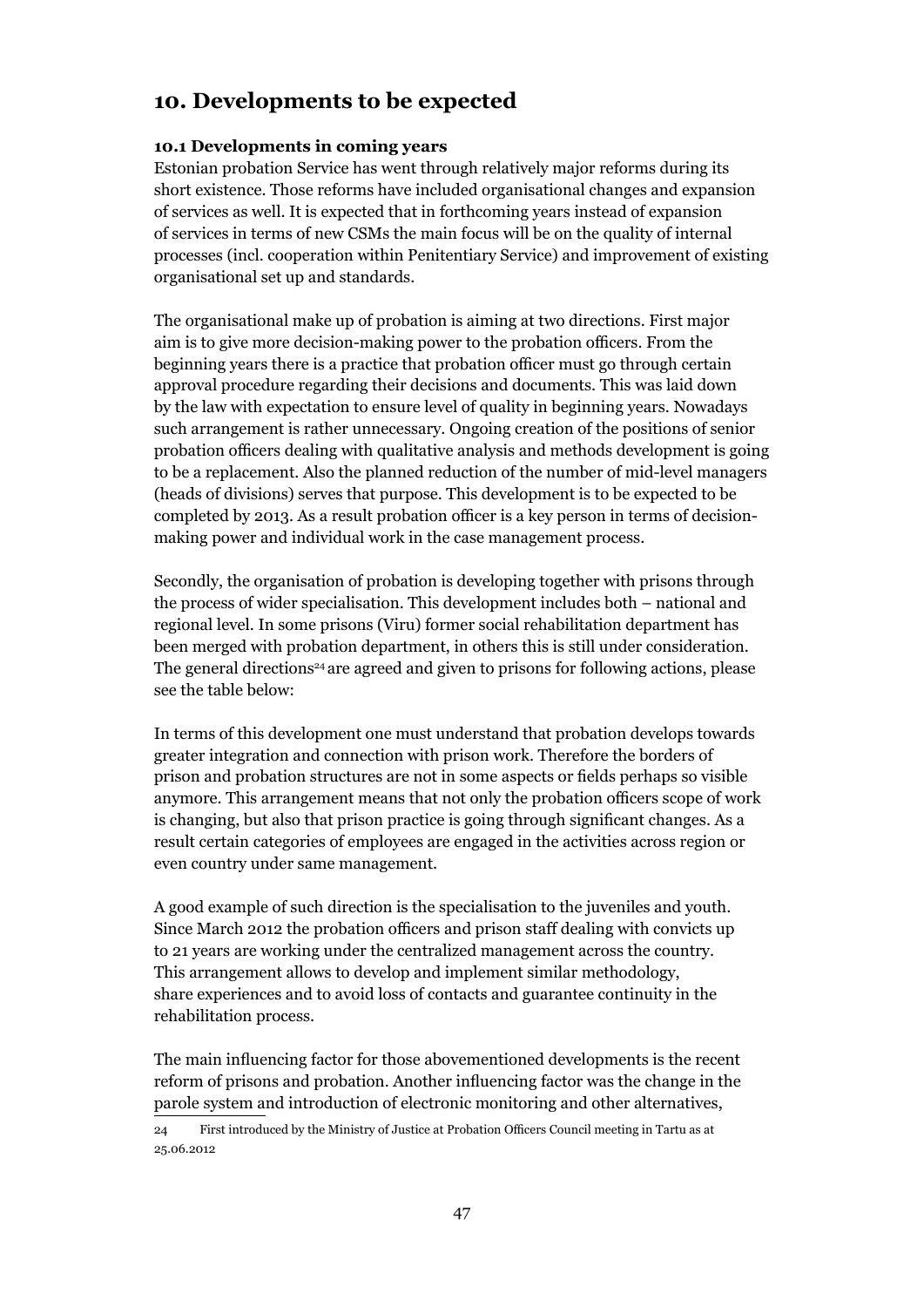which made involvement of probation officers easier and also evident. The joint development of working methodology like programmes and the risk-assessment tool in the Prison service may be listed as the third factor of influence. There is also a general understanding among policy makers that after closed imprisonment open prison or probation phase should follow.

#### **10.2 Implementation of EU Framework Decision 947**

Preparations for implementation of the EU Framework Decision 947 are still in progress. The draft law is planned to be discussed in the government in autumn of 2012 and it is expected that needed amendments will be incorporated into domestic legislation by the end of 2012. According to that probation officers will be engaged after revision of the case materials by the court. Central communication and coordination role is carried out by the respective department of the Ministry of Justice.

## **11. Important Publications**

#### **Estonian Prison Service**

#### **1.1. Estonian Prison Service Yearbooks**<sup>25</sup>

*Prison Service yearbooks include an overview of prison and probation statistics, structure, staff and activities. Main ongoing and planned developments and projects are also described. Yearbooks are available in Estonian and English.*

#### **Researches in the area of Criminal Policy**

#### 2.1 The Ministry of Justice, Recidivism study (2010)<sup>26</sup>

*The study analyzes re-offending rates by sanctions and outlines influencing factors. The study includes comparison of CSMs with imprisonment. The paper is available in Estonian and English.*

#### **2.2 The Ministry of Justice (2010), Crime Victim Survey27**

*This survey is the fifth victim survey carried out in Estonia. The previous survey "The International Crime Victim Survey in Estonia 2004" (Saar et al., 2005) was the opening edition for the series of criminal policy surveys. The paper is available in Estonian and English.*

#### **2.3 Margo Põbo, The consequences of reducing the prison population.- Juridica, 2011, nr 10, lk 768-778**

*The paper analyses the consequences of reducing the prison population and finds that the increase of recidivism may be a result of too frequent use of probation.*

*The paper is available in Estonian.*

<sup>25</sup> **http://www.vangla.ee/43684**

<sup>26</sup> http://www.just.ee/recidivism

<sup>27</sup> http://www.just.ee/victim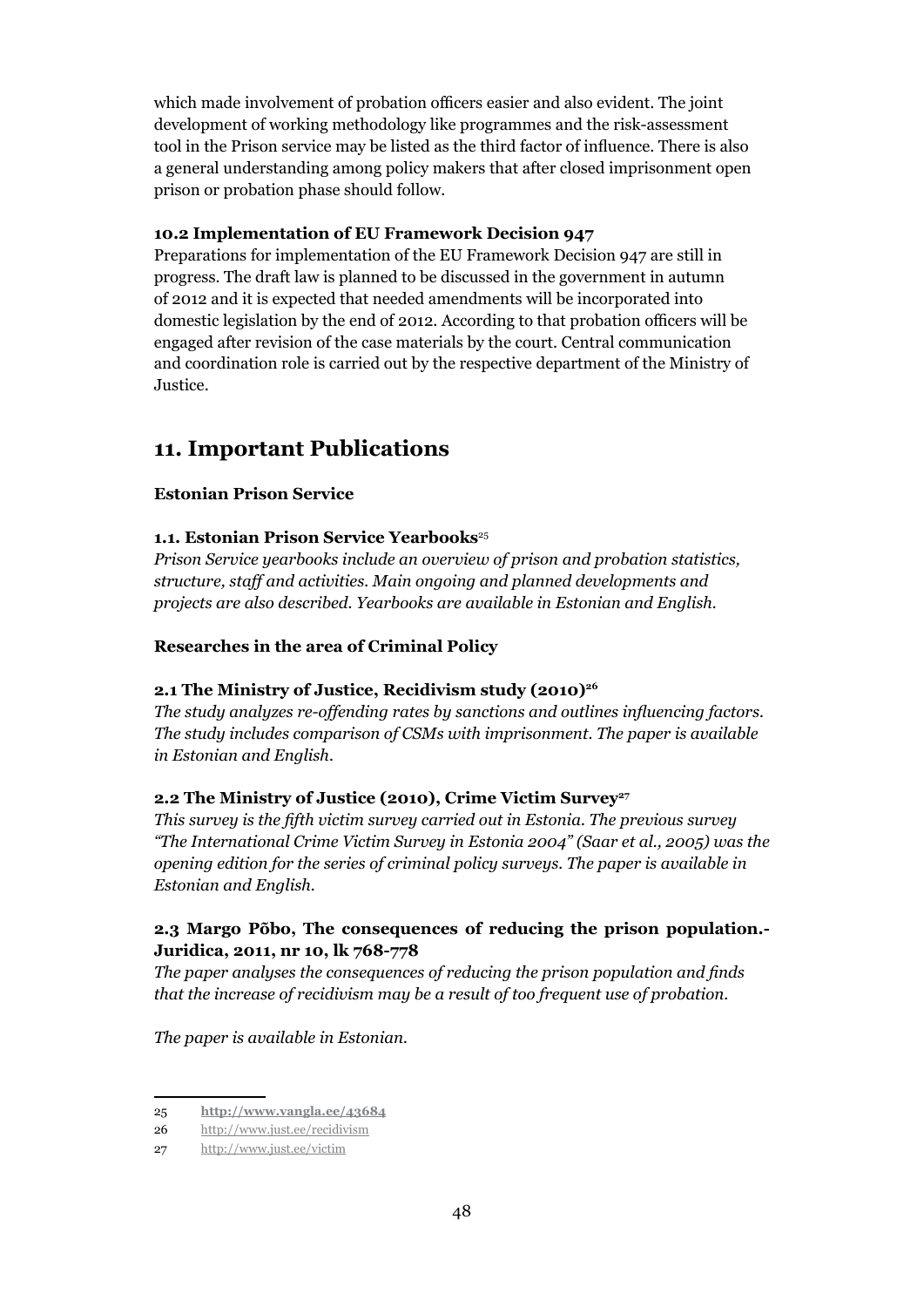#### **2.4 Piret Liba, Bases for assessment of reoffending risks and its implementation in the Estonian Prison System.- Juridica, 2011, nr 10, lk 779-786**

*The paper analyses the first steps taken in the Estonian Prison Service to assess reoffending risks.*

*The paper is available in Estonian.*

#### **2.5 The Ministry of Justice, University of Tartu (2012), Victims and**  witnesses in criminal proceedings<sup>28</sup>

*The study aims to map the problems faced by victims and witnesses in Estonia.* 242 persons were interviewed, from whom 51% were victims and 49% witnesses. *The paper is available in Estonian.*

#### 2.6 The Ministry of Justice (2012), the use of Mediation<sup>29</sup>

*The survey analyzes the use of mediation in criminal proceedings and makes conclusions and suggestions regarding existing practice. The paper is available in Estonian.*

<sup>28</sup> http://www.just.ee/orb.aw/class=file/action=preview/id=56671/Kannatanud+ja+tunnistajad+s%FC% FCteomenetluses.pdf

<sup>29</sup> http://www.just.ee/orb.aw/class=file/action=preview/id=52673/Lepitusmenetluse+rakendamine.+Jus tiitsministeerium%2C+kriminaalpolitiika+osakond%2C+2010.pdf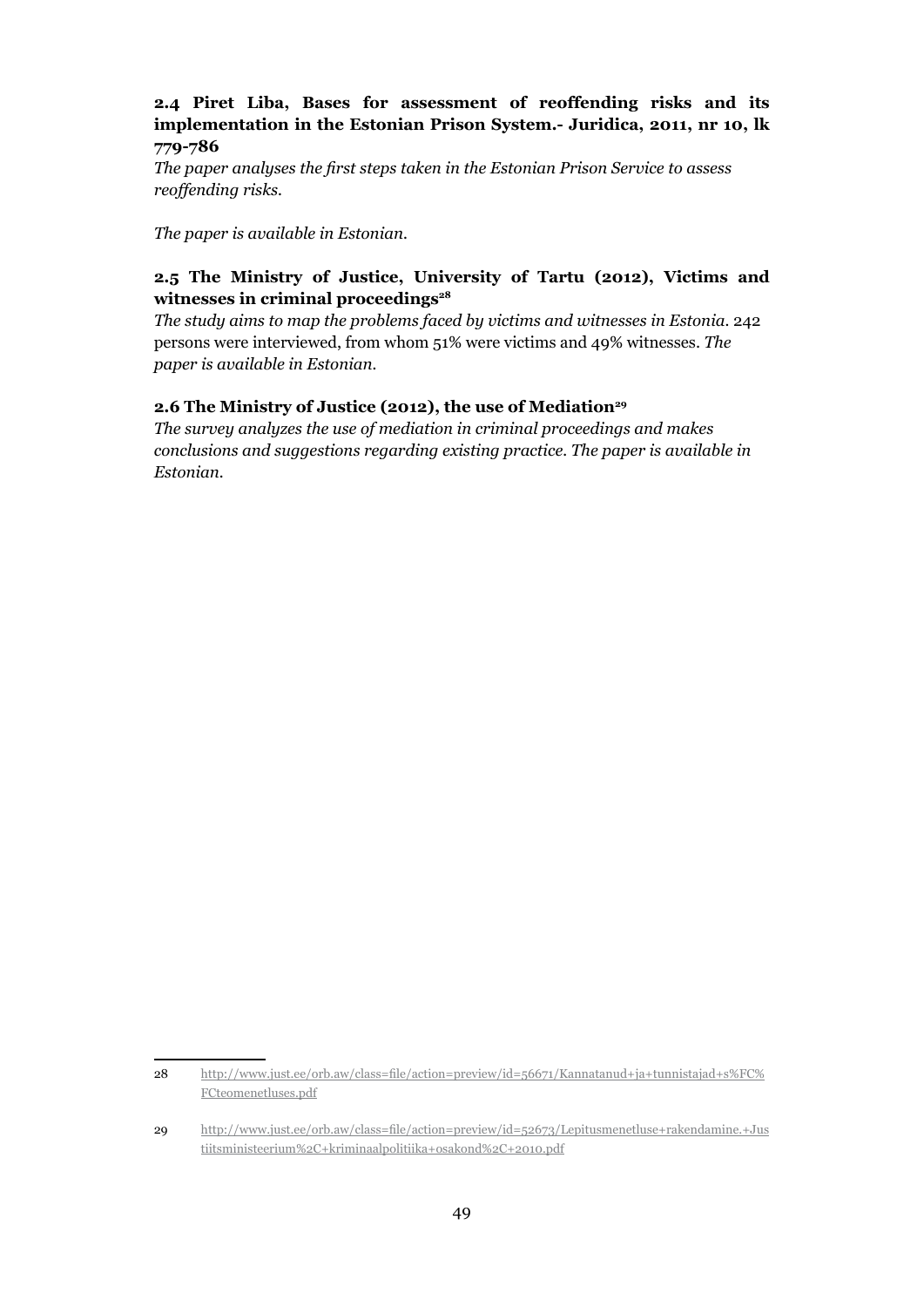## **12. Main Addresses, Phone & Fax Numbers, E-mail Addresses, Home Pages**

#### **Estonian Ministry of Justice**

Prison department Jaama str 741533 Jõhvi Tel. +372 6 208 100 info@just.ee

#### **Tallinn Prison Harju Probation Department**

Tartu str 85 Tallinn Tel/fax +372 612 77 42 talv.info@just.ee

#### **Tallinn Prison Pärnu Probation Department**

Kuninga str 22 80099 Pärnu Tel +372 447 95 08 talv.info@just.ee

#### **Viru Prison Probation Department**

Jaama str 26 41532 Jõhvi Tel +372 663 79 09 viruv.info@just.ee

#### **Tartu Prison Probation Department**

Kalevi 1 51010 TARTU Tel +372 750 05 26 tartu.vangla@just.ee

#### **Probation Officers Council**

krho.noukogu@just.ee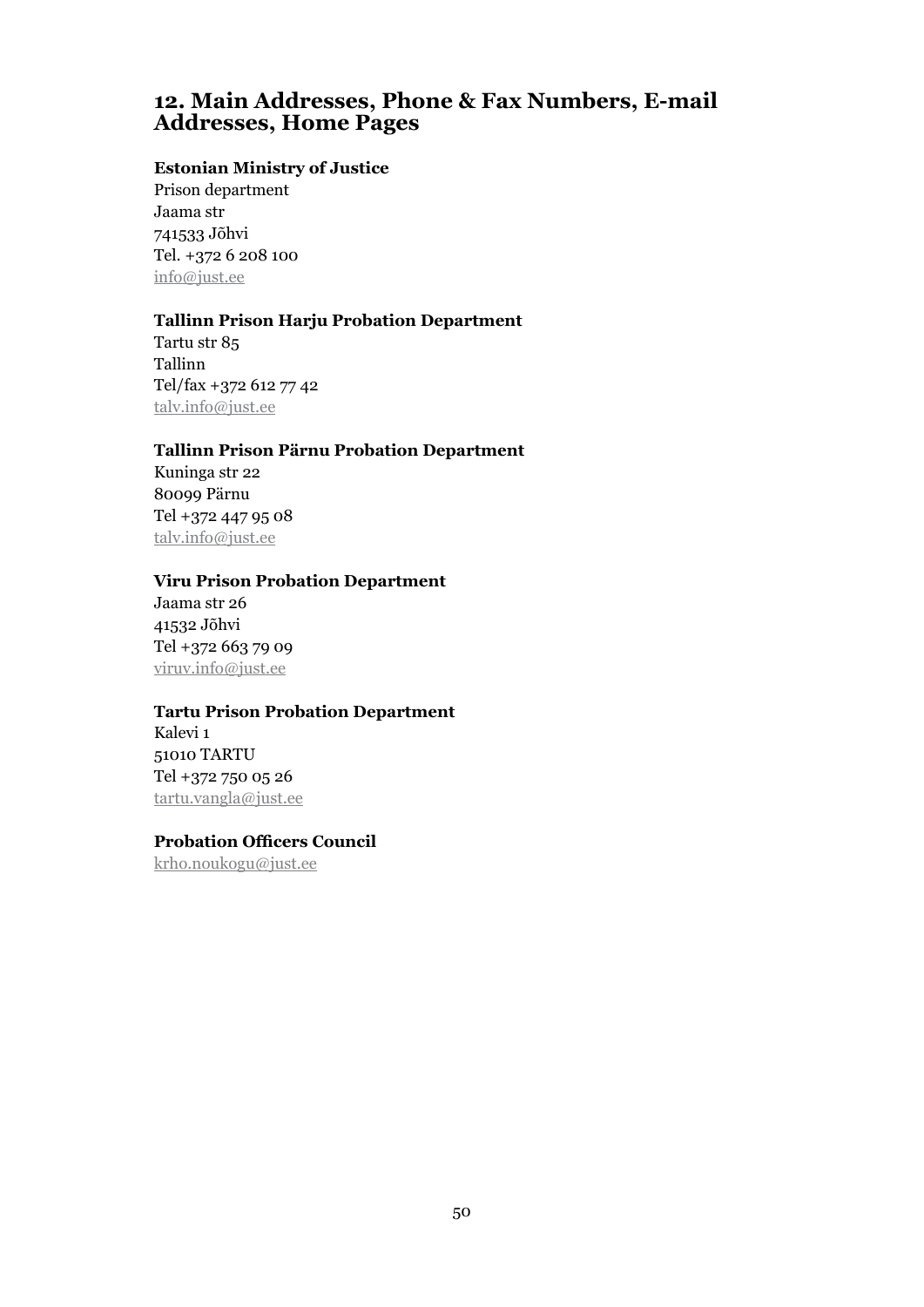#### **Websites:**

Estonian Ministry of Justice, www.just.ee

Criminal Policy department of the Ministry of Justice, http://www.just.ee/10042

Estonian Prison Service, www.vangla.ee

Estonian Academy of Security Sciences, College of Justice www.sisekaitse.ee/index.php?id=14069

Chancellor of Justice, www.oiguskantsler.ee/en

Estonian Legal Translation Centre, www.legaltext.ee

Official State Web Centre etc. www.riik.ee/en/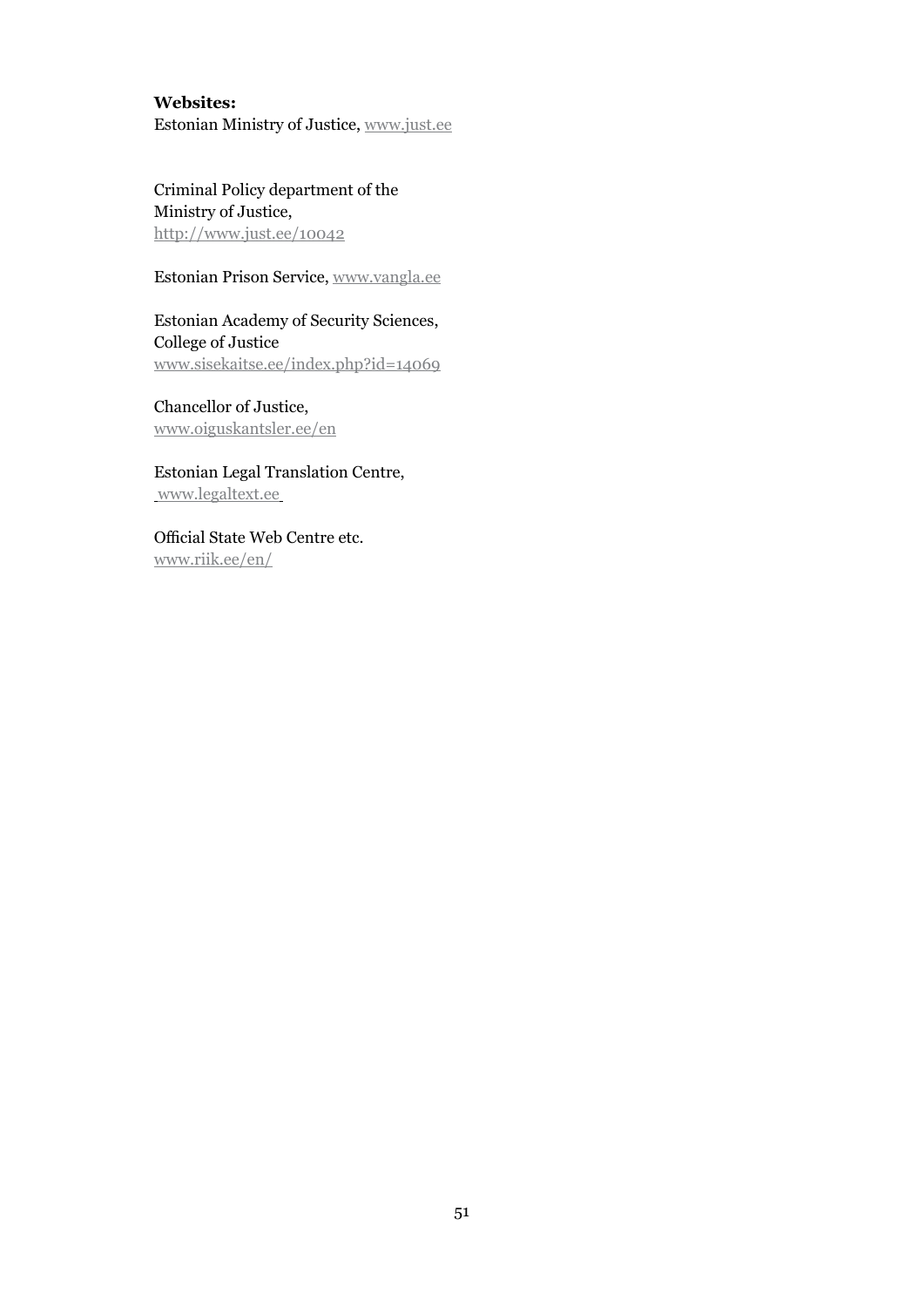#### **ANNEX 1**



## **SUMMARY INFORMATION ON PROBATION IN ESTONIA**



#### **General Information**

- Number of inhabitants: 1 340 194<sup>30</sup>
- Prison population rate per 100,000 inhabitants: 254
- Link to Probation Service: www.vangla.ee
- Links to websites: www.just.ee
- Member of the CEP in: 1995

#### **Characteristics of the Probation Service**

- In May 1998, the Probation Service started to work all over Estonia.
- The probation system falls under the competence of the Ministry of Justice.
- The probation system is united with prisons since 1. June 2008. The Division of Social Rehabilitation of the Ministry of Justice Prison Department is currently responsible for coordination of Probation system and social welfare of prisoners.
- The Estonian imprisonment rate is one of the highest ones among European countries, the main challenge for the probation organisation is to promote the wider use of probation through the better use of alternatives and parole.
- Internal organization:
	- four regional probation departments work at three regional prisons (Tallinn, Tartu and Viru);
	- the departments are divided into smaller units and reception points throughout Estonia.
	- probation departments also have voluntary probation workers (about 20 all over Estonia);
- The age of criminal responsibility is 14.
- Probation deals with adults and juveniles according to the applied sentence. All probation officers dealing with juveniles and youth (up to 21 years) are under centralized management of Viru Prison where juvenile prisoners serve their sentence.

<sup>30</sup> http://www.stat.ee/en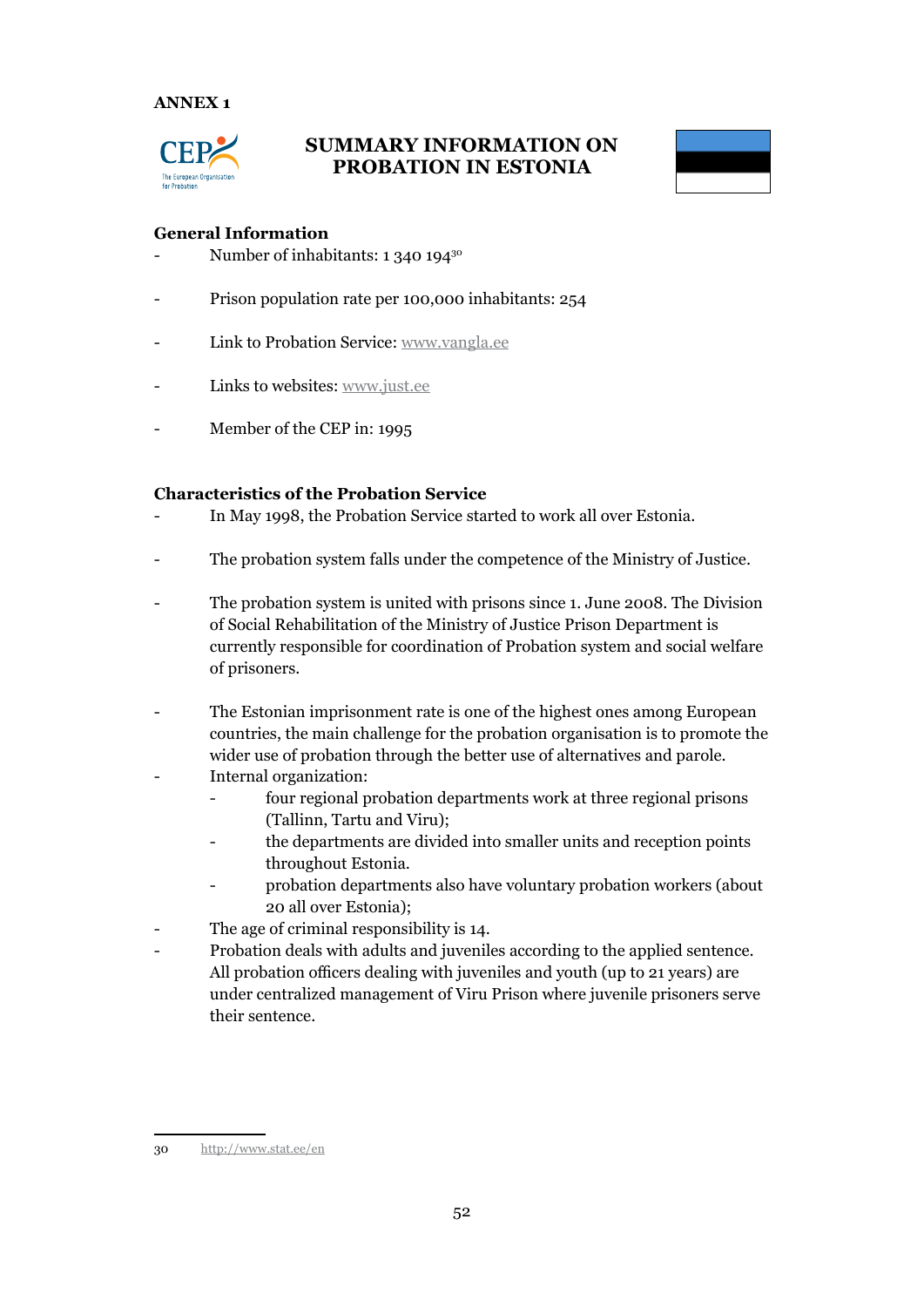#### **Tasks**

The probation system is responsible for implementing all community sanctions and measures that involve pre-sentence reports, community service (also at pre-trial stage), probation order (supervision of conduct), probation order as a measure for juveniles, parole order and electronic monitoring.

The basis for the activities is the court's decision, which sets the framework for the probation officers work. Risk-assessment is a cornerstone for probation, the same methodology is also used in prisons; the focus is on the management of risks with aim to prevent criminal behaviour of offenders.

Probation officers daily work has two major parts: supervision and assistance.

#### **Number of staff (average numbers in 2011)**

|               | <b>Probation Officers:</b>    | 190 |
|---------------|-------------------------------|-----|
|               | <b>Probation Managers:</b>    | 19  |
|               | Administrative support staff: | 17  |
| <b>Total:</b> |                               | 236 |

- Daily average number of offenders dealt with: **7200**

#### **New developments**

- It is expected that in forthcoming years instead of expansion of services in terms of new CSMs the main focus will be on the quality of internal processes (incl. cooperation within Penitentiary Service) and improvement of existing organisational set up and standards.
- The organisational make up of probation is aiming at two directions. From the beginning years there has been a practice that probation officer has to go through certain approval procedure regarding their decisions and documents. First major aim is to give more decision-making power to the probation officers.
- Secondly, the organisation of probation is developing together with prisons through the process of wider specialisation. This development includes both – national and regional level. Since March 2012 the probation officers and prison staff dealing with juvenile (up to 21 years) offenders are working under the centralized management across the country. This arrangement allows to develop and implement similar methodology, share experiences and to avoid loss of contacts and guarantee continuity in the rehabilitation process.
- In some prisons (Viru) former social rehabilitation department has been merged with probation department, in others this is still under consideration.
- Development and enforcement of the systematic research-based evaluation system regarding sanctions (incl. CSMs) and rehabilitation programmes.